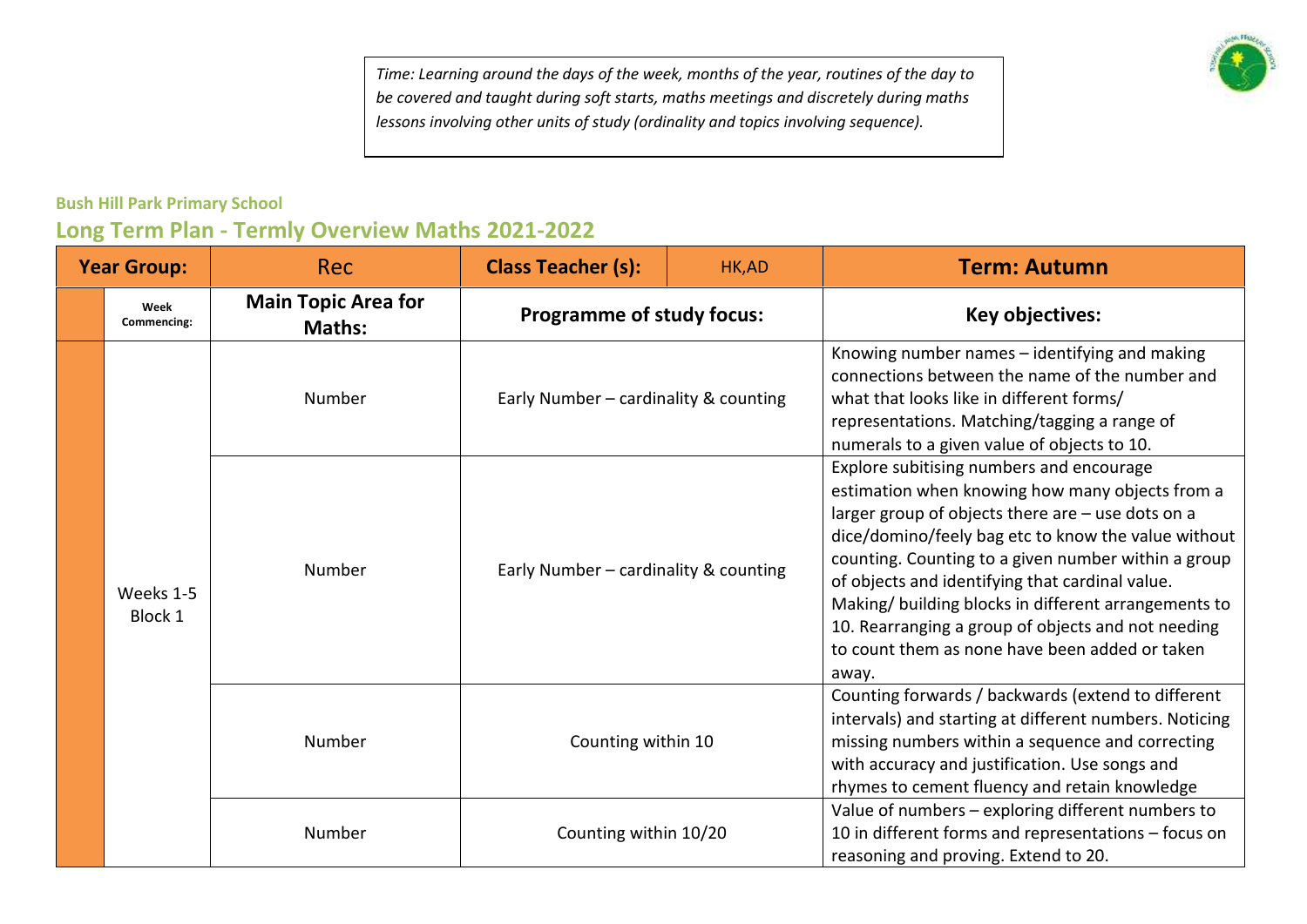|                      | Number | Counting within 10/20              | One more one less / comparing numbers/ number<br>sequences/ordering - noticing pattern linked to<br>shape (there is 1 more triangle needed in the<br>sequence). Extend to 20.                                                                                                                                                                                                                                               |
|----------------------|--------|------------------------------------|-----------------------------------------------------------------------------------------------------------------------------------------------------------------------------------------------------------------------------------------------------------------------------------------------------------------------------------------------------------------------------------------------------------------------------|
|                      | Number | Addition-<br>Numbers within 10     | Adding numbers within 10, identifying number pairs<br>to 10 and that commutative law means the total is<br>the same irrespective of which way round the<br>numbers are. Knowing that $6+4 =$ to $7+3$                                                                                                                                                                                                                       |
|                      | Number | Subtraction<br>Numbers within 10   | Subtracting numbers within 10. Notice patterns and<br>make connections. Compare with addition and<br>what's the same and what's different with the<br>operation and the total (refer to commutative law<br>and its absence with subtraction)                                                                                                                                                                                |
|                      | Number | Addition and Subtraction within 10 | Using and applying both operations to a variety of<br>different contexts including links to topic work and<br>everyday routines                                                                                                                                                                                                                                                                                             |
| Week 6-10<br>Block 2 | Number | <b>Grouping and Sharing</b>        | Introduce the concept of 'halving' explaining that this<br>is when we share items into two equal groups.<br>Show the children a bowl of objects e.g.<br>strawberries, grapes, buttons etc. Explain that you<br>are going to share them into 2 equal groups. Show<br>non-examples (unequal) too so as to understand the<br>correct concept of 2 equal parts. Show halving one<br>object like an apple to show 2 equal parts. |
|                      | Number | <b>Grouping and Sharing</b>        | Grouping objects equally, into more than 2 groups so<br>each person/teddy has the same amount (equal)<br>Show unequal grouping and the nature of remaining<br>object items to signify unequal. Extend to use<br>repeated addition to signify the process. What is the<br>role of the total? (whole)                                                                                                                         |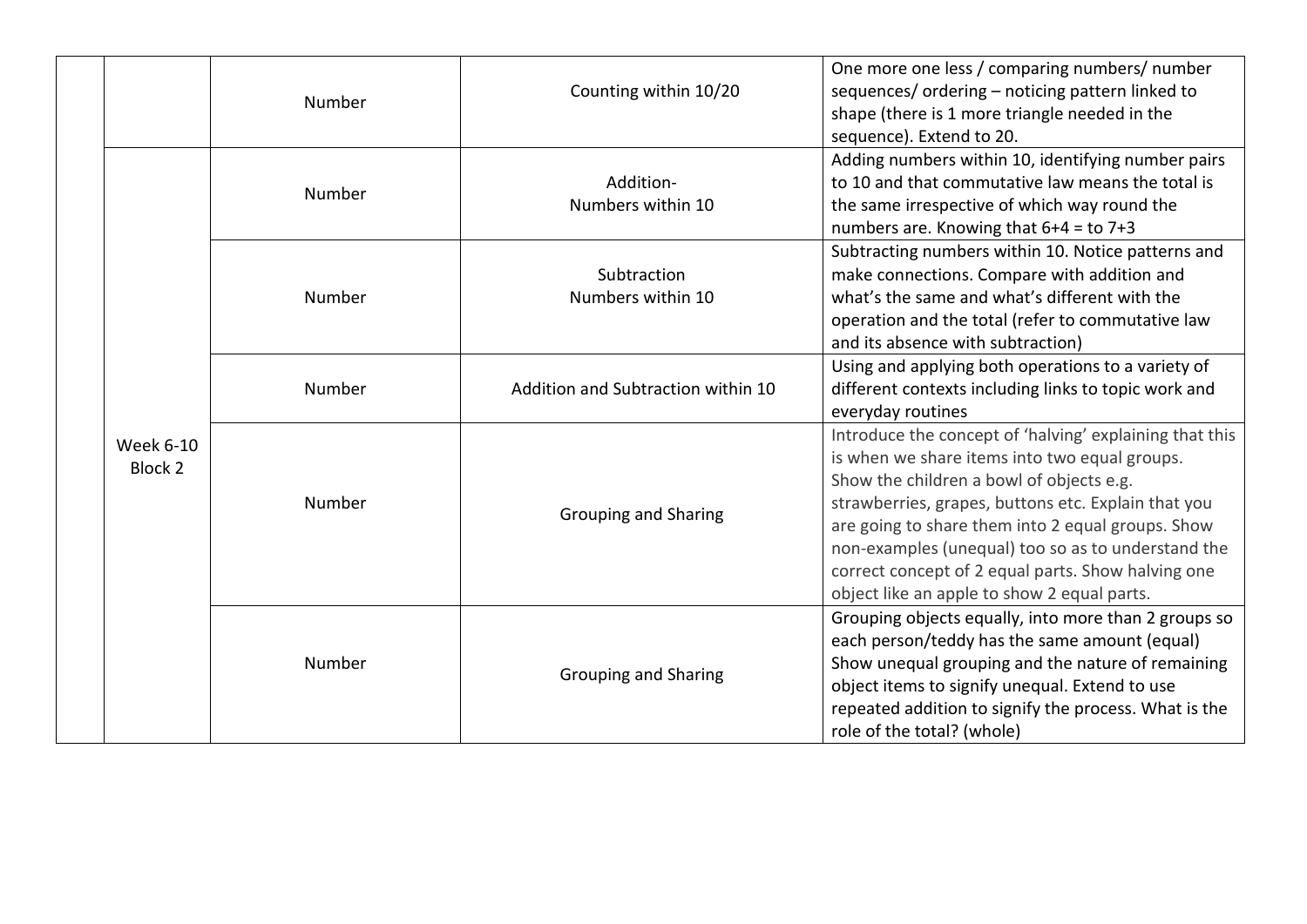| Week 11 | Measure  | Length & Height    | Compare 2 different lengths and 2 different heights<br>to establish the correct vocabulary - shorter, longer,<br>taller, shorter. Introduce a unit of measure for e.g.<br>blocks/cubes to assign a quantity when<br>comparing/ordering different lengths and heights<br>(more than 2). Use more than/less than to describe<br>and compare measures.                                                                                                                                                                                                             |
|---------|----------|--------------------|-----------------------------------------------------------------------------------------------------------------------------------------------------------------------------------------------------------------------------------------------------------------------------------------------------------------------------------------------------------------------------------------------------------------------------------------------------------------------------------------------------------------------------------------------------------------|
| Week 12 | Geometry | 2D shapes          | Describe the shape and size of shapes.<br>Name circles, squares and triangles. Use 'flat' 2D<br>shapes, and mathematical terms to describe shapes<br>(how many sides, straight/curved). Select a particular<br>named shape with confidence. Describe their relative<br>position such as 'behind' or 'next to'. Introduce<br>different patterns of shape, justify the<br>sequence/pattern and reason changes. Compare in<br>full sentences different shapes - what's the same<br>and what's different? Sort shapes into families.                                |
| Week 13 | Geometry | 3D shapes          | Begin to describe 3D shapes as 'solid'. Find/<br>investigate different 3D shapes within the school<br>environment. Use 3D shapes to print and make<br>models. Selects a particular named 3D shape.<br>Use familiar objects and common shapes to create<br>and recreate patterns and build models. Make<br>connections between 2D and 3D shapes - 'A cube<br>hassquare faces' (Refer back to previous week 2D<br>shape unit) Compare different models/ 3D shapes for<br>similarities and differences (examples and non-<br>examples). Sort shapes into families. |
| Week 14 | Number   | Counting within 20 | Counting forwards / backwards from any given<br>number 1-20. Count reliably with numbers from one<br>to 20, place them in order and says which number is<br>one more or one less than a given number. Use the<br>language of 'more' and 'fewer' to compare two sets<br>of objects. Assign numerals to objects more than 10.                                                                                                                                                                                                                                     |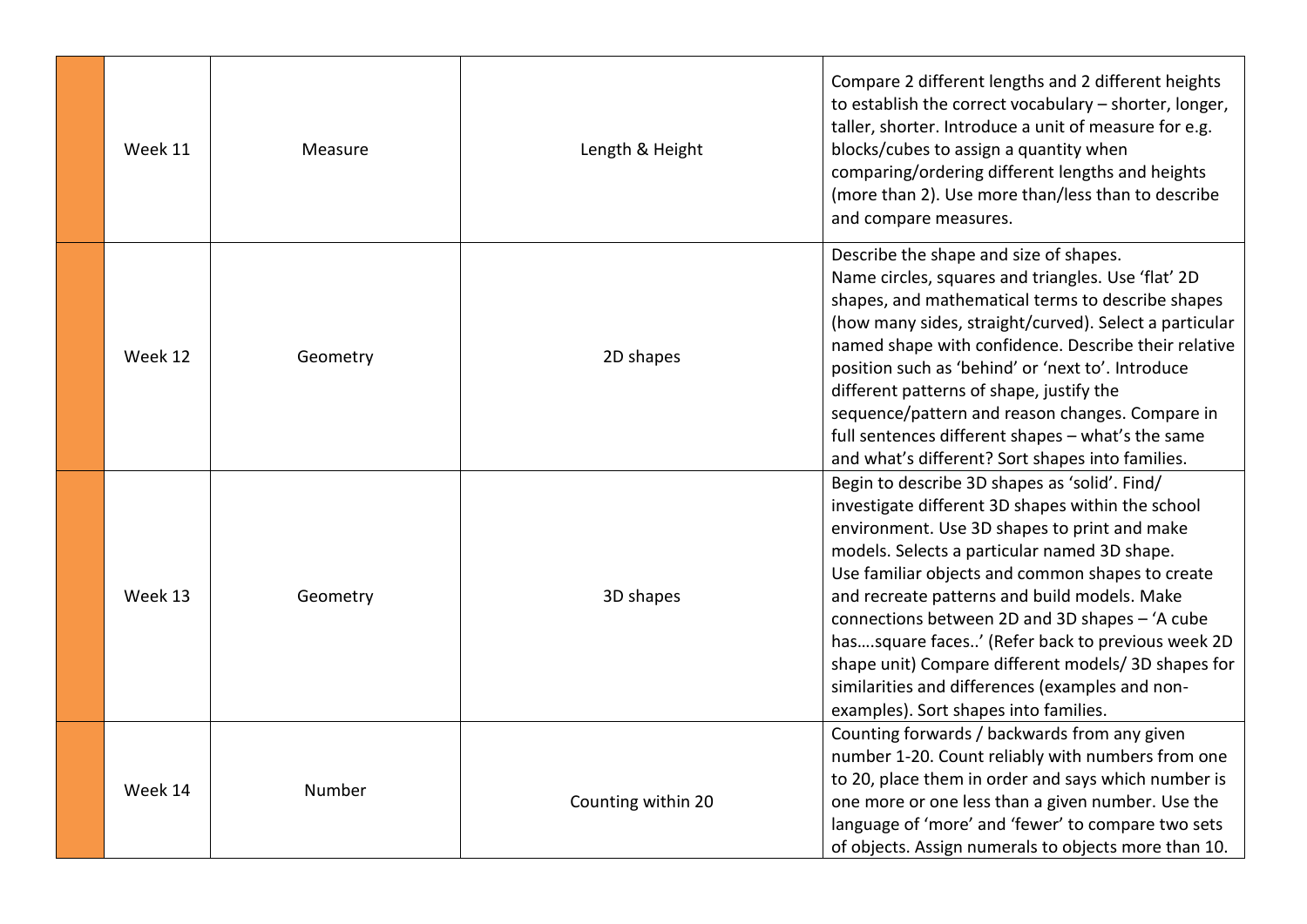|  | Reinforce correct vocabulary in terms of 'teens'. |
|--|---------------------------------------------------|
|  | / extend with skip counting.<br>/Introduce        |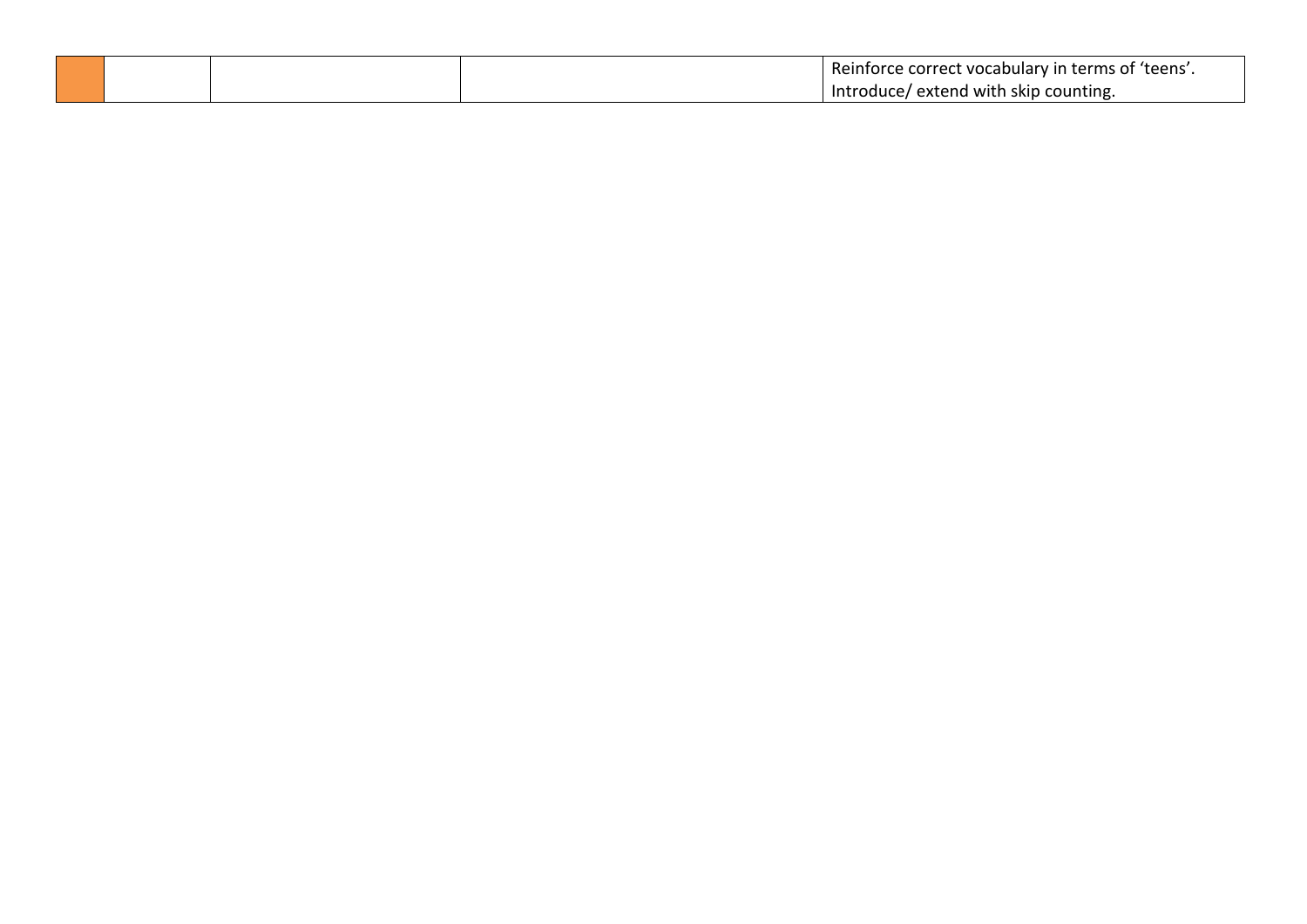

| <b>Year Group:</b> |                     | Rec                                  | <b>Class Teacher (s):</b>              | HK,AD | <b>Term: Spring</b>                                                                                                                                                                                                                                                                                                                                                                                                                  |
|--------------------|---------------------|--------------------------------------|----------------------------------------|-------|--------------------------------------------------------------------------------------------------------------------------------------------------------------------------------------------------------------------------------------------------------------------------------------------------------------------------------------------------------------------------------------------------------------------------------------|
|                    | Week<br>Commencing: | <b>Main Topic Area for</b><br>Maths: | <b>Programme of study focus:</b>       |       | <b>Key objectives</b>                                                                                                                                                                                                                                                                                                                                                                                                                |
|                    | <b>Week 1-2</b>     | Number                               | Numbers within 20<br>Numbers within 20 |       | Recite numbers to 20 forwards and backwards using<br>objects to support understanding. Indicate place<br>value of 1 and 2-digit numbers, represent 10 in<br>different forms alongside that show ones (early<br>partitioning). Count on from given numbers. Count in<br>2s back and forth.                                                                                                                                            |
|                    |                     | Number                               |                                        |       | Comparing and ordering, one more one less,<br>sequencing with missing numbers and placing a given<br>missing number within a numberline 1-20. Estimate<br>quantity within a group of objects.                                                                                                                                                                                                                                        |
|                    | Week 3              | Number-Addition and<br>Subtraction   | Addition within 20                     |       | Consolidate number pairs that total 10 and other<br>bonds/pairs to 5 for e.g. Add 1 to any number. Add 2<br>to any number up to 20. Read the corresponding<br>addition equation and understand the different<br>numerical values as well as the symbols. Understand<br>that the total in the sum of parts added. Extend to<br>adding 3 single digit numbers together. Use<br>vocabulary 'more'. Move onto numerical number<br>lines. |
|                    | Week 4              | Number-Addition and<br>Subtraction   | Subtraction within 20                  |       | Consolidate subtracting numbers within 10, spot<br>patterns when subtracting one more each time.<br>Subtract objects from groups. Consolidate<br>understanding of 2-digit numbers to 20 and count<br>back a desired amount to establish the new total.<br>Use vocabulary 'less', 'fewer'. Move onto numerical<br>number lines.                                                                                                       |
|                    | Week 5-6            | Number-Division                      | <b>Grouping and Sharing</b>            |       | Sorting objects and pictorial representations into<br>groups, show equal and unequal examples. Refer to                                                                                                                                                                                                                                                                                                                              |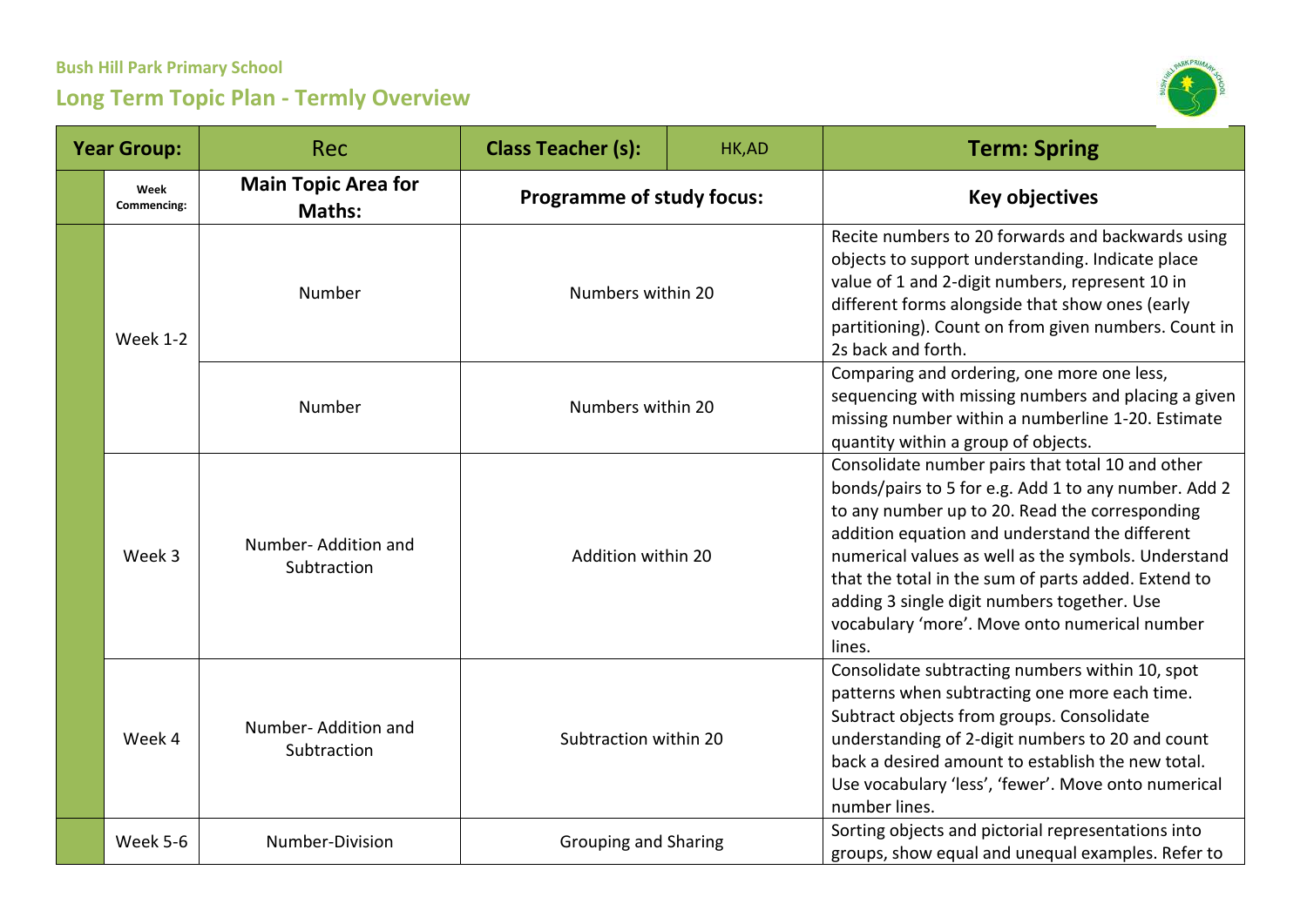|  |          |                                               |                             | groups being parts of a whole for addition (unequal<br>groups possible) and equal groups linked to repeated<br>addition.                                                                                                                                                                                                                                                                                                     |
|--|----------|-----------------------------------------------|-----------------------------|------------------------------------------------------------------------------------------------------------------------------------------------------------------------------------------------------------------------------------------------------------------------------------------------------------------------------------------------------------------------------------------------------------------------------|
|  |          | Number-Division                               | <b>Grouping and Sharing</b> | Sharing equally a given number into groups with a<br>pattern of process. Extend to sharing 2 at a time.<br>Each person has each.                                                                                                                                                                                                                                                                                             |
|  |          | Number- Multiplication and<br>Division        | Doubling and Halving        | Enforce the concept of doubling by showing objects<br>increasing by the same amount. Distinguish between<br>doubling and repeated addition. Use classroom<br>investigations to reinforce correct vocabulary.                                                                                                                                                                                                                 |
|  | Week 7-8 | Number- Multiplication and<br><b>Division</b> | Doubling and Halving        | Recap halving everyday objects into two equal parts.<br>Move onto halving numbers, showing in pictorial<br>form the value halved- make connections and<br>observations on the outcomes. Link to doubling and<br>the inverse / reverse process. Introduce numbers<br>that cannot be halved into two whole numbers.<br>Demonstrate with manipulatives / pictorial<br>representations.                                          |
|  | Week 9-  | Measurement                                   | Money                       | Explore/create: Items for a shop, e.g. beads, jumble<br>sale bits, sweets/cakes, small toys; money<br>(preferably real coins); stickers; sand tray; sand; lots<br>of different coins up to 20p - assign value to items<br>and investigate within classroom/ topic corner.<br>Enforce the value of each coin and those coins<br>missing from a liner number sequence. Extend to<br>start making amounts with different coins. |
|  | 11       | Measurement                                   | Money                       | Using the coins count in 1ps, 2ps, 5ps to 20. Show that<br>two 10ps = 20p (show coin). Show that 10p can be<br>made in different ways; 1x10p, 2x5p,5x2p,10 x 1p, 5p<br>+2p +2p + 1p etc. Reinforce that coins only come in<br>certain values and that we make totals from the<br>coins we have available. Refer to repeated addition<br>and number pairs within 10.                                                          |
|  |          | Measurement                                   | Money                       | Addition and subtraction through money. Return to<br>the class shop / topic area to investigate paying for                                                                                                                                                                                                                                                                                                                   |

L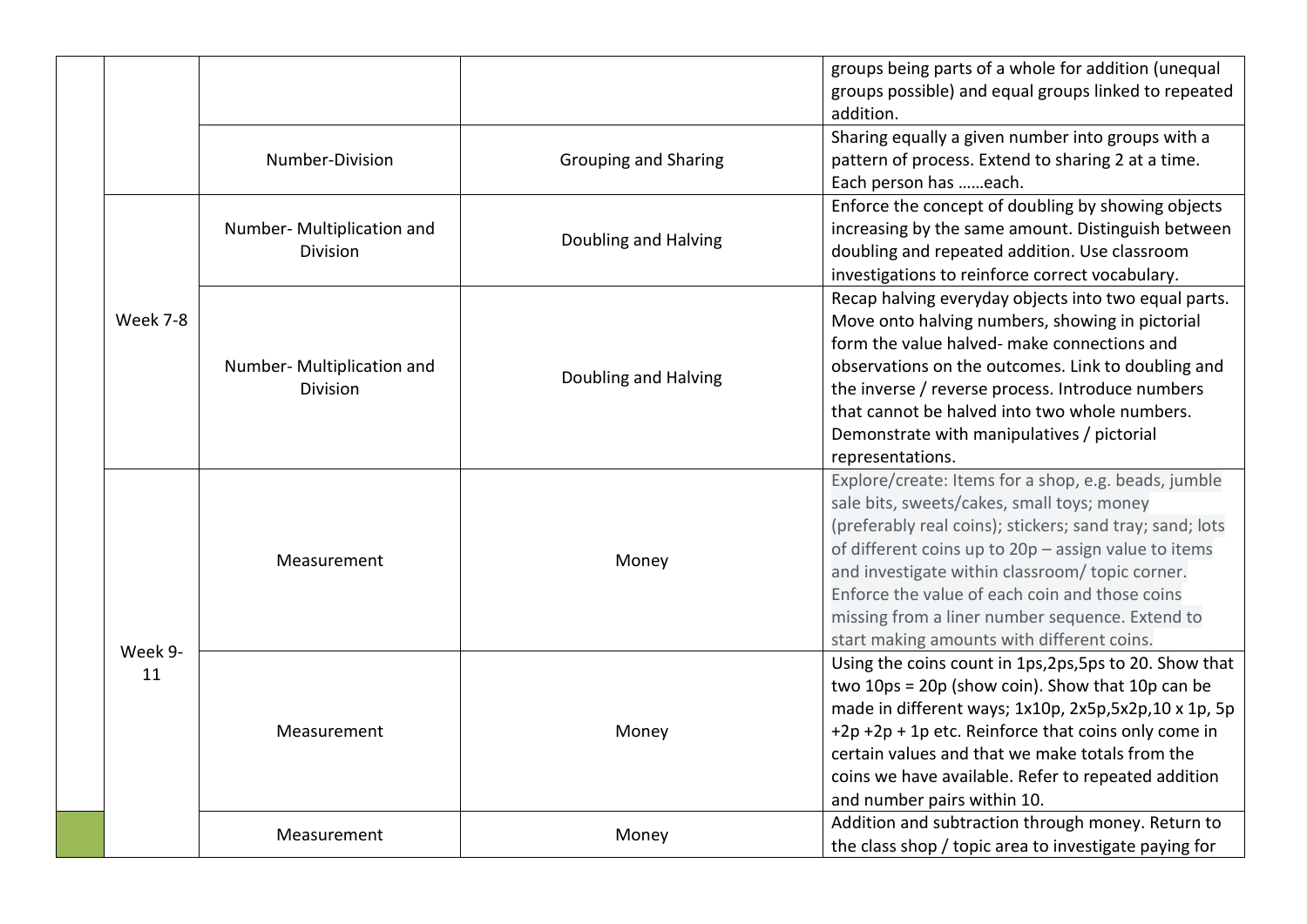|         |        |                    | certain items. Children explore paying for items with<br>a certain budget. Provide different coin<br>denominations. Extend to paying for items greater<br>than 20p value and with a certain number of coins<br>i.e. pay for the teddy which is worth 15p with 5 |
|---------|--------|--------------------|-----------------------------------------------------------------------------------------------------------------------------------------------------------------------------------------------------------------------------------------------------------------|
|         |        |                    | coins. Reasoning: Find another way to                                                                                                                                                                                                                           |
| Week 12 | Number | Counting within 50 | Introduce numbers to 50 and their respective values;<br>through objects, diagrams and pictures show value<br>and increasing value of 10s and ones. Count numbers<br>up to 50 forwards and back. Extend to counting in 5s<br>and 10s.                            |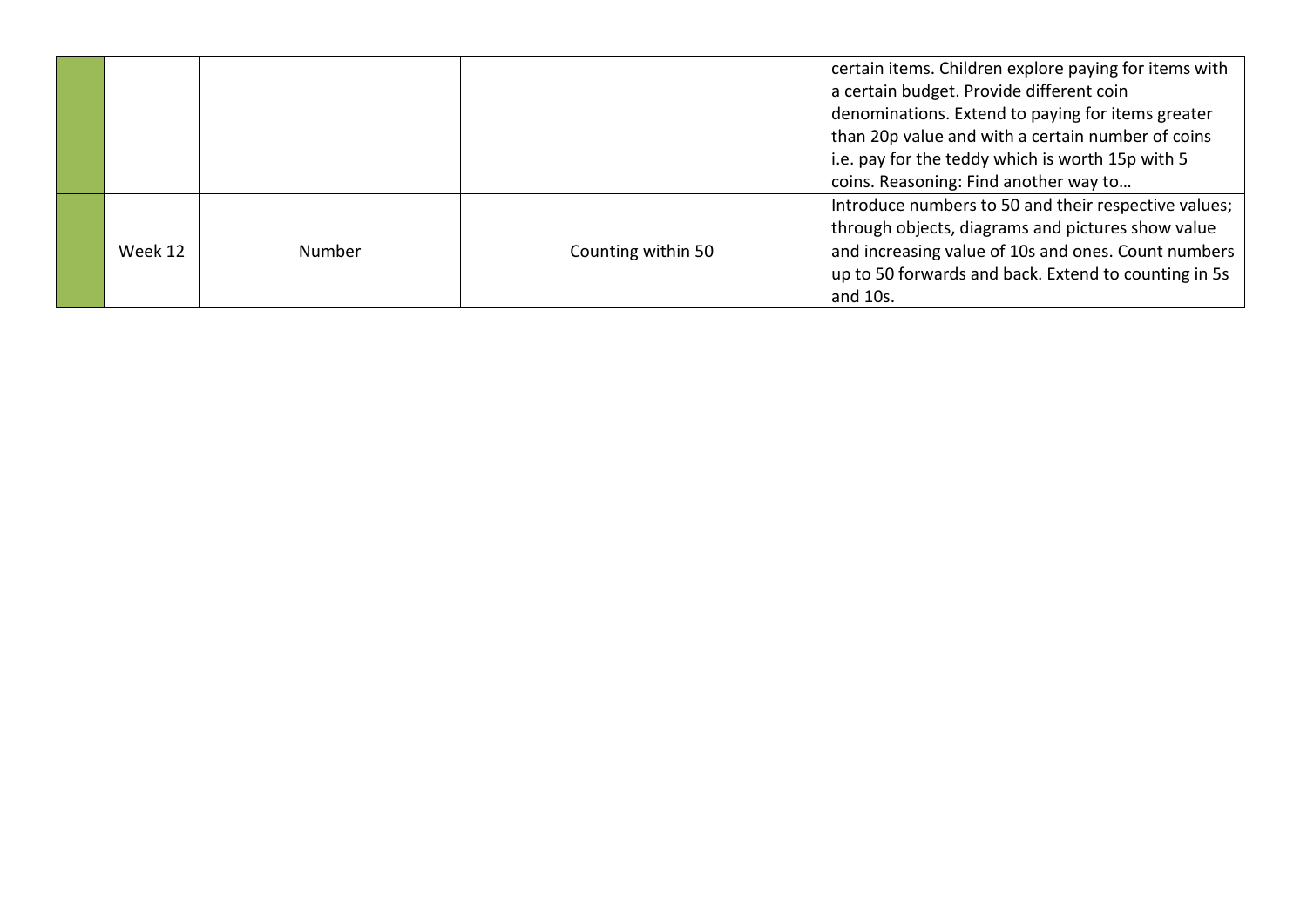| <b>Year Group:</b> |                     | <b>Rec</b>                                  | <b>Class Teacher (s):</b>                                       | HK,AD | <b>Term: Summer</b>                                                                                                                                                                                                                                                                                                                                                                                                                                                     |
|--------------------|---------------------|---------------------------------------------|-----------------------------------------------------------------|-------|-------------------------------------------------------------------------------------------------------------------------------------------------------------------------------------------------------------------------------------------------------------------------------------------------------------------------------------------------------------------------------------------------------------------------------------------------------------------------|
|                    | Week<br>Commencing: | <b>Main Topic Area for</b><br><b>Maths:</b> | <b>Programme of study focus:</b>                                |       | <b>Key objectives</b>                                                                                                                                                                                                                                                                                                                                                                                                                                                   |
|                    |                     | Number                                      | Place Value & Addition facts<br>Place Value & Subtraction facts |       | Explore and use number facts to 10 and 20. Use and<br>apply this knowledge to number facts to 50-explore<br>and investigate different ways. Reinforce knowledge<br>of tens and ones and that a number with 3 tens and<br>1 one is greater than a number with 2 tens and 9<br>ones. Demonstrate addition using models,<br>numberlines and bead strings. Varied fluency: 5 + 5 +<br>$7 = 17$ . Use doubling as part of process.                                           |
|                    | <b>Week 1-2</b>     | Number                                      |                                                                 |       | Explore and use number facts to 10 and 20. Use and<br>apply this knowledge to number facts to 50-explore<br>and investigate different ways. Consolidate<br>knowledge of tens and ones and that a number with<br>3 tens and 1 one is greater than a number with 2<br>tens and 9 ones. Demonstrate subtraction using<br>models, numberlines and bead strings. Extend: Show<br>varied fluency through different equations: 14 -3 =<br>11, $24 = 27 - 3$ , $18 = 30 - 12$ . |
|                    |                     | Number                                      | Number patterns within 50                                       |       | Explore different patterns within numbers to 50.<br>Compare patterns within numbers to 20 with those<br>of numbers to 50. Use balanced equations: $10 + 10 =$<br>$5+5+5+5$ because $2 + 3 = 5$ therefore $20 + 30 = 50$ .                                                                                                                                                                                                                                               |
|                    | Week 3-4            | Number                                      | Number patterns within 50                                       |       | Show patterns in a variety of different ways; through<br>decreasing and increasing parts of the equation.<br>Explore number sequences - ascending and<br>descending; what can be noticed? Create<br>generalisations about the patterns created. Focus on<br>reasoning and problem solving to show depth of<br>understanding.                                                                                                                                            |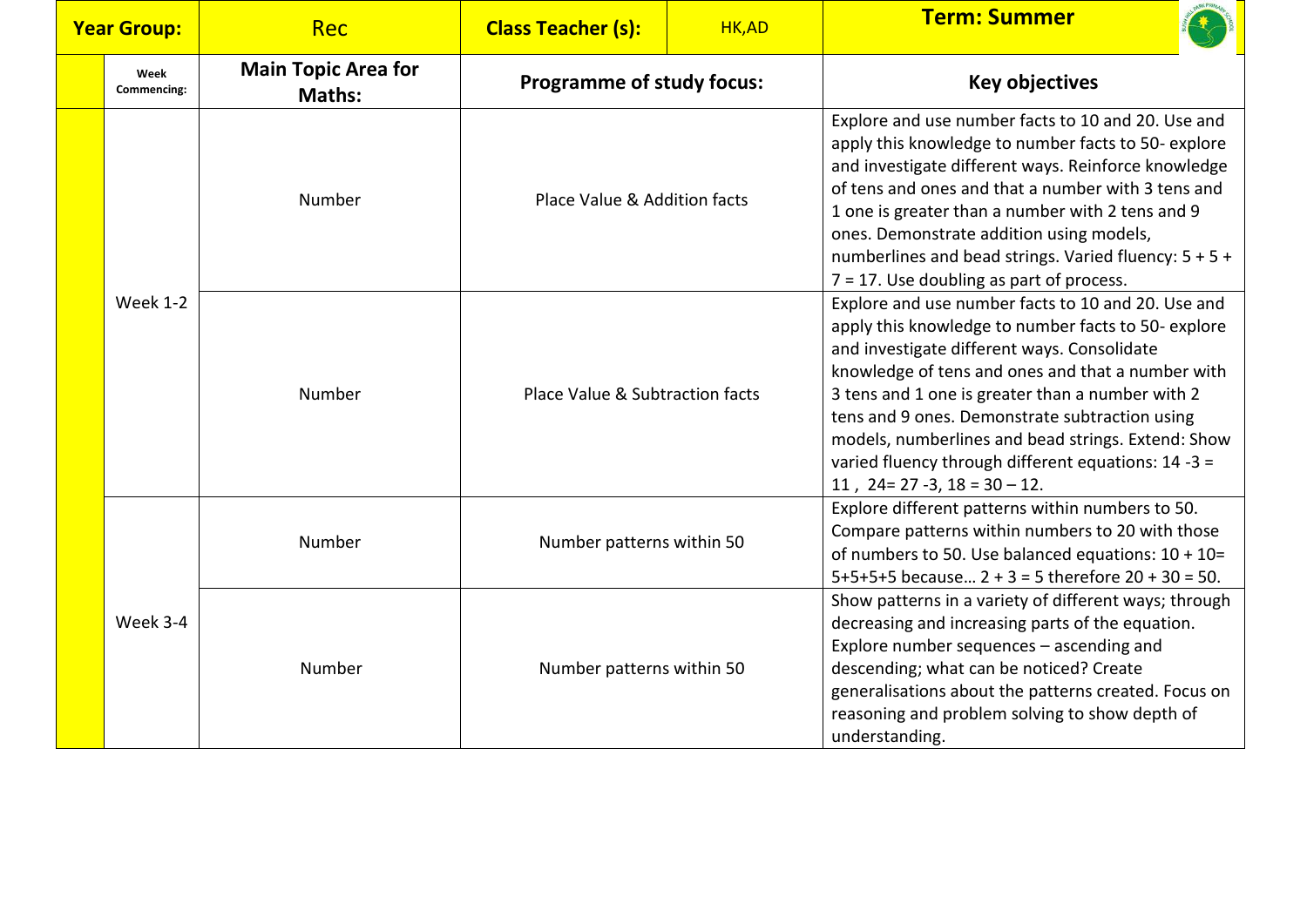|  | Week 5-6 | Geometry        | 2D shapes                   | Name/label, Sort and Classifying 2D shapes of<br>different sizes, colours etc: Circle, square, triangle,<br>rectangle, pentagon, hexagon, octagon (focus on the<br>properties of the newly introduced shapes) Reason<br>why certain shapes have commonalities (prove) and<br>vary the classification criteria i.e. shapes with<br>straight sides and without and shapes with four<br>corners or more and shapes with less than 4 corners.<br>Use vocabulary such as longer, shorter, straight,<br>curved, sides, corners. Draw basic 2D shapes.                                                       |
|--|----------|-----------------|-----------------------------|-------------------------------------------------------------------------------------------------------------------------------------------------------------------------------------------------------------------------------------------------------------------------------------------------------------------------------------------------------------------------------------------------------------------------------------------------------------------------------------------------------------------------------------------------------------------------------------------------------|
|  |          | Geometry        | 3D shapes                   | Link 3D shapes to 2D shapes explored in the previous<br>week. What makes them linked? Find 3D objects<br>within the school environment to name, sort and<br>classify. Construct 3D towers and composite shapes-<br>discuss features and properties of these. Link to topic<br>work and art in terms 3D shape artwork. Carry out<br>problem solving investigations to deepen<br>understanding of the variety of shapes, especially<br>those introduced within this unit (Sphere, cylinder,<br>cone, square-based pyramid).                                                                             |
|  | Week 7   | Number-Division | <b>Grouping and Sharing</b> | Group objects up to 20 in different ways. From a<br>total for e.g. 20, how many different ways can it be<br>grouped equally. Develop concept into abstract form<br>4 lots/groups of $5 = 20$ , $4 \times 5 = 20$ . Extend to grouping<br>within 50. Link sharing process to a story and the<br>characters sharing equally. Sharing equally between<br>2 means halving the total and sharing between 3 or 4<br>means sharing with 3 or 4 different characters<br>equally. Using a visual model show the differing<br>ways to divide - share/group and allow the children<br>to explore different ways. |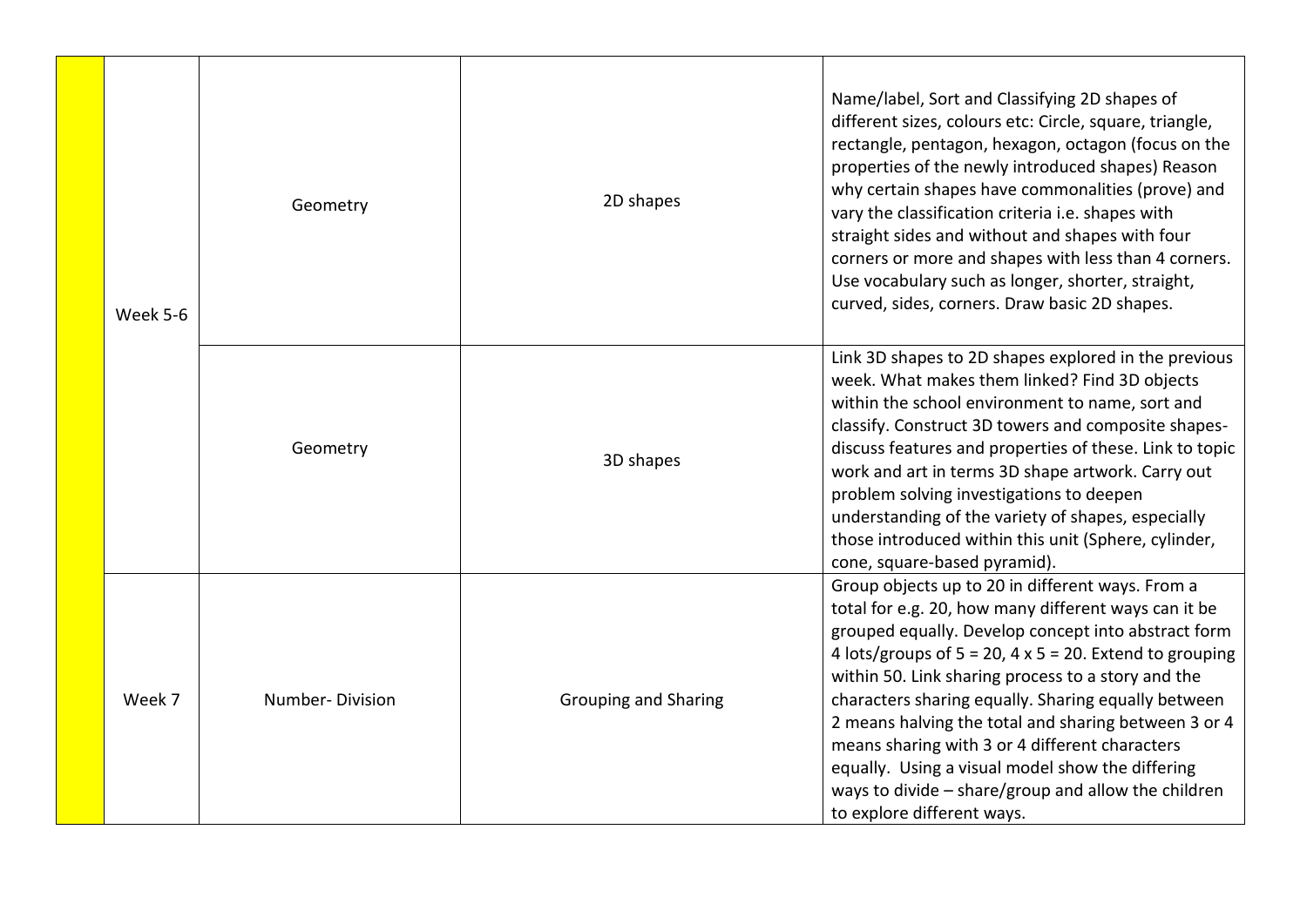| Week 8          | Number- Multiplication and<br><b>Division</b> | Doubling and Halving                | Build on prior knowledge and focus on odd one outs<br>and matching numbers that can be halved/doubled.<br>Show/demonstrate with different models/examples<br>for deeper understanding. |
|-----------------|-----------------------------------------------|-------------------------------------|----------------------------------------------------------------------------------------------------------------------------------------------------------------------------------------|
| Week 9 -        | Number                                        | The four operations (transition Y1) | Repeat certain procedural methods for all operations<br>covered this year. Vary procedures to show depth<br>and flexibility.                                                           |
| 10              | <b>Number</b>                                 | The four operations (transition Y1) | Solve problems in familiar and unfamiliar contexts<br>that involve adding inc. repeated addition, doubling<br>and halving, subtracting, dividing equally.                              |
|                 |                                               | Problem solving and investigation   | Problem solving and using and applying inc. money,<br>time, length and height.                                                                                                         |
| Week 11 -<br>13 |                                               | Problem solving and investigation   | Problem solving and using and applying inc. money,<br>time, length and height.                                                                                                         |
|                 |                                               | Problem solving and investigation   | Problem solving and using and applying inc. money,<br>time, length and height.                                                                                                         |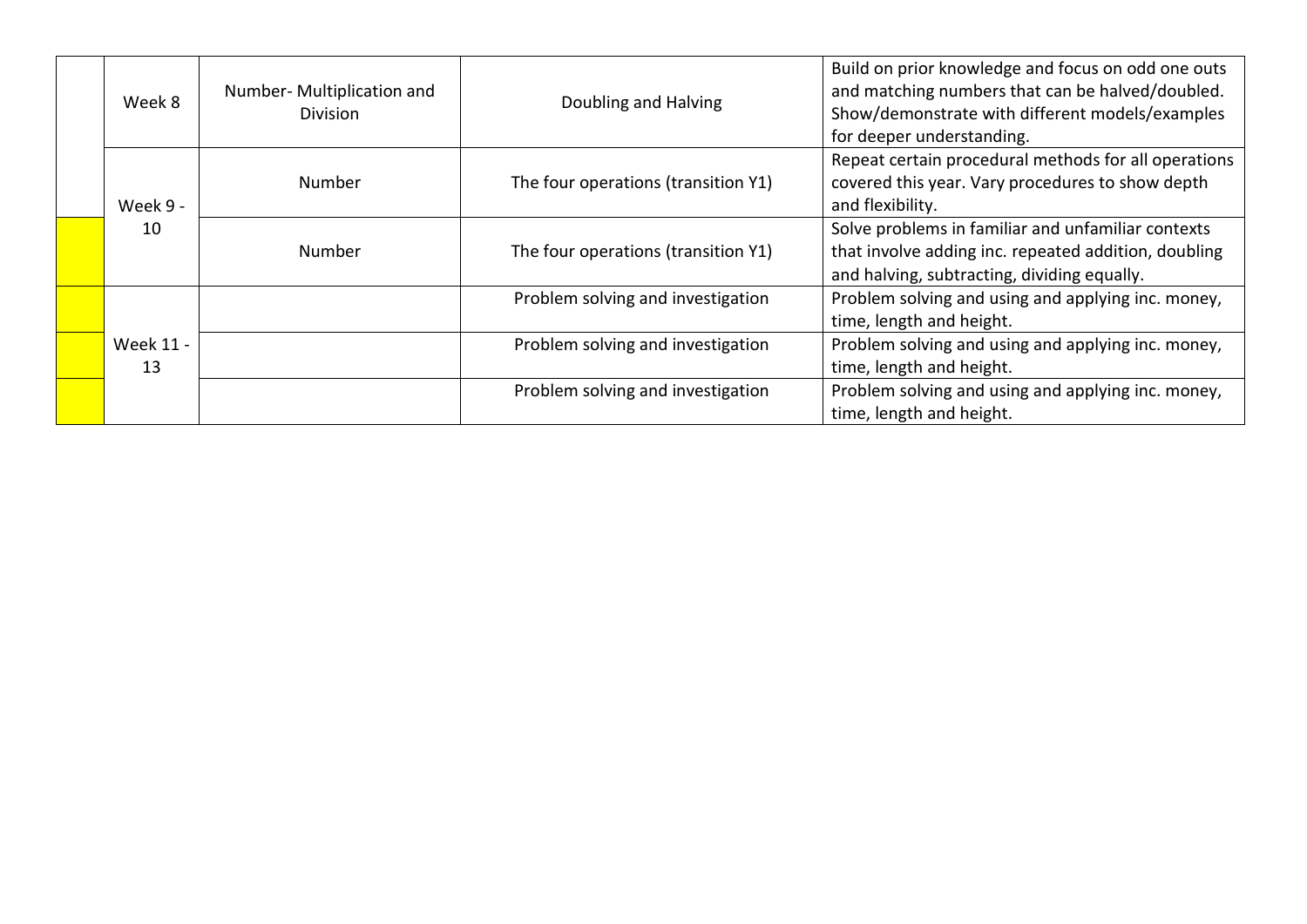| <b>Year Group:</b> |                     |                                             | <b>Class Teacher (s):</b>        | JM, EC | <b>Term: Autumn</b>                                                                                                                                                                                                                                                                                                                                                                             |
|--------------------|---------------------|---------------------------------------------|----------------------------------|--------|-------------------------------------------------------------------------------------------------------------------------------------------------------------------------------------------------------------------------------------------------------------------------------------------------------------------------------------------------------------------------------------------------|
|                    | Week<br>Commencing: | <b>Main Topic Area for</b><br><b>Maths:</b> | <b>Programme of study focus:</b> |        | Key objectives:                                                                                                                                                                                                                                                                                                                                                                                 |
|                    |                     | Number                                      | Place Value                      |        | Count to 20, forwards and backwards, beginning with 0 or<br>1, or from any given number. Oracy focus, counting in<br>varying intervals. Focus on missing numbers/deliberate<br>mistakes within the sequence to elicit understanding and<br>reasoning. Ready to progress: (cardinality and pattern<br>within number - YrR focus)                                                                 |
|                    | Weeks 1-3           | Number                                      | Place Value<br>Place Value       |        | Count, read and write numbers to 20 in numerals and<br>words. Identify and represent numbers using objects and<br>pictorial representations including the number line, and<br>use the language of: equal to, more than, less than<br>(fewer), most, least. Order numbers sequentially. Ready<br>to progress: (cardinality and pattern within number - YrR<br>focus)                             |
|                    |                     | Number                                      |                                  |        | Given a number, identify one more or one less. Introduce<br>different models to represent and show one more one<br>less through subtracting from one group of two equal<br>groups, by adding one on to a group, through a<br>numberline example. Show what happens when one is<br>added to 9 or 19- demonstrate the concept of 10s using<br>'chips and peas' and the grouping of ones into 10s. |
|                    |                     | Number                                      | <b>Addition and Subtraction</b>  |        | Represent and use number bonds and related subtraction<br>facts within 20.                                                                                                                                                                                                                                                                                                                      |
|                    |                     | Number                                      | <b>Addition and Subtraction</b>  |        | Read, write and interpret mathematical statements<br>involving addition $(+)$ , subtraction $(-)$ and equals $(=)$ signs.                                                                                                                                                                                                                                                                       |
|                    | Week 4-7            | Number                                      | <b>Addition and Subtraction</b>  |        | Add and subtract one/two-digit numbers to 20, including<br>zero. Make reference to known facts and number bonds.<br>Explore/compare different ways to calculate and<br>understand addition and subtraction, investigate concept<br>of difference compared to subtracting - explore<br>pictorial/concrete examples, varying the way the concept<br>is presented and tackled as one problem.      |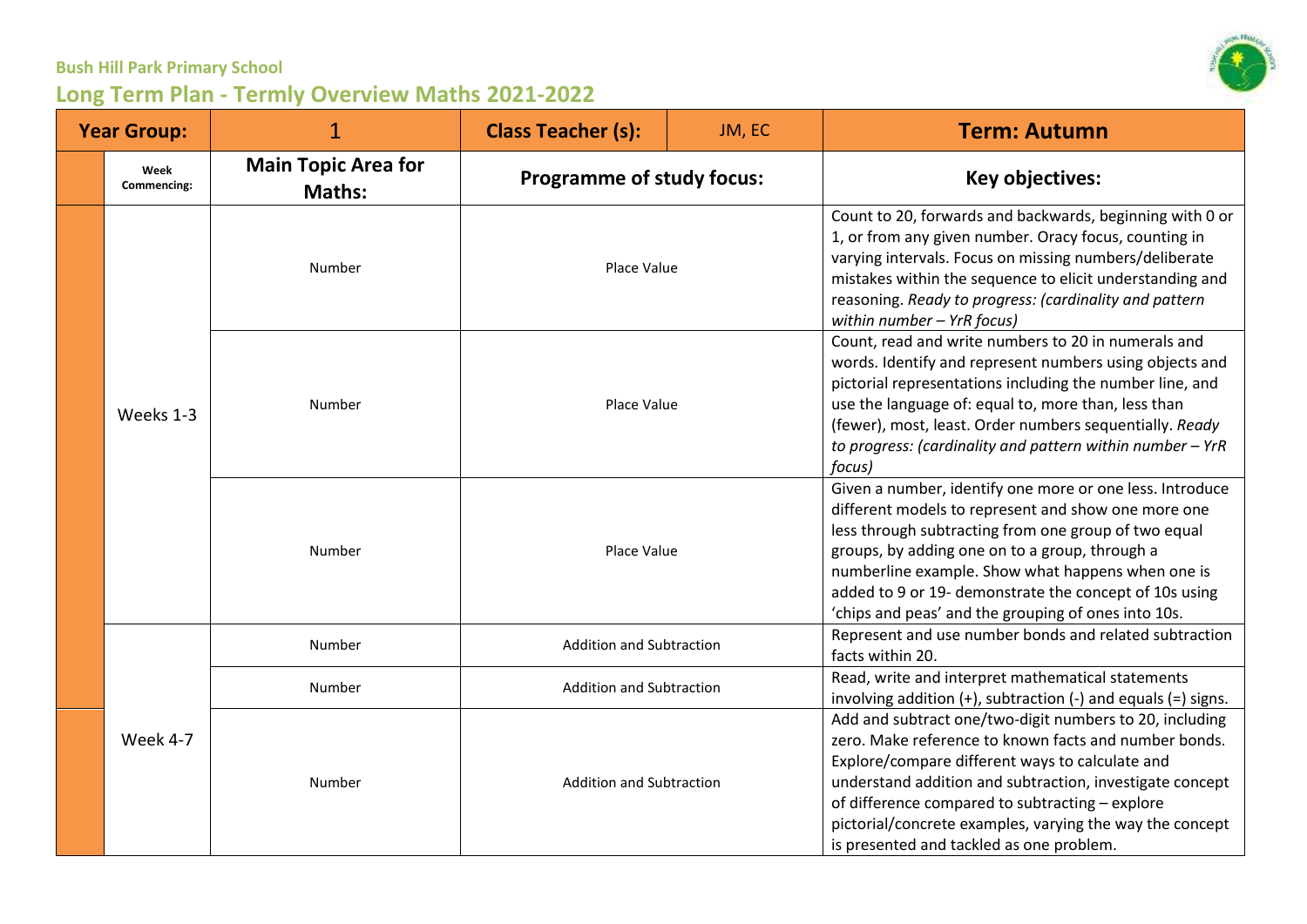|  |                       | Number      | <b>Addition and Subtraction</b> | Solve one step problems that involve addition and<br>subtraction, using concrete objects and pictorial<br>representations and missing number problems.                                                                                                                                                                                                                                                                |
|--|-----------------------|-------------|---------------------------------|-----------------------------------------------------------------------------------------------------------------------------------------------------------------------------------------------------------------------------------------------------------------------------------------------------------------------------------------------------------------------------------------------------------------------|
|  | Week 8-9              | Number      | Place Value                     | Consolidate counting to 20, forwards and backwards,<br>beginning with 0 or 1, from any given number. Reinforce<br>understanding of different ways the numbers can be<br>represented to understand the cardinality of a given<br>number (pictorial/concrete models) Second part of the<br>week, move onto counting to 50 in varying intervals.<br>Emphasis on the number getting greater also the<br>ordinality of it. |
|  |                       | Number      | Place Value                     | Count, read and write numbers to 50 in numerals and<br>words. Given a number, identify one more or one less.<br>Reinforce and consolidate the application of<br>mathematical vocabulary and language that supports<br>reasoning and full sentence explanation (equal to, less<br>than etc.)                                                                                                                           |
|  | <b>Week 10-</b><br>11 | Number      | Addition and subtraction        | Represent and use number bonds and related addition &<br>subtraction facts within 50. Dive deeper into conceptual<br>variation of numbers to 50. Order and compare numbers<br>to 50. Create generalisations and investigate patterns.                                                                                                                                                                                 |
|  |                       | Number      | Addition and subtraction        | Add and subtract one-digit and two-digit numbers to 50,<br>including zero. Solve one step problems that involve<br>addition and subtraction, using concrete objects and<br>pictorial representations, and missing number problems                                                                                                                                                                                     |
|  | Week 12               | Measurement | Money                           | Recognise and know the value of different denominations<br>of coins and notes.<br>Applying knowledge of addition and subtraction to<br>different contexts (money). Explore different ways to<br>make 20p. Extend to know How much change do I receive<br>from 20p if 2 items cost 14p. Link to shop (topic area of<br>interest)                                                                                       |
|  | Week 13               | Measurement | Length and Height               | Introduce units of measurement for length and height<br>(cm/m); measure and begin to record lengths and heights.<br>Introduce the relevant sentence stems for full<br>mathematical sentences.                                                                                                                                                                                                                         |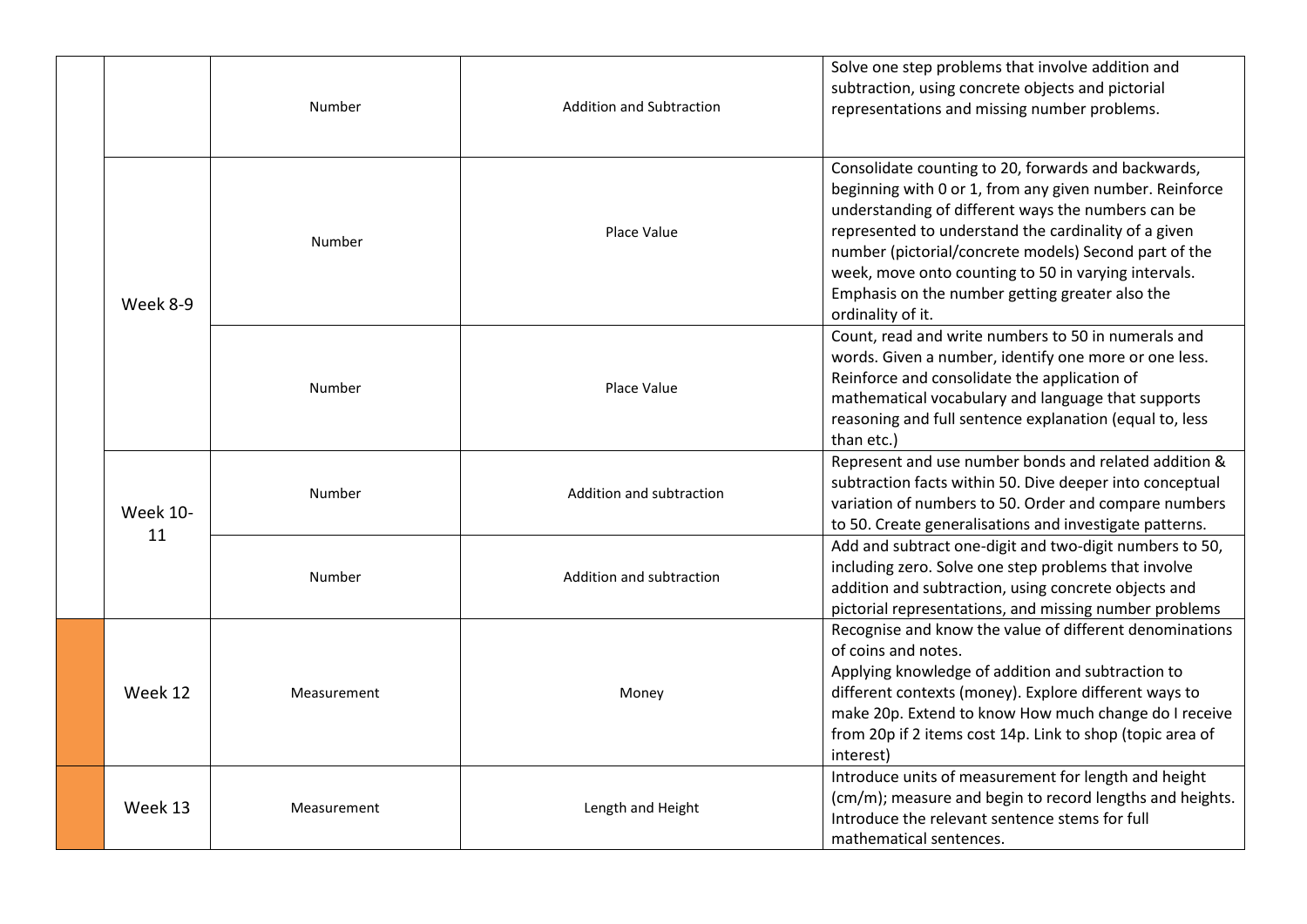| Week 14 | Geometrv | 2D shapes | Recognising 2D shapes-squares, rectangles, triangles and<br>circles in different orientations/size. Establish vocabulary<br>and language around the shapes and begin to ascertain<br>properties-commonalities and differences. |
|---------|----------|-----------|--------------------------------------------------------------------------------------------------------------------------------------------------------------------------------------------------------------------------------|
|         |          |           |                                                                                                                                                                                                                                |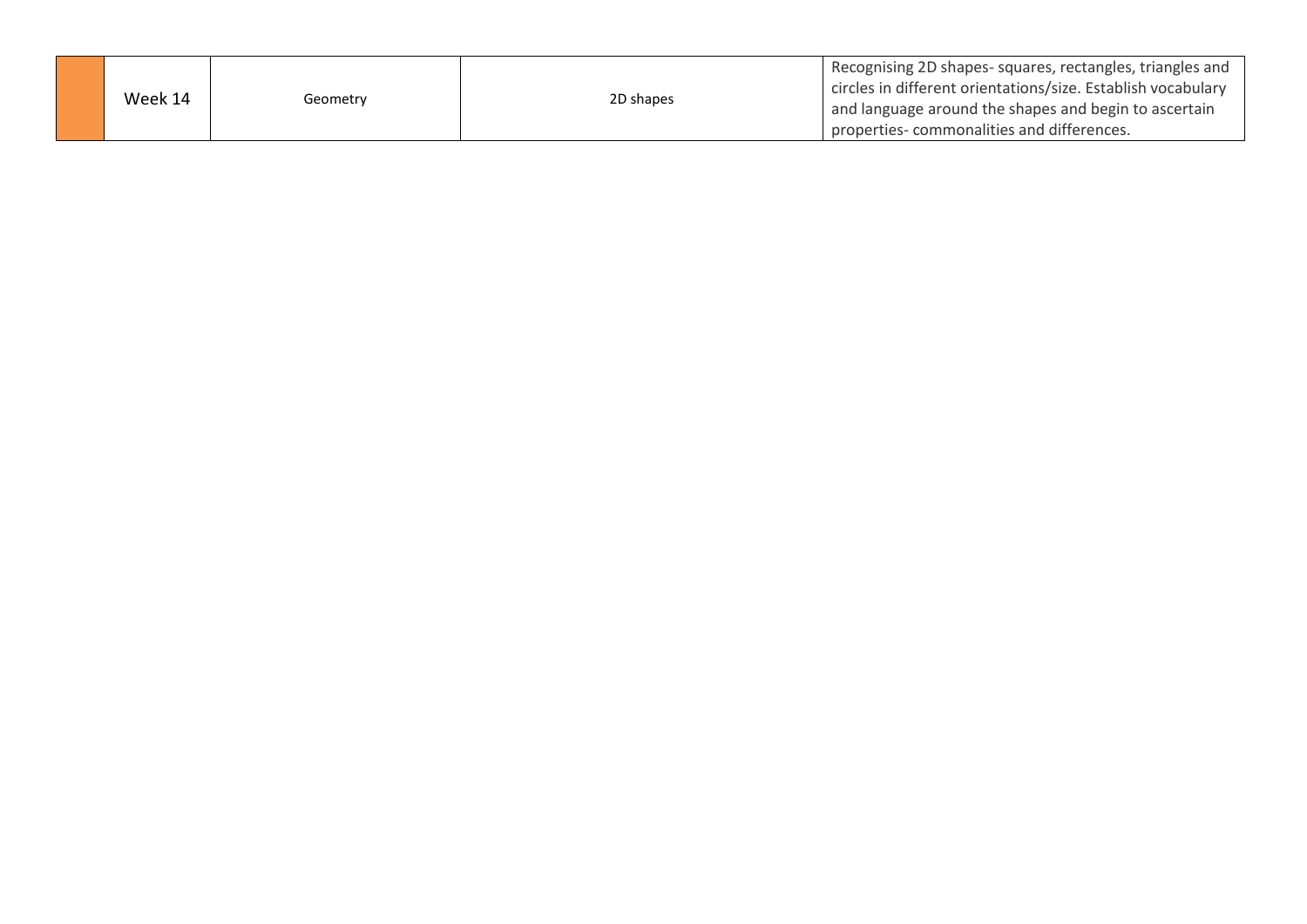

| <b>Year Group:</b> |                     | 1                                           | <b>Class Teacher (s):</b>                                  | JM, EC | <b>Term: Spring</b>                                                                                                                                                                                                                                                                |
|--------------------|---------------------|---------------------------------------------|------------------------------------------------------------|--------|------------------------------------------------------------------------------------------------------------------------------------------------------------------------------------------------------------------------------------------------------------------------------------|
|                    | Week<br>Commencing: | <b>Main Topic Area for</b><br><b>Maths:</b> | <b>Programme of study focus:</b>                           |        | <b>Key objectives</b>                                                                                                                                                                                                                                                              |
|                    | <b>Week 1-2</b>     | Number                                      | Place Value                                                |        | Count to 100 forwards and backwards, beginning with 0<br>or 1, or from any number. Identify and represent numbers<br>using objects and pictorial representations including the<br>number line, and use the language of: equal to, more<br>than, less than (fewer), most, least.    |
|                    |                     | Number                                      | Place Value                                                |        | Count, compare, order, read and write numbers to 100 in<br>numerals. Given a number, identify one more or one less.<br>Extend to 10 more/10 less, 5 more/5 less. Explore odd,<br>even and number patterns with numbers to 100                                                      |
|                    | Week 3              | Measurement                                 | Length and Height<br>3D shapes                             |        | Compare, describe and solve practical problems for:<br>lengths and heights (for example, long/short,<br>longer/shorter, tall/short, double/half) greater, less than<br>language transferred from earlier topics. Apply PV<br>knowledge when comparing and reasoning length/height  |
|                    | Week 4              | Geometry                                    |                                                            |        | Recognise and name common 3-D shapes, including: (for<br>example, cuboids (including cubes), pyramids and<br>spheres.) Make links to the 2D shapes within the 3D ones.<br>Introduce language such as: face, side, corner/vertex,<br>curved/straight                                |
|                    | Week 5-6            | Number                                      | Multiplication and division<br>Multiplication and division |        | Count in multiples of twos, fives and tens. Spot pattern<br>within the number sequences and begin to create<br>generalisations around the different multiplications.<br>Introduce vocabulary and mathematical sentence stems<br>to explain and reason.                             |
|                    |                     | Number                                      |                                                            |        | Solve one step problems involving multiplication and<br>division, by calculating the answer using concrete objects,<br>pictorial representations and arrays with the support of<br>the teacher. Explore varied procedure and conceptual<br>understanding - groups of, shared into. |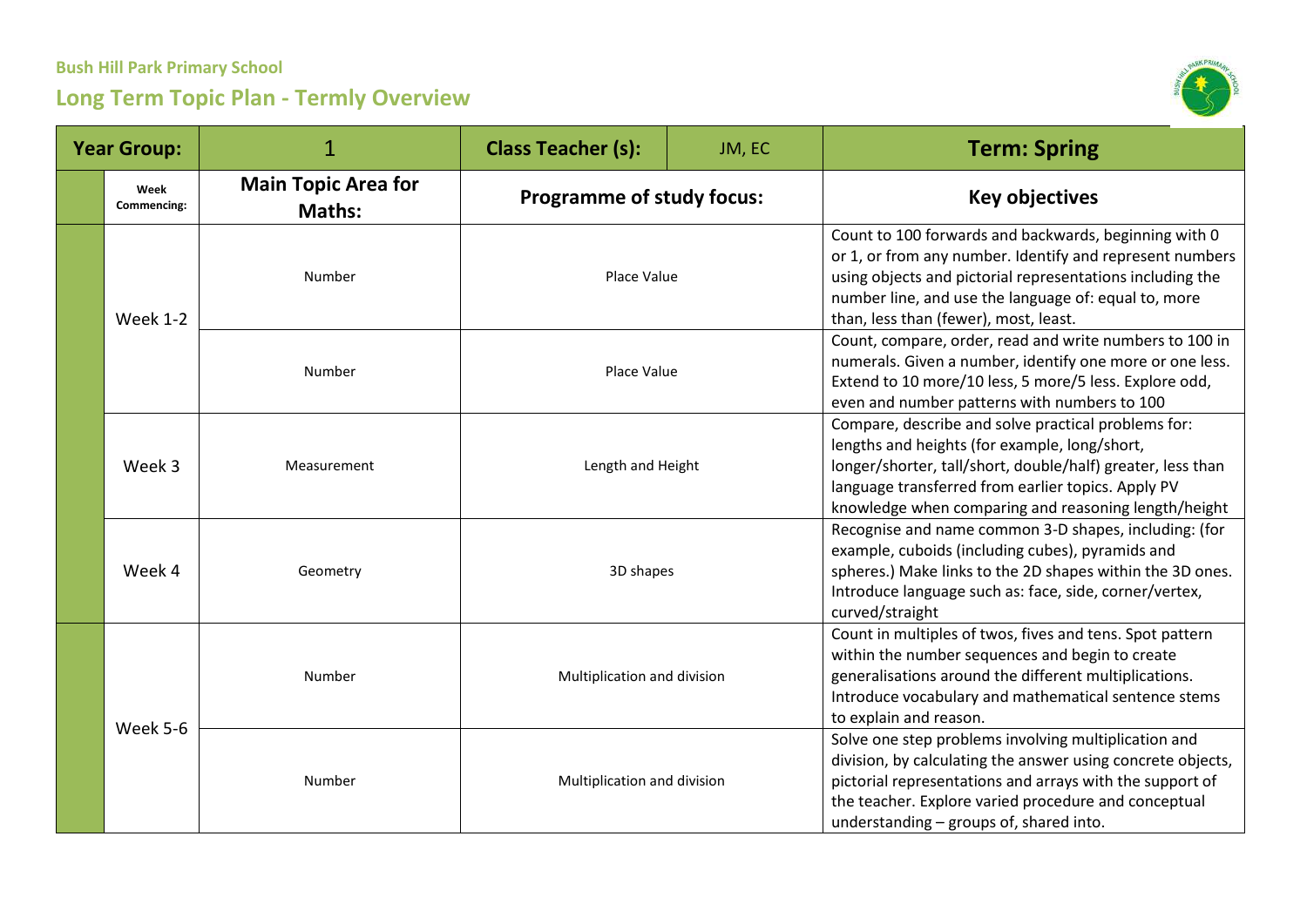|  | Week 7                | Number      | Place value                 | Revisit and build upon prior knowledge and<br>understanding around numbers to 100. Begin to explore<br>different ways to make 100. Balancing equations and<br>proving / disproving statements using sentence stems.                                                                                                                                  |
|--|-----------------------|-------------|-----------------------------|------------------------------------------------------------------------------------------------------------------------------------------------------------------------------------------------------------------------------------------------------------------------------------------------------------------------------------------------------|
|  | Week 8                | Number      | Multiplication and division | Consolidate knowledge of twos, fives and tens. Make links<br>and begin to explore doubling numbers up to 100                                                                                                                                                                                                                                         |
|  | Week 9-<br>10         | Number      | Fractions                   | Recognise, find and name a half as one of two equal parts<br>of an object, shape or quantity. Recognise, find and name<br>a quarter as one of four equal parts of an object, shape or<br>quantity. Focus on vocabulary around what is 'equal'<br>what is 'whole' and what are 'parts'.                                                               |
|  |                       | Number      | Fractions                   | Explore halves and quarters as a way of measuring and<br>reasoning comparative measures (link to previous topics<br>around measure) half-full, half-the-length.                                                                                                                                                                                      |
|  |                       | Measurement | Weight and Volume           | Measure and begin to record mass/weight, capacity and<br>volume. Introduce new language for units of measure and<br>explore items that could be weighed / measured for<br>volume. Compare the differences between; weight,<br>volume, length and height (as covered earlier in the term)                                                             |
|  | <b>Week 11-</b><br>12 | Measurement | Weight and Volume           | Compare, describe and solve practical problems for<br>mass/weight: for example, heavy/light, heavier than,<br>lighter than; capacity and volume for example, full/empty,<br>more than, less than. Use measuring apparatus to<br>represent the process of measuring & comparing and<br>using the language sentence stems inc. heavier, lighter<br>etc |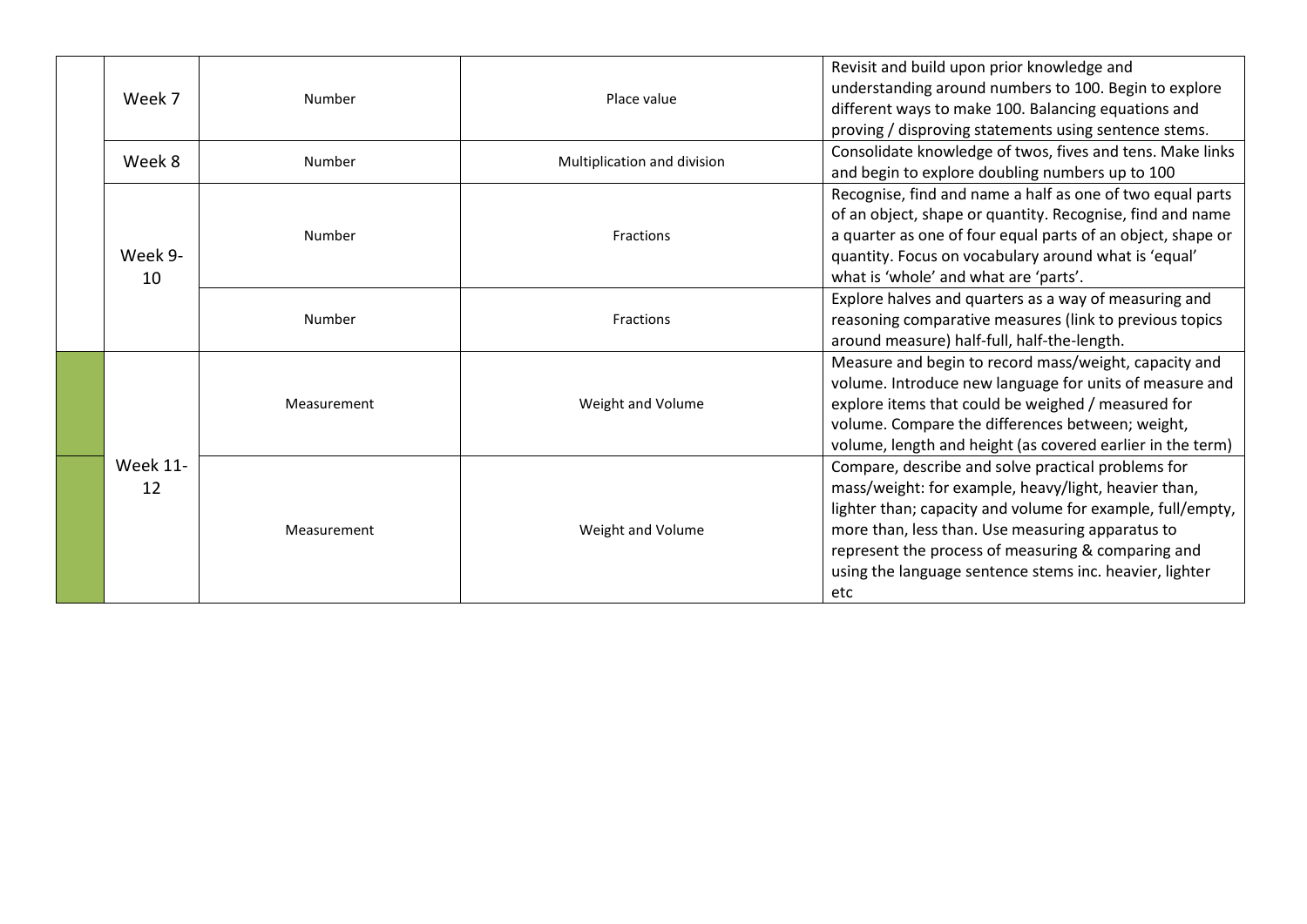| <b>Year Group:</b> |                     | $\mathbf 1$                                 | <b>Class Teacher (s):</b>        | JM, EC | <b>Term: Summer</b>                                                                                                                                                                                                                                                                                                                                                     |
|--------------------|---------------------|---------------------------------------------|----------------------------------|--------|-------------------------------------------------------------------------------------------------------------------------------------------------------------------------------------------------------------------------------------------------------------------------------------------------------------------------------------------------------------------------|
|                    | Week<br>Commencing: | <b>Main Topic Area for</b><br><b>Maths:</b> | <b>Programme of study focus:</b> |        | <b>Key objectives</b>                                                                                                                                                                                                                                                                                                                                                   |
|                    | <b>Week 1-2</b>     | Number                                      | Place Value                      |        | Count to and across 100, forwards and backwards,<br>beginning with 0 or 1, or from any given number. Extend<br>to count in larger intervals forwards and backwards to<br>100. Notice patterns within sequences and continue<br>sequences/identify missing numbers up to 100                                                                                             |
|                    |                     | Number                                      | Place Value                      |        | One more, one less than a number to 100. 10 more and<br>10 less - focus on the place value holder and identify<br>what changes/what stays the same. Compare numbers<br>using sentence stems greater than, less than, most, least,<br>fewer etc.                                                                                                                         |
|                    |                     | Number                                      | <b>Addition and Subtraction</b>  |        | Adding and subtracting numbers to 100. Use the part-part<br>whole model / bar models to represent the equations.                                                                                                                                                                                                                                                        |
|                    | Week 3-4            | Number                                      | <b>Addition and Subtraction</b>  |        | Calculating equations involving addition and subtraction inc.<br>missing numbers in the equation (within 10 not bridging it).<br>Make reference to prior knowledge around number facts to<br>make methods more efficient.                                                                                                                                               |
|                    | Week 5              | Measurement                                 | Money                            |        | Revisit money and knowing the value of different<br>denominations of coins and notes. Begin to make<br>different combinations of coins to total a given amount<br>(consolidate addition and subtraction skills from previous<br>unit) Explore vocabulary 'change', 'exchange' amounts for<br>equal alternatives and spot patterns linked to<br>multiplication (lots of) |
|                    | Week 6              | Geometry                                    | <b>Position and Direction</b>    |        | Describe position, direction and movement, including<br>whole, half, quarter and three quarter turns                                                                                                                                                                                                                                                                    |
|                    |                     | Measurement                                 | Time                             |        | Sequence events in chronological order using language<br>for example: before and after, next, first, today,<br>yesterday, tomorrow, morning, afternoon and evening.<br>Recognise and use language relating to dates, including<br>days of the week, weeks, months and years                                                                                             |
|                    | Week 7-8            | Measurement                                 | Time                             |        | Tell the time to the hour and half past the hour and draw<br>the hands on a clock face to show these times. Measure<br>and begin to record time (hours, minutes, seconds) Use<br>sentence stems that include past, hour, o'clock, half past,<br>Extend to quarter to, quarter past. Emphasise counting /                                                                |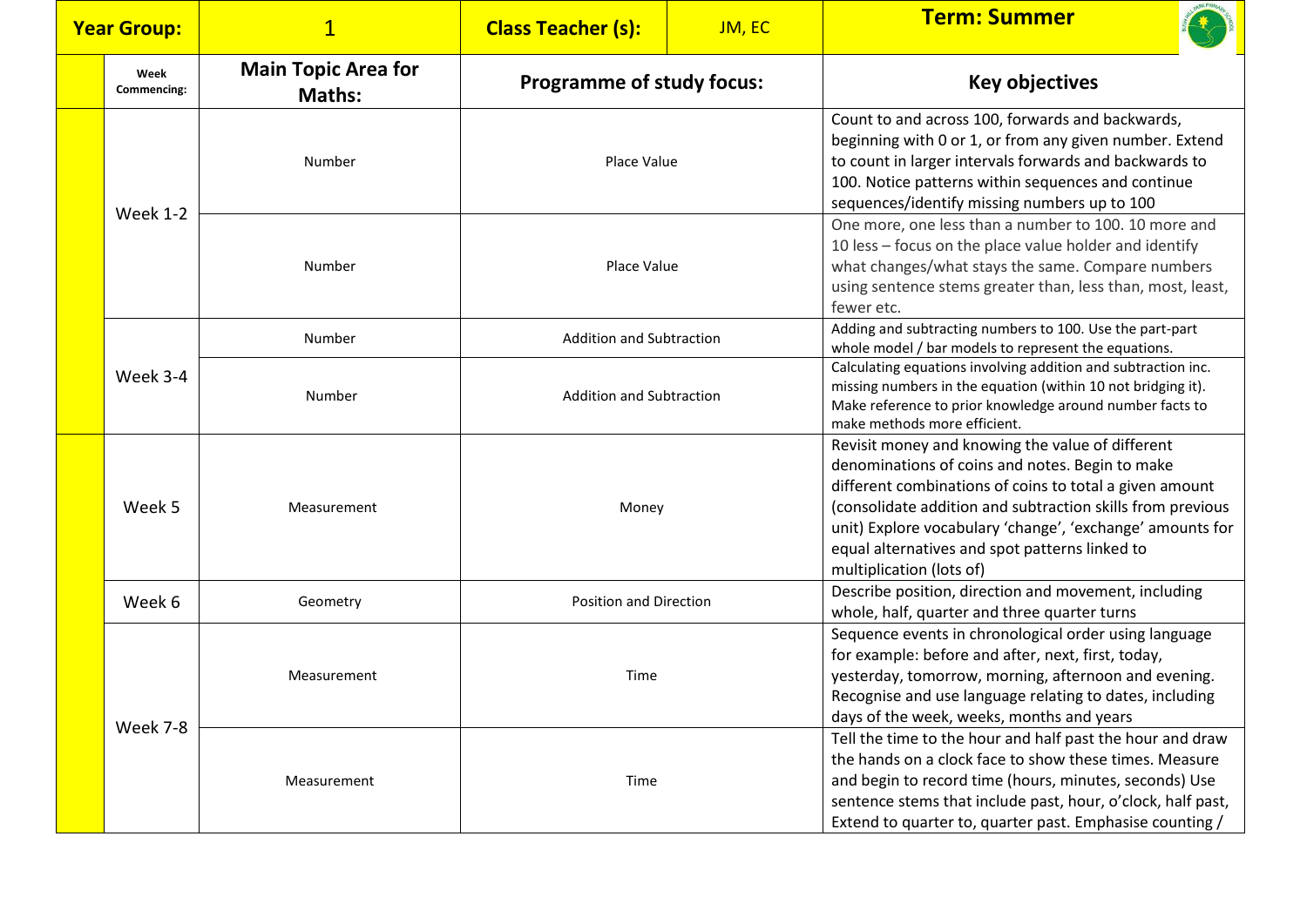|                |        |                                                                                           | oracy around counting up and back in intervals of 5 and                                                                                                                                                                                                                                                                                |
|----------------|--------|-------------------------------------------------------------------------------------------|----------------------------------------------------------------------------------------------------------------------------------------------------------------------------------------------------------------------------------------------------------------------------------------------------------------------------------------|
|                |        |                                                                                           | 10 up to 60.                                                                                                                                                                                                                                                                                                                           |
| Week 9         | Number | Multiplication and division                                                               | Revisit arrays and explore the parts of the multiplication                                                                                                                                                                                                                                                                             |
|                |        |                                                                                           | /division equation.                                                                                                                                                                                                                                                                                                                    |
| Week 10-<br>11 | Number | <b>Fractions</b><br><b>Fractions</b>                                                      | Revisit what a half looks like, understand the<br>process/concept of dividing something by 2. Develop<br>understanding of halving whole numbers and shapes.<br>Emphasise the idea of equal number of parts within the<br>whole. Develop concept by moving onto quarters and<br>dividing by 4. Make links to halving and halving again. |
|                | Number |                                                                                           | Finding fractions of quantities and real-life problems<br>involving fractions. Explore a range of topic areas inc.<br>time, money, length, weight and volume problems.                                                                                                                                                                 |
| Week 12        |        | Consolidation of concepts taught/ gaps<br>addressed from assessment in readiness for Year |                                                                                                                                                                                                                                                                                                                                        |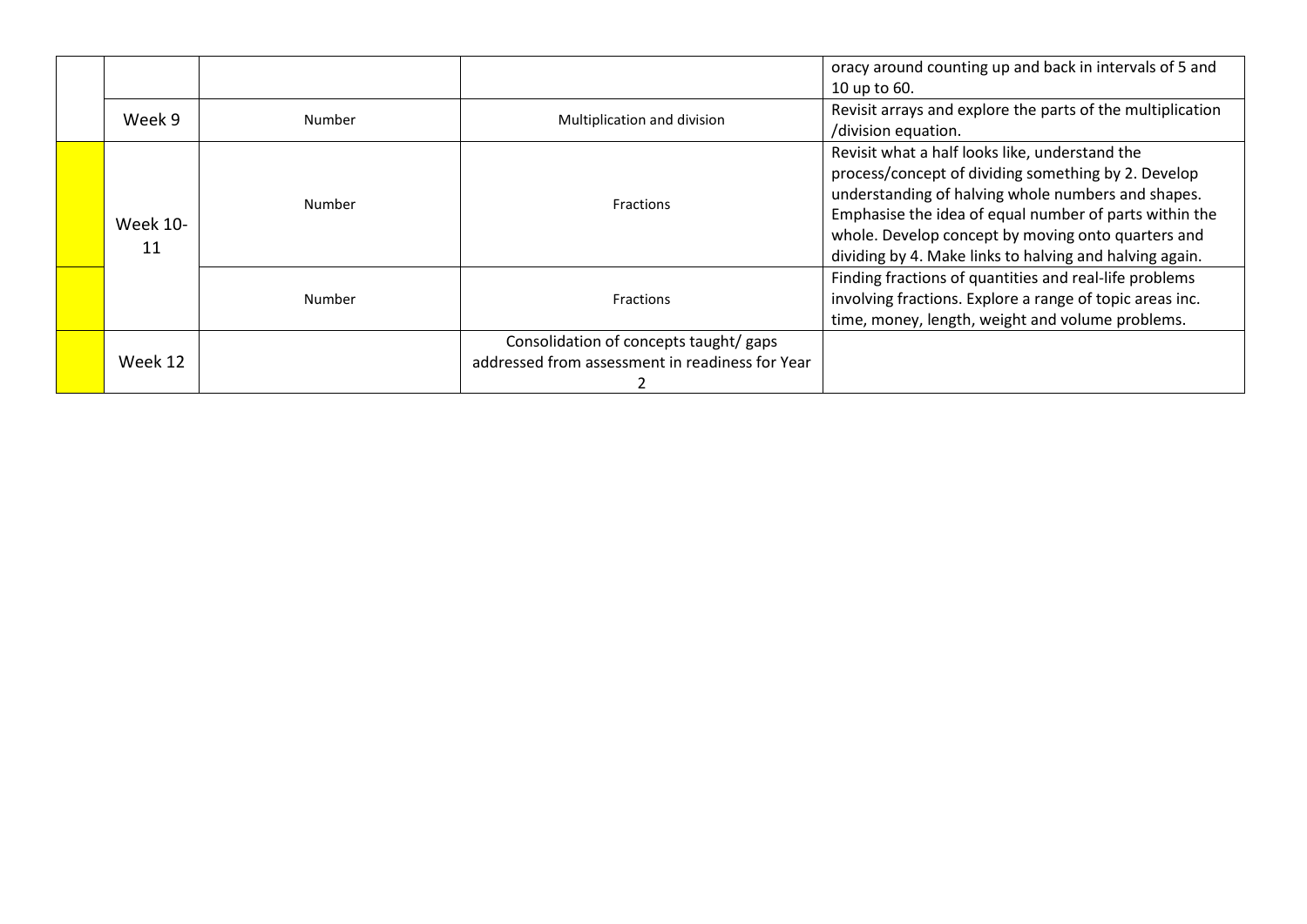

| <b>Year Group:</b> |                     | $\overline{2}$                              | <b>Class Teacher (s):</b>                                                                             | AL, MO, NB | <b>Term: Autumn</b>                                                                                                                                                                                                                                                             |
|--------------------|---------------------|---------------------------------------------|-------------------------------------------------------------------------------------------------------|------------|---------------------------------------------------------------------------------------------------------------------------------------------------------------------------------------------------------------------------------------------------------------------------------|
|                    | Week<br>Commencing: | <b>Main Topic Area for</b><br><b>Maths:</b> | <b>Programme of study focus:</b>                                                                      |            | Key objectives:                                                                                                                                                                                                                                                                 |
|                    | Weeks 1-2           | Number                                      | Place Value<br>Place Value                                                                            |            | Read and write numbers to at least 100 in numerals and<br>in words. Recognise the place value of each digit in a two-<br>digit number (tens, ones) see ready to progress on MTP<br>for Year 1 prerequisites recap Yr1 objectives in: lessons 1<br>and 2 only                    |
|                    |                     | Number                                      |                                                                                                       |            | Identify, represent and estimate numbers using different<br>representations including the number line. Compare and<br>order numbers from 0 up to 100; use $\lt$ , $>$ and = signs.                                                                                              |
|                    |                     | Number                                      | <b>Addition and Subtraction</b><br><b>Addition and Subtraction</b><br><b>Addition and Subtraction</b> |            | Recall and use addition and subtraction facts to 20 with<br>automaticity, and derive and use related facts up to 100<br>as the next step. Multiples of 10 number pairs to 100 and<br>extend to more complex equations that total 100, 2<br>part/3 part models (variety of e.gs) |
|                    | Week 3-5            | Number                                      |                                                                                                       |            | Add and subtract numbers using concrete objects,<br>pictorial representations, and mentally, including: a two-<br>digit number and ones; a two-digit number and tens; two<br>two-digit numbers; adding three one-digit numbers.                                                 |
|                    |                     | Number                                      |                                                                                                       |            | Show that the addition of two numbers can be done in<br>any order (commutative) and subtraction of one number<br>from another cannot.                                                                                                                                           |
|                    | Week 6              | Measurement                                 | Length<br>Multiplication & Division                                                                   |            | Choose and use appropriate standard units to estimate<br>and measure length/height in any direction (m/cm)<br>Compare and order lengths using symbols $\lt$ , $>$ =                                                                                                             |
|                    | Week 7-8            | Number                                      |                                                                                                       |            | Recall and use multiplication and division facts for the 2, 5<br>and 10 times tables, including recognising odd and even<br>numbers.<br>Calculate mathematical statements for multiplication and<br>division within the multiplication tables and write them                    |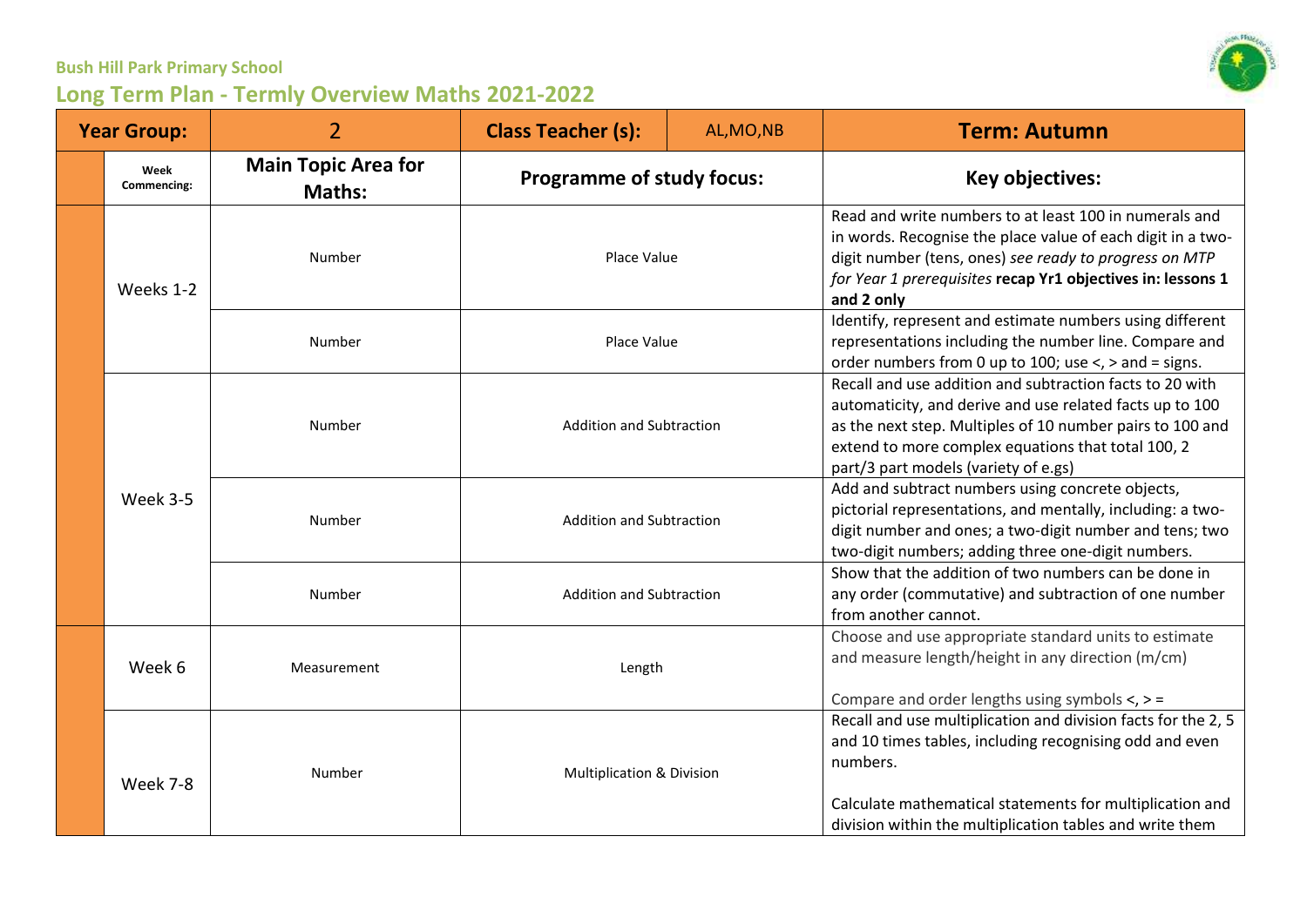|  |                       |                   |                                      | using the multiplication $(x)$ , division $(\div)$ and equals $(=)$<br>sign.                                                                                                                                                                                                                                                                            |
|--|-----------------------|-------------------|--------------------------------------|---------------------------------------------------------------------------------------------------------------------------------------------------------------------------------------------------------------------------------------------------------------------------------------------------------------------------------------------------------|
|  |                       | Number            | <b>Multiplication &amp; Division</b> | Solve problems involving multiplication and division,<br>using materials, arrays, repeated addition, mental<br>methods, and multiplication and division facts, including<br>problems in contexts                                                                                                                                                        |
|  | Week 9-<br>10         | Number            | Addition and subtraction             | Recognise and use the inverse relationship between<br>addition and subtraction and use this to check<br>calculations and solve missing number problems.                                                                                                                                                                                                 |
|  |                       | Number            | Addition and subtraction             | Represent and solve calculations and problems using<br>different models such as bar-model                                                                                                                                                                                                                                                               |
|  | <b>Week 11-</b><br>12 | Measurement       | Money                                | Find different combinations of coins that equal the same<br>amounts of money. Find the most efficient way to a<br>certain amount and reason and problem solve with<br>different values inc. finding missing amounts / coins<br>(values).<br>Recognise and use symbols for pounds $(E)$ and pence $(p)$ ;<br>combine amounts to make a particular value. |
|  |                       | Measurement       | Money                                | Solve problems (one-step but extend to multi-step) in a<br>practical context involving addition and subtraction of<br>money of the same unit, including giving change. Refer to<br>previous addition and subtraction unit - build on progress<br>made-consolidate skills/ methods                                                                       |
|  | <b>Week 13-</b><br>14 | <b>Statistics</b> | Graphs                               | Interpret and construct simple pictograms, tally charts,<br>block diagrams and tables.<br>Ask and answer simple questions by counting the number<br>of objects in each category and sorting the categories by<br>quantity                                                                                                                               |
|  |                       | <b>Statistics</b> | Graphs                               | Tackle more complex questions surrounding the data and<br>solve problems using the data presented in graphs.<br>Construct own graphs to present data from a given<br>investigation (links to current Science/History/Geography<br>topic)                                                                                                                |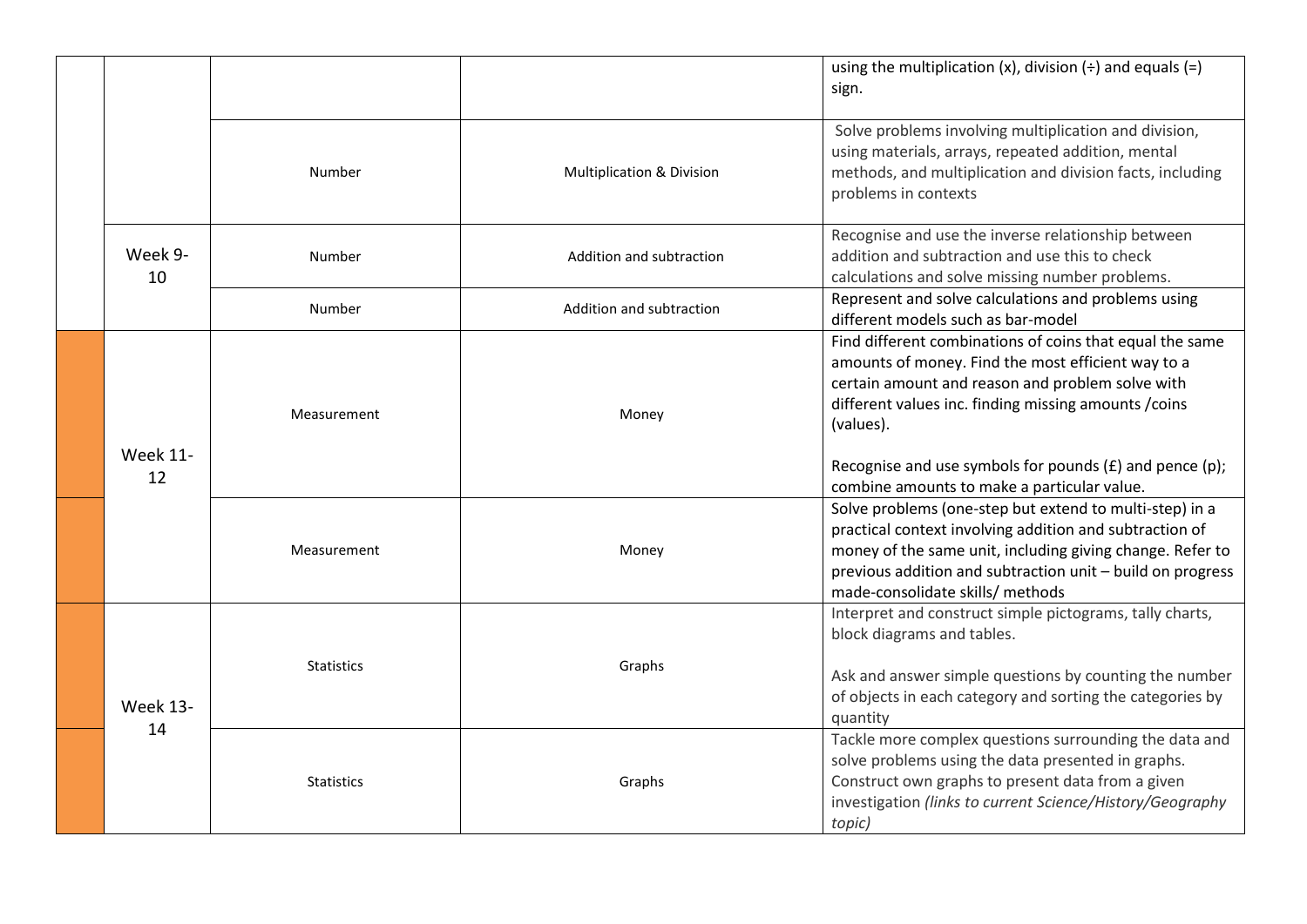

| <b>Year Group:</b> |                     | $\overline{2}$                              | <b>Class Teacher (s):</b>                  | AL, MO, NB | <b>Term: Spring</b>                                                                                                                                                                                                  |
|--------------------|---------------------|---------------------------------------------|--------------------------------------------|------------|----------------------------------------------------------------------------------------------------------------------------------------------------------------------------------------------------------------------|
|                    | Week<br>Commencing: | <b>Main Topic Area for</b><br><b>Maths:</b> | <b>Programme of study focus:</b>           |            | <b>Key objectives</b>                                                                                                                                                                                                |
|                    | <b>Week 1-2</b>     | Number                                      | Place Value                                |            | Recognise the place value of each digit in a two-digit<br>number (10s, 1s) with numbers up to 100<br>Compare and order numbers up to 100<br>Counting up and back from 100 in various intervals                       |
|                    |                     | Number                                      | Place Value                                |            | Use place value and number facts to solve problems                                                                                                                                                                   |
|                    |                     | Geometry                                    | Properties of shape                        |            | Identify and describe the properties of 2-D shapes,<br>including the number of sides and line symmetry in a<br>vertical line. What's the same what is different? Define<br>shapes through examples and non-examples. |
|                    | Week 3-6            | Geometry                                    | Properties of shape                        |            | Identify and describe the properties of 3-D shapes,<br>including the number of edges, vertices and faces. Make<br>links to 2-D shapes-faces.                                                                         |
|                    |                     | Geometry                                    | Properties of shape<br>Properties of shape |            | Identify 2-D shapes on the surface of 3-D shapes, for<br>example, a circle on a cylinder and a triangle on a<br>pyramid. Classify the shapes.                                                                        |
|                    |                     | Geometry                                    |                                            |            | Compare and sort (Venn/Carroll diagrams) common 2-D<br>and 3-D shapes and everyday objects.                                                                                                                          |
|                    | Week 7-9            | Fractions                                   | Fractions of amounts                       |            | Recognise, find, name and write fractions 1/3, 1/4, 2/4<br>and 3/4 of a length, shape, set of objects or quantity.                                                                                                   |
|                    |                     | Fractions                                   | Fractions of amounts                       |            | Write simple fractions for example, $1/2$ of $6 = 3$                                                                                                                                                                 |
|                    |                     | Fractions                                   | <b>Equivalent fractions</b><br>Time        |            | Recognise the equivalence of 2/4 and 1/2. Link to doubles<br>and halving                                                                                                                                             |
|                    | Week 10             | Measurement                                 |                                            |            | Tell and write the time to five minutes, including quarter<br>past/to the hour and draw the hands on a clock face to<br>show these times.                                                                            |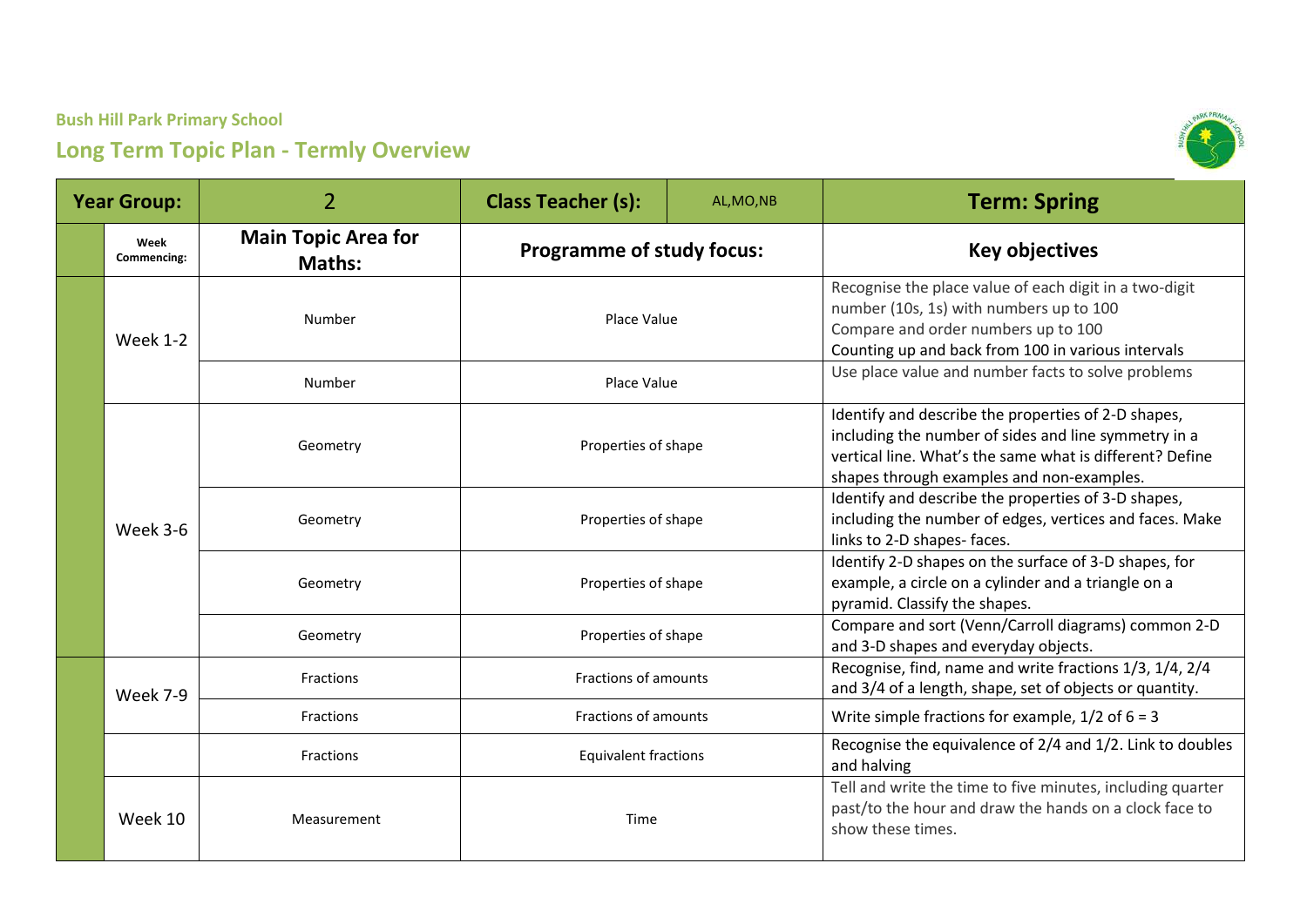|         |             |          | Know the number of minutes in an hour and hours in a  |
|---------|-------------|----------|-------------------------------------------------------|
|         |             |          | dav                                                   |
|         |             |          | Choose and use appropriate standard units to estimate |
| Week 11 | Measurement | Mass     | and measure mass (g/kg)                               |
|         |             |          | Compare and order mass using $>$ , $<$ and $=$        |
|         |             |          | Choose and use appropriate standard units to estimate |
| Week 12 | Measurement | Capacity | and measure capacity (ml/l)                           |
|         |             |          | Compare and order capacity using $>$ , $<$ and $=$    |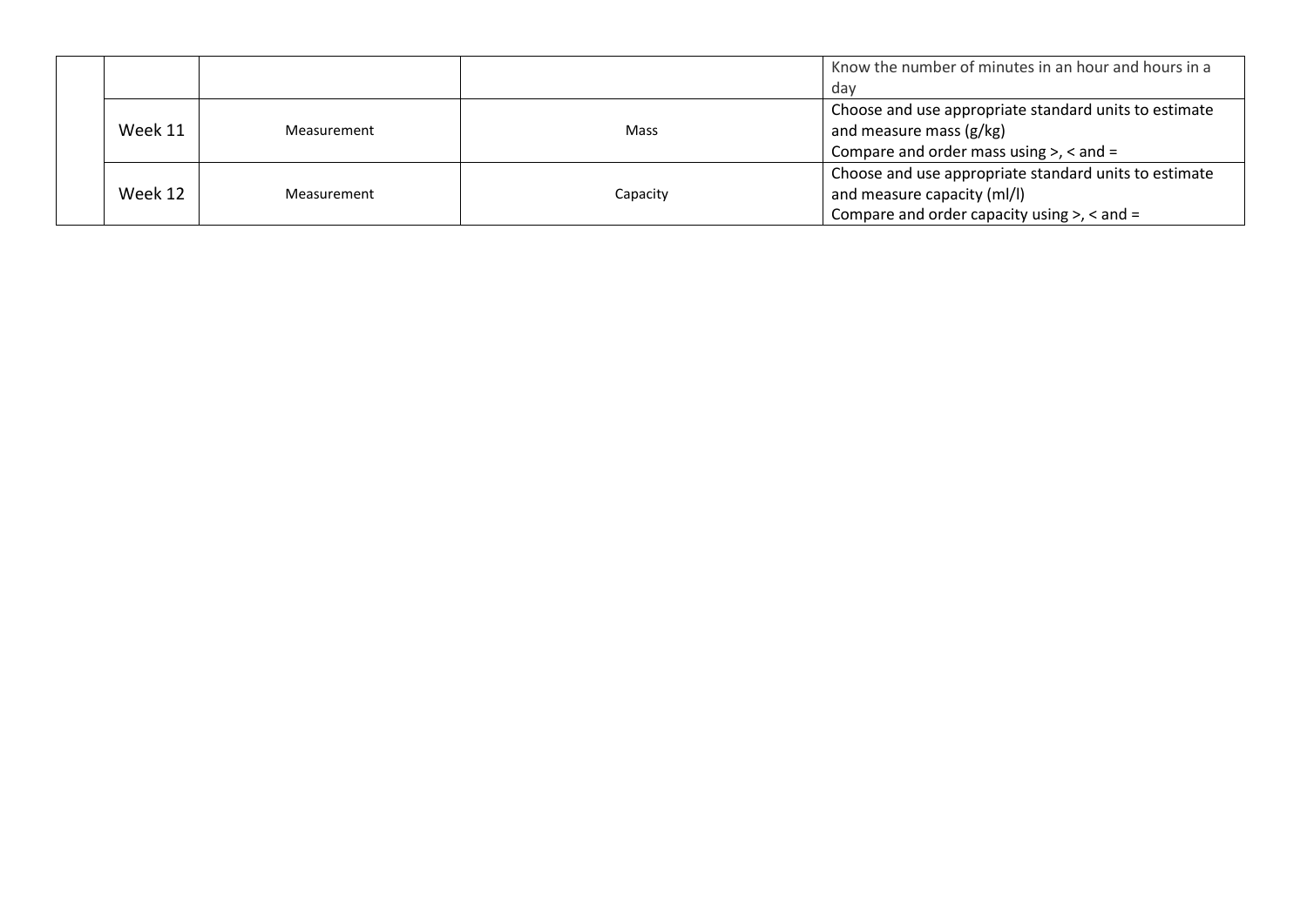|  | <b>Year Group:</b>  | $\overline{2}$                              | <b>Class Teacher (s):</b>                        | AL, MO, NB | <b>Term: Summer</b>                                                                                                                                                                                                       |
|--|---------------------|---------------------------------------------|--------------------------------------------------|------------|---------------------------------------------------------------------------------------------------------------------------------------------------------------------------------------------------------------------------|
|  | Week<br>Commencing: | <b>Main Topic Area for</b><br><b>Maths:</b> | <b>Programme of study focus:</b>                 |            | <b>Key objectives</b>                                                                                                                                                                                                     |
|  | Week 1              | Number                                      | Place Value<br><b>Addition and Subtraction</b>   |            | Recognise the place value of each digit in a two-digit<br>number (10s, 1s) with numbers up to 100<br>Compare and order numbers up to 100,<br>Partition numbers<br>Counting up and back from 100 in various intervals      |
|  | Week 2              | Number                                      |                                                  |            | using concrete objects and pictorial representations,<br>including those involving numbers, quantities and<br>measures<br>Applying their increasing knowledge of mental and<br>written methods to a variety of contexts   |
|  |                     | Geometry                                    | Position and direction<br>Position and direction |            | Use mathematical vocabulary to describe position,<br>direction and movement including movement in a straight<br>line, explore simple instructional movement                                                               |
|  | Week 3-4            | Geometry                                    |                                                  |            | Distinguishing between rotation as a turn and in terms of<br>right angles for quarter, half and three-quarter turns<br>(clockwise and anti-clockwise).                                                                    |
|  | Week 5-6            | Number                                      | Multiplication and Division                      |            | Recall and use multiplication and division facts for the 2, 5<br>and 10 multiplication tables, including recognising odd<br>and even numbers. Make connections between certain<br>multiples. Doubling and halving numbers |
|  |                     | Number                                      | <b>Multiplication and Division</b>               |            | Solve problems involving multiplication and division, using<br>materials, arrays, repeated addition, mental methods,<br>and multiplication and division facts, including problems<br>in contexts.                         |
|  | Week 7-8            | <b>Fractions</b>                            | Identify, Compare & order fractions              |            | Identify fractions in different forms / representations /<br>link to division                                                                                                                                             |
|  |                     | <b>Fractions</b>                            | Fractions of amount                              |            | Find fractions of amounts / objects                                                                                                                                                                                       |
|  | Week 9              | Measurement                                 | Time                                             |            | Tell and write the time to five minutes, including quarter<br>past/to the hour and draw the hands on a clock face to                                                                                                      |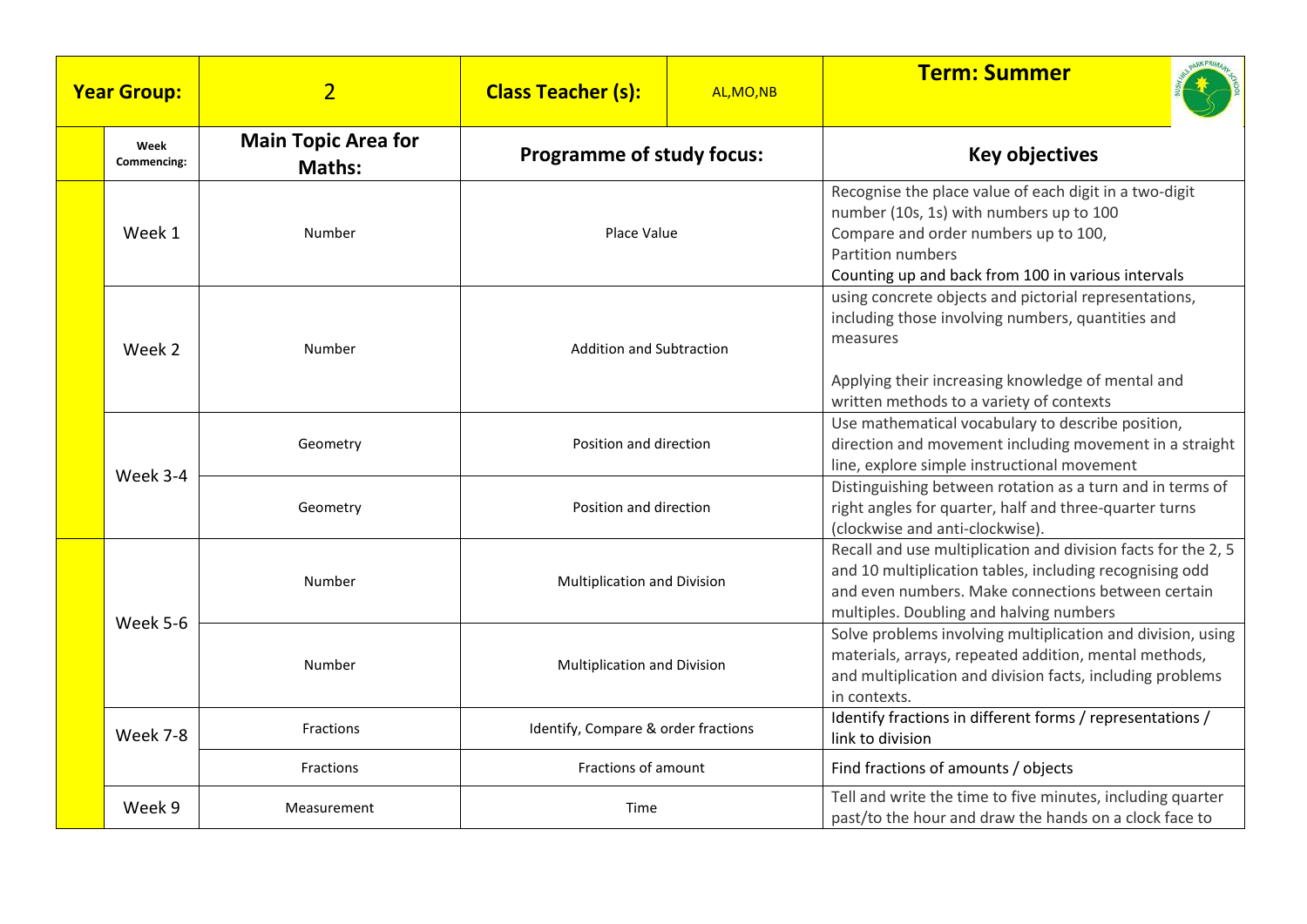|          |                                                  | show these times. Recall known facts associated with<br>time                                                     |
|----------|--------------------------------------------------|------------------------------------------------------------------------------------------------------------------|
|          |                                                  |                                                                                                                  |
|          |                                                  | Solve more complex problems involving time – explore<br>quarter to, 10 to, 5 to. Notice that the hour hand moves |
|          |                                                  | with the increasing minutes within the hour                                                                      |
| Week 10- | Consolidation/gap filling (in readiness for Yr3) |                                                                                                                  |
| 13       |                                                  |                                                                                                                  |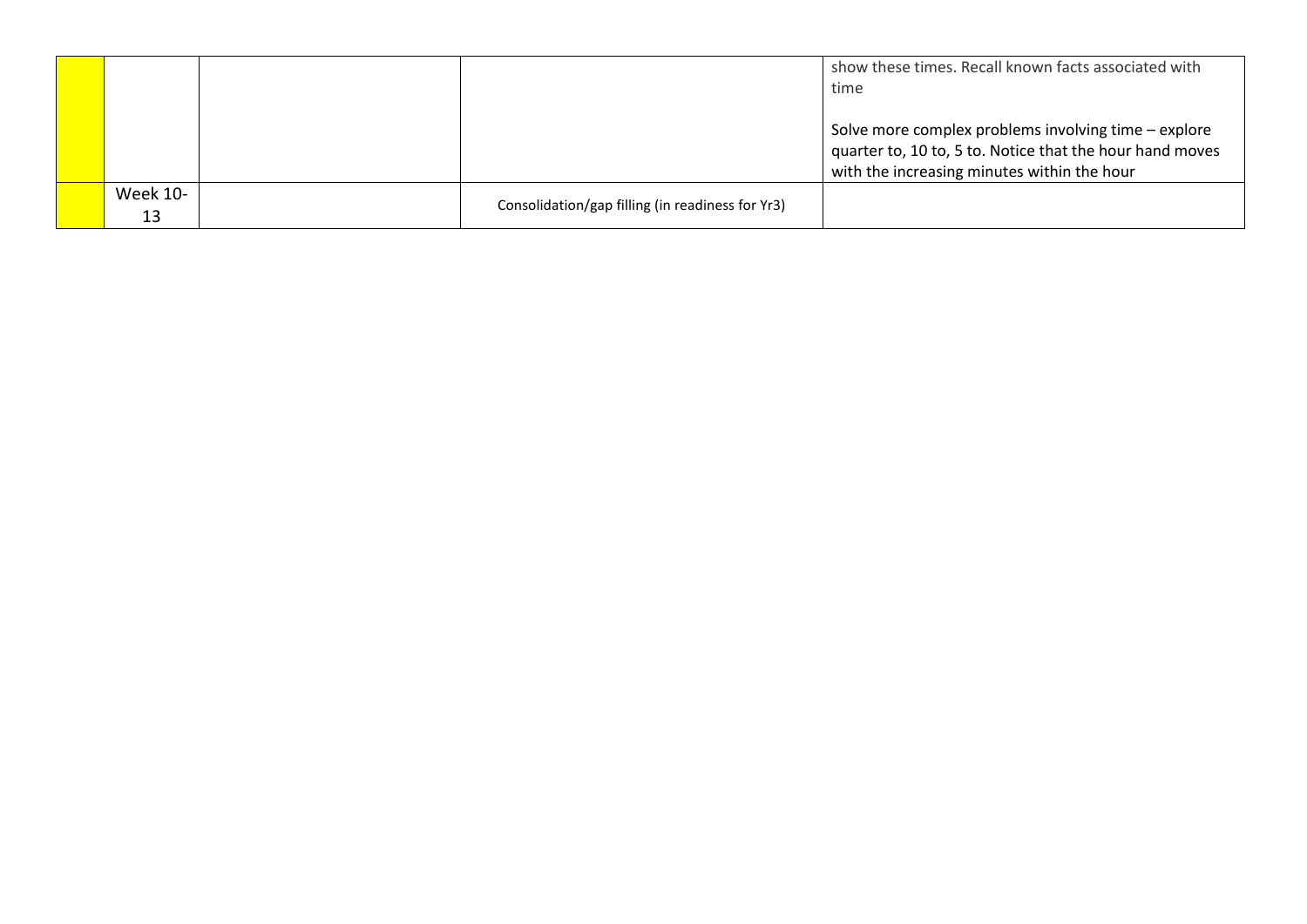| <b>Year Group:</b> |                     | 3                                           | <b>Class Teacher (s):</b>                                          | RP, YP | <b>Term: Autumn</b>                                                                                                                                                                                                                                                                                                                                            |
|--------------------|---------------------|---------------------------------------------|--------------------------------------------------------------------|--------|----------------------------------------------------------------------------------------------------------------------------------------------------------------------------------------------------------------------------------------------------------------------------------------------------------------------------------------------------------------|
|                    | Week<br>Commencing: | <b>Main Topic Area for</b><br><b>Maths:</b> | <b>Programme of study focus:</b>                                   |        | <b>Key objectives:</b>                                                                                                                                                                                                                                                                                                                                         |
|                    |                     | Number                                      | Place Value<br>Place Value<br>Place Value                          |        | Recognise the place value of each digit in two-digit<br>numbers, and compose and decompose two-digit<br>numbers using standard and non-standard partitioning.<br>Recognise the value of the 0 place holder. (Ready to<br>progress Year2 NPV) Extend to 3-digit numbers and relate<br>to solving problems involving 2-3 digit numbers.                          |
|                    | Weeks 1-3           | Number                                      |                                                                    |        | Order and compare 2-digit numbers with reasoning about<br>the location of any two-digit number in the linear number<br>system, including identifying the previous and next<br>multiple of 10. Use < > = symbols. Order smallest to<br>largest and vice versa. (Ready to progress Year2 NPV)<br>Extend to 3-digit numbers.                                      |
|                    |                     | Number                                      |                                                                    |        | Identify, represent and estimate numbers using different<br>representations. Find 10 or 100 more or less than a given<br>number; recognise the place value of each digit<br>(hundreds, tens and ones).                                                                                                                                                         |
|                    | Week 4-7            | Number                                      | <b>Addition and Subtraction</b>                                    |        | Secure fluency in addition and subtraction facts within 10,<br>through continued practice. (Ready to progress Year2 NF)<br>Counting to 50 in multiples of 2,5 and 10, link to repeated<br>addition and subtracting in given intervals.                                                                                                                         |
|                    |                     | Number                                      | <b>Addition and Subtraction</b><br><b>Addition and Subtraction</b> |        | Add and subtract numbers mentally, including: a three-<br>digit number and ones, a three-digit number and tens, a<br>three-digit number and hundreds. Apply knowledge of<br>number facts to support process.                                                                                                                                                   |
|                    |                     | Number                                      |                                                                    |        | Recognise the subtraction structure of 'difference' and<br>answer questions of the form, "How many more?".<br>(Ready to progress Year2 AS). Add and subtract numbers<br>with up to three digits, using formal written methods of<br>columnar addition and subtraction. Estimate the answer<br>to a calculation and use inverse operations to check<br>answers. |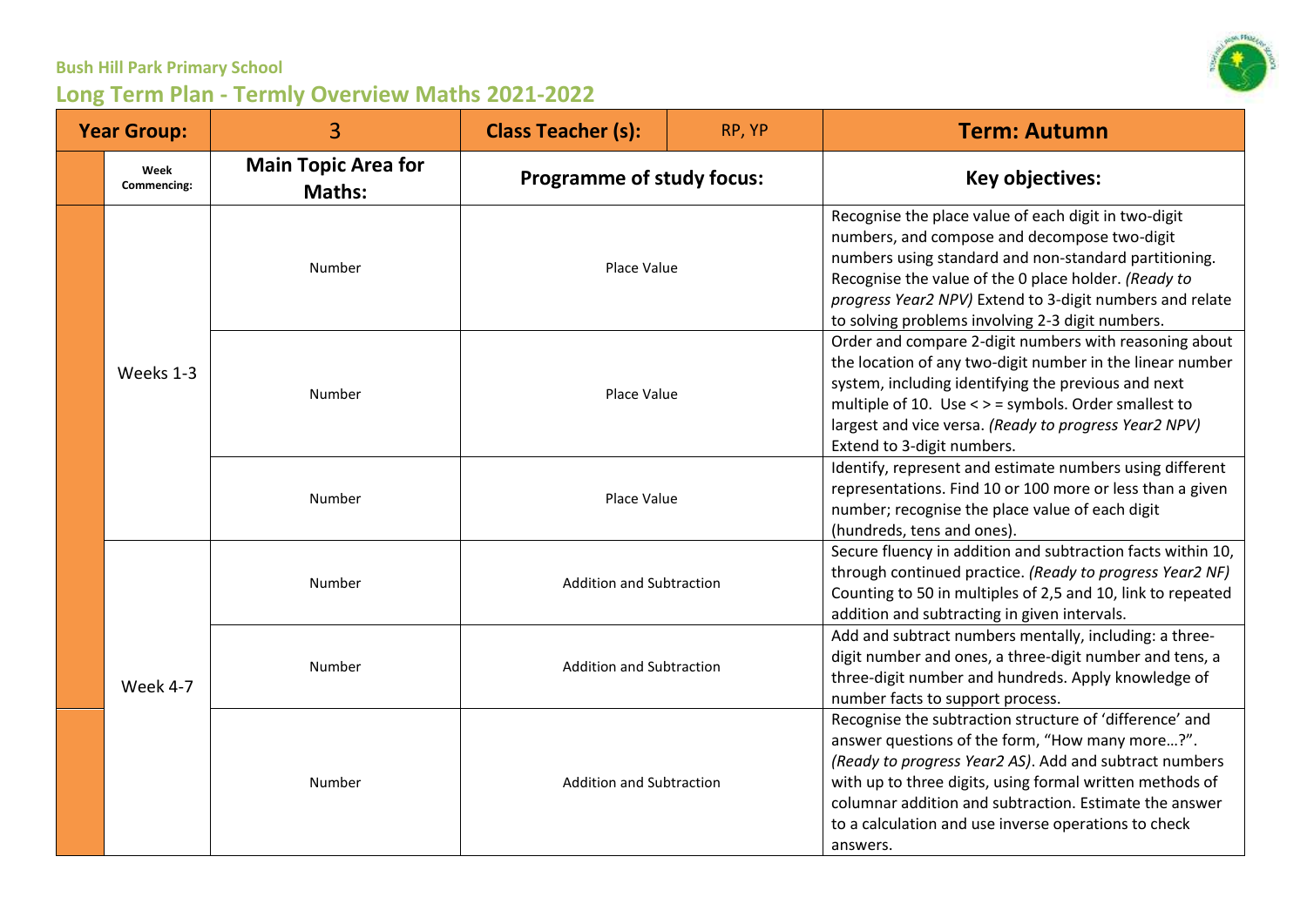|                       | Number      | <b>Addition and Subtraction</b> | Solve problems, including missing number problems,<br>using number facts, place value and more complex<br>addition and subtraction problem solving that involves<br>familiar and unfamiliar real-life contexts.                                                                                                                                                                                                                                            |
|-----------------------|-------------|---------------------------------|------------------------------------------------------------------------------------------------------------------------------------------------------------------------------------------------------------------------------------------------------------------------------------------------------------------------------------------------------------------------------------------------------------------------------------------------------------|
|                       | Number      | Multiplication and Division     | Ensure recall and oracy opportunities for 2,5,10<br>consolidation and retention of understanding that<br>multiples are repeated addition (Ready to progress Yr2<br>MD) Recall and use multiplication and division facts for<br>the 3, 4 and 8 multiplication tables. Spot patterns and<br>identify and make connections between certain tables<br>(4,8)                                                                                                    |
| <b>Week 8-10</b>      | Number      | Multiplication and Division     | Show that multiplication of two numbers can be done in<br>any order (commutative) and division of one number by<br>another cannot.                                                                                                                                                                                                                                                                                                                         |
|                       | Number      | Multiplication and Division     | Solve problems involving multiplication and division, using<br>materials, arrays, repeated addition, mental methods and<br>multiplication and division facts, including problems in<br>context. Use variation of concept to deepen<br>understanding. Relate grouping problems where the<br>number of groups is unknown to multiplication equations<br>with a missing factor, and to division equations (quotitive<br>division). (Ready to progress Yr2 MD) |
|                       | Number      | Fractions                       | Count up and down in tenths; recognise that tenths arise<br>from dividing an object into ten equal parts and in<br>dividing one-digit numbers or quantities by ten.<br>Emphasise importance of equal parts and a range of<br>models/representations to show the same fraction                                                                                                                                                                              |
| <b>Week 11-</b><br>12 | Number      | <b>Fractions</b>                | Recognise and use fractions as numbers: unit fractions<br>and non-unit fractions with small denominators. Find<br>equivalent fractions for a half. Recognise, find and write<br>fractions of a discrete set of objects; unit fractions and<br>non-unit fractions with small denominators. Create<br>generalisations based on connections and conceptual<br>knowledge around fractions.                                                                     |
| <b>Week 13-</b><br>14 | Measurement | Money                           | Revisit the different denominations (coins and notes) and<br>key connections/rules; £1.20=120p, divide by 100 to find<br>£. Add and subtract amounts of money to give change,<br>using both £ and p in practical contexts. Find various                                                                                                                                                                                                                    |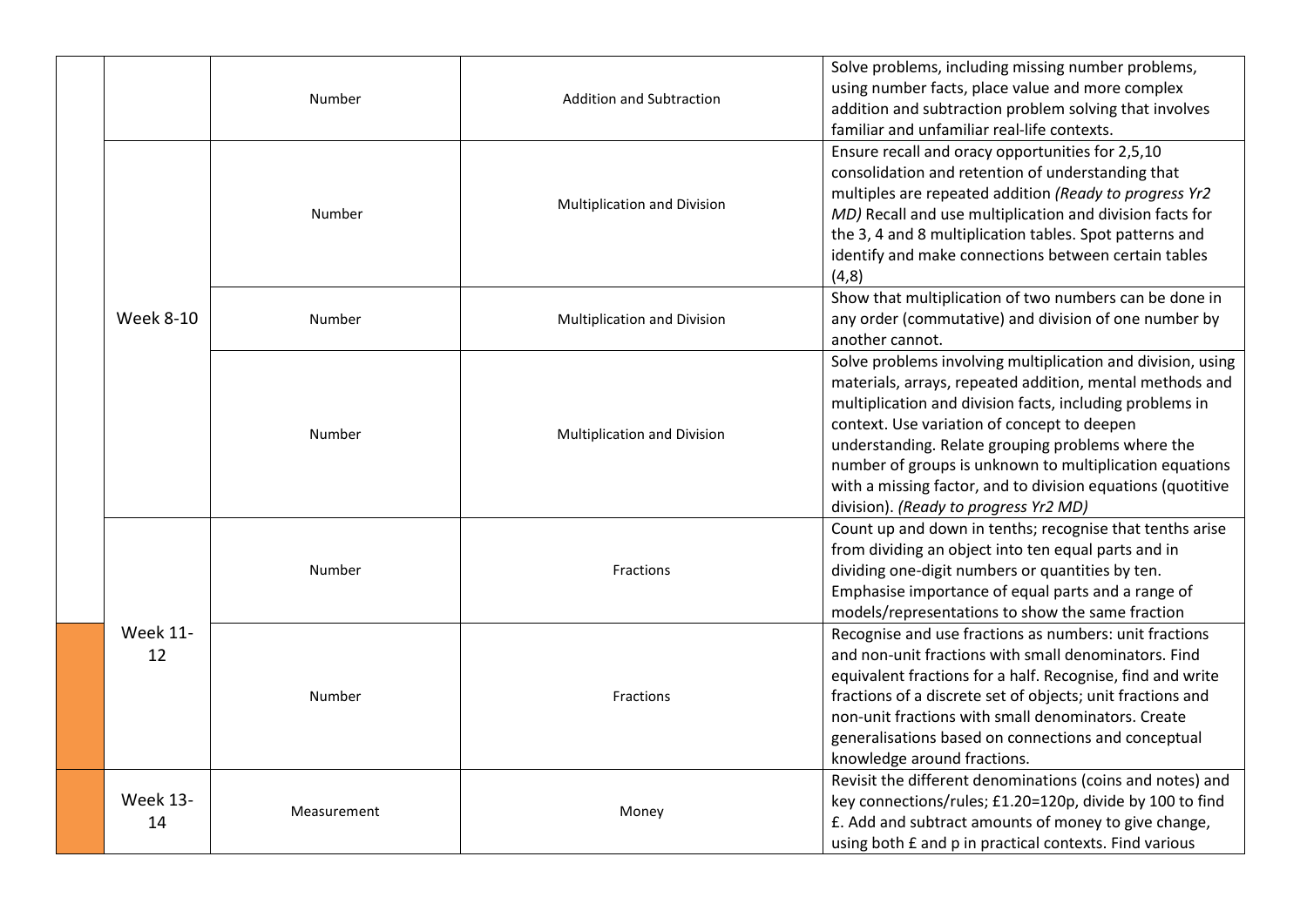|  |             |       | ways/coins to make an amount. Recap addition and<br>subtraction methods from previous topic in Yr3.                                                            |
|--|-------------|-------|----------------------------------------------------------------------------------------------------------------------------------------------------------------|
|  | Measurement | Money | Explore problems involving money within a range of<br>contexts, applying use of multiplication, division, fraction<br>of amounts and addition and subtraction. |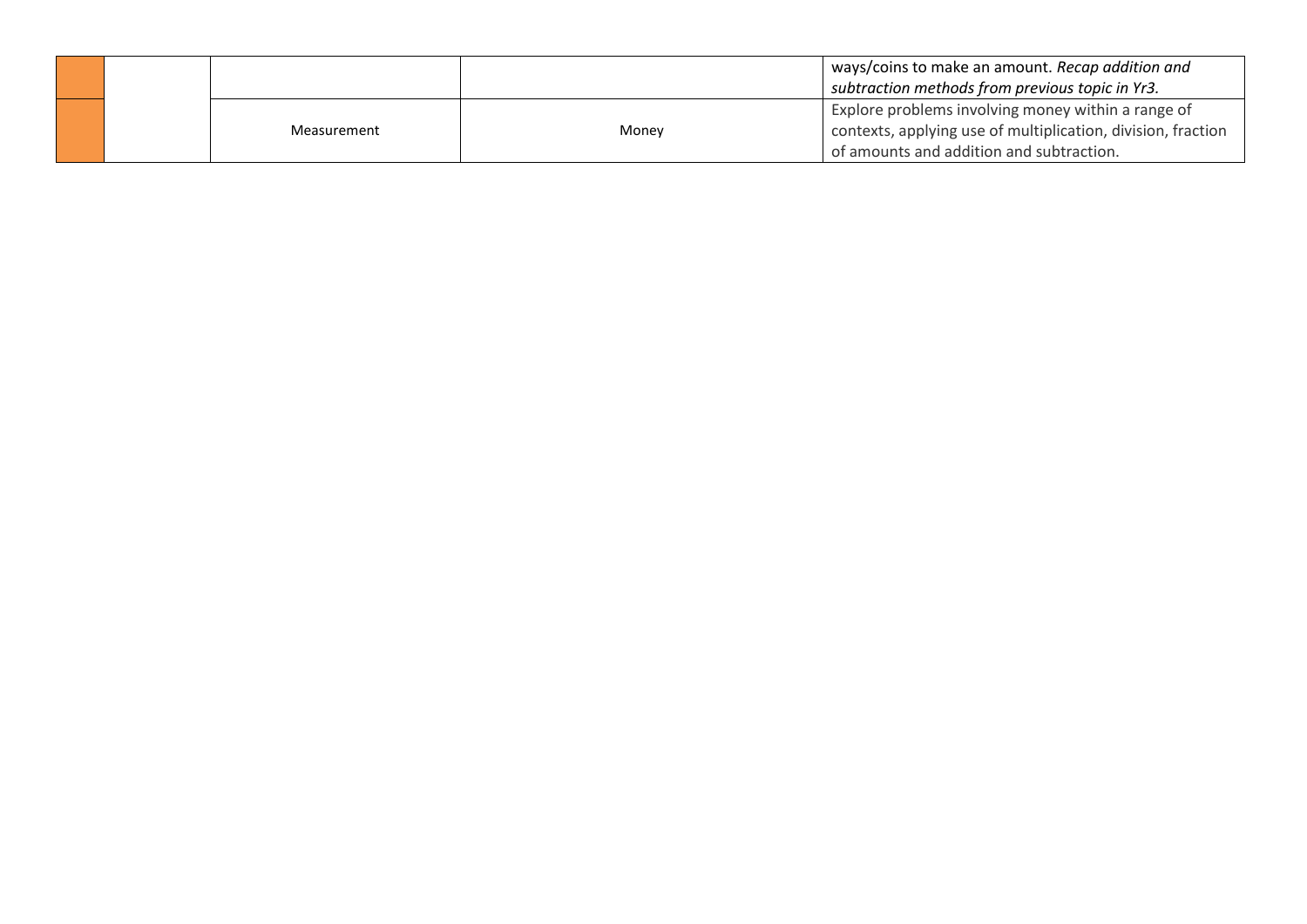| <b>Year Group:</b> |                     | 3                                           | <b>Class Teacher (s):</b>                                     | RP, YP | <b>Term: Spring</b>                                                                                                                                                                                                                                                                                                                                                       |
|--------------------|---------------------|---------------------------------------------|---------------------------------------------------------------|--------|---------------------------------------------------------------------------------------------------------------------------------------------------------------------------------------------------------------------------------------------------------------------------------------------------------------------------------------------------------------------------|
|                    | Week<br>Commencing: | <b>Main Topic Area for</b><br><b>Maths:</b> | <b>Programme of study focus:</b>                              |        | <b>Key objectives</b>                                                                                                                                                                                                                                                                                                                                                     |
|                    |                     | Number                                      | Place Value                                                   |        | Oracy focus; Count from 0 in multiples of 4, 8, 50 and 100;<br>find 10 or 100 more or less than a given number. Recap<br>the PV of each digit in a 3-digit number                                                                                                                                                                                                         |
|                    | <b>Week 1-2</b>     | Number                                      | Place Value                                                   |        | Estimate and round numbers to 10,100,1000. Make<br>statements explaining and justifying (reasoning) to<br>cement understanding. Solve a variety of practical<br>problems involving PV                                                                                                                                                                                     |
|                    |                     | Number                                      | <b>Addition and Subtraction</b>                               |        | Add and subtract numbers mentally using prior number<br>fact knowledge from KS1                                                                                                                                                                                                                                                                                           |
|                    | Week 3-4            | Number                                      | <b>Addition and Subtraction</b>                               |        | Formal written methods for calculation and variation of<br>representation - bar model, part, part whole model. Estimate<br>and check using inverse operation                                                                                                                                                                                                              |
|                    | Week 5-6            | Geometry                                    | Properties of Shape<br>Properties of Shape (Angles and lines) |        | Draw 2D shapes and make 3D shapes using modelling<br>materials. Recognise 3D shapes in different orientations<br>and describe them                                                                                                                                                                                                                                        |
|                    |                     | Geometry                                    |                                                               |        | Recognise angles as a property of shape or a description<br>of a turn. Identify right angles, recognise that two right<br>angles make a half-turn, three make a quarter-turn and<br>four a complete turn; identify whether angles are greater<br>than or less than a right angle. Identify horizontal and<br>vertical lines and pairs of perpendicular and parallel lines |
|                    |                     | Number                                      | Multiplication and Division                                   |        | Doubling and halving (Yr2 objective) 2-3 digit numbers<br>through partitioning. See that x4 is doubling and doubling<br>again and vice versa for division.                                                                                                                                                                                                                |
|                    | Week 7-8            | Number                                      | Multiplication and Division                                   |        | Write and calculate mathematical statements for<br>multiplication and division using the multiplication tables<br>that they know, including for two-digit numbers times<br>one-digit numbers, using mental and progressing to                                                                                                                                             |

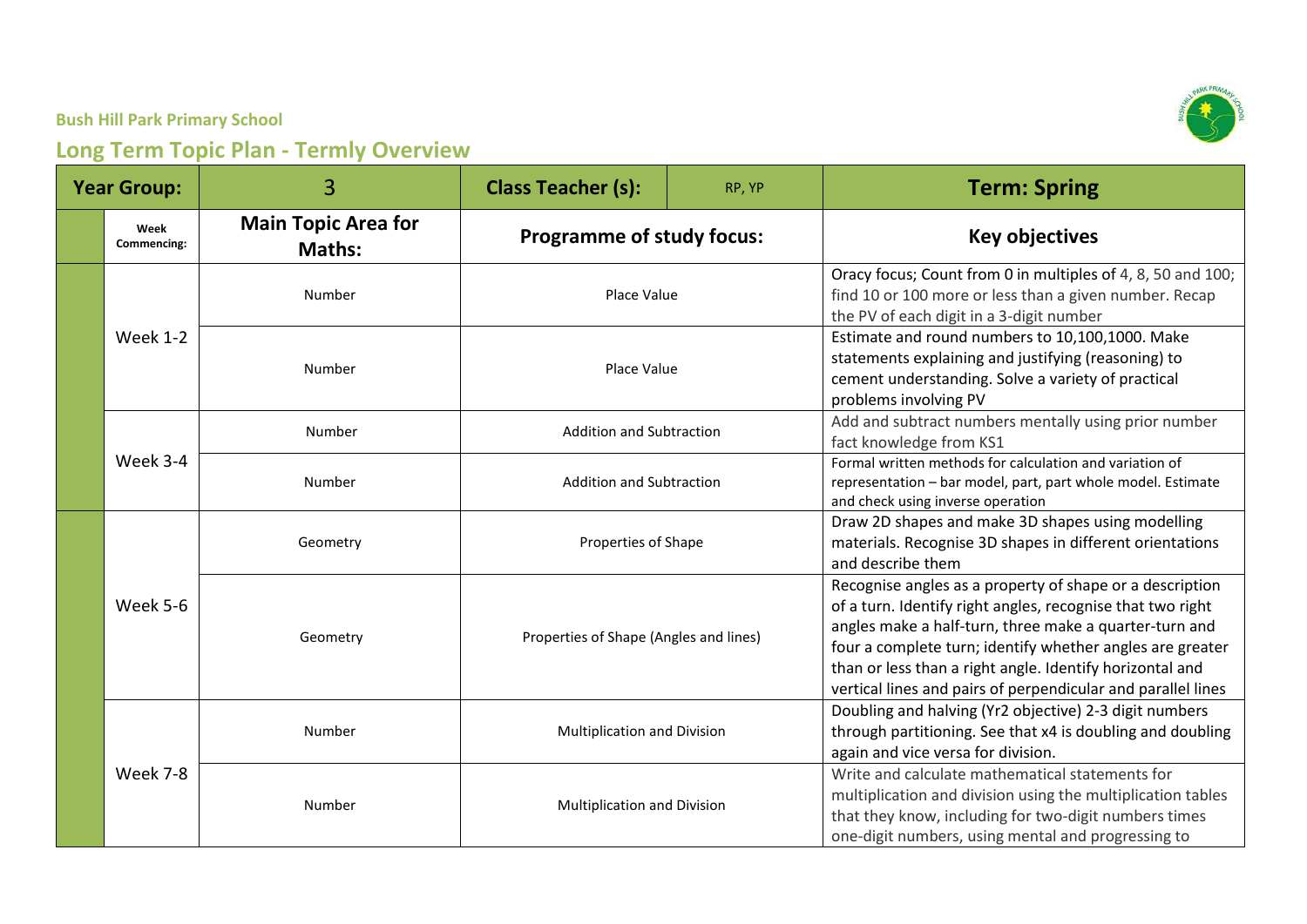|  |                       |                   |                                       | formal written methods (expand procedural skills/<br>methods)                                                                                                                                                                                                                                               |
|--|-----------------------|-------------------|---------------------------------------|-------------------------------------------------------------------------------------------------------------------------------------------------------------------------------------------------------------------------------------------------------------------------------------------------------------|
|  | Week 9                | Number            | Addition and Subtraction              | Recap and secure mental and formal written methods for<br>addition and subtraction. Apply to a variety of contexts<br>and real-life problems                                                                                                                                                                |
|  | Week 10               | Measurement       | Mass and Capacity                     | Measure, compare, add and subtract mass (kg, g) and<br>volume/capacity (I, mI)                                                                                                                                                                                                                              |
|  | <b>Week 11-</b><br>12 | <b>Statistics</b> | Interpreting data                     | Interpret and present data using bar chart, pictograms (of<br>different numerical value for 1 pic) and tables. Extend to<br>drawing own charts, focus on scaling the y axis with<br>consistent intervals. Link to counting in intervals of 2,5<br>and 10. Link to current Science topic and presenting data |
|  |                       | <b>Statistics</b> | Solving problems based on data charts | Solve one-step and two-step questions (for example, 'how<br>many more?' and 'how many fewer?') using information<br>presented in scaled bar charts and pictograms and tables.                                                                                                                               |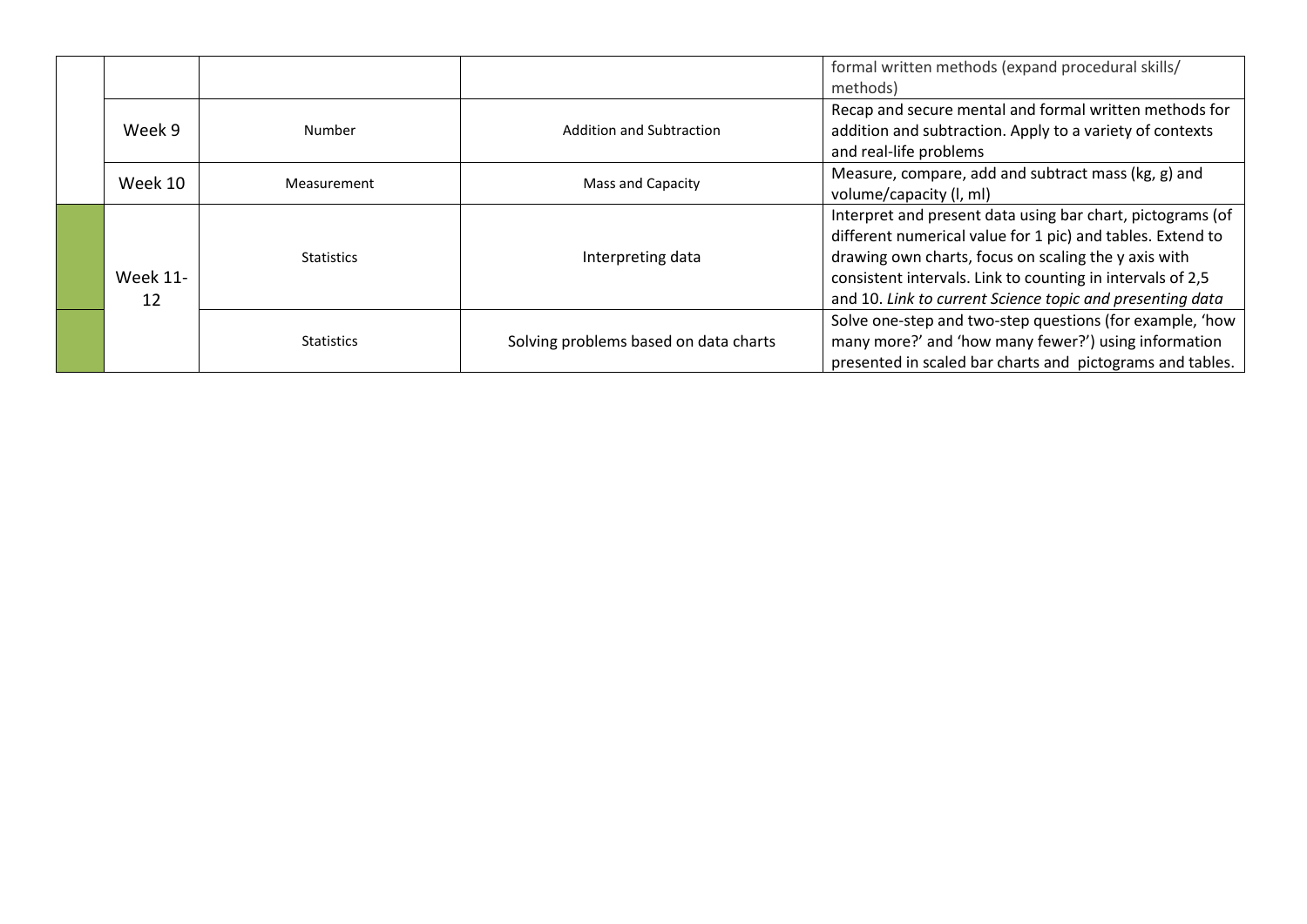| <b>Year Group:</b> |                     | $\overline{3}$                              | <b>Class Teacher (s):</b>                | RP, YP | <b>Term: Summer</b>                                                                                                                                                                                                                                                                                                                                                                                                                                                                                                                                                    |
|--------------------|---------------------|---------------------------------------------|------------------------------------------|--------|------------------------------------------------------------------------------------------------------------------------------------------------------------------------------------------------------------------------------------------------------------------------------------------------------------------------------------------------------------------------------------------------------------------------------------------------------------------------------------------------------------------------------------------------------------------------|
|                    | Week<br>Commencing: | <b>Main Topic Area for</b><br><b>Maths:</b> | <b>Programme of study focus:</b>         |        | <b>Key objectives</b>                                                                                                                                                                                                                                                                                                                                                                                                                                                                                                                                                  |
|                    | <b>Week 1-2</b>     | Number                                      | Place Value                              |        | Identify the place value of each digit within a 3-digit number,<br>partition the number to see the value of each part in relation to<br>the whole. Sentence stem: the 9 in the 10s column represents<br>90, this is less than the 1 in 100s column which represents 100 -<br>100 is 10 more than 90, I know this because                                                                                                                                                                                                                                               |
|                    |                     | Number                                      | Place Value                              |        | Compare and order numbers up to 1,000. Read and write<br>numbers up to 1,000 in numerals and words. Solve<br>number problems and practical problems involving these<br>ideas. Count from 0 in multiples of 50 and 100.                                                                                                                                                                                                                                                                                                                                                 |
|                    | Week 3              | Number                                      | Multiplication and Division linked to PV |        | Multiply by 10,100 and divide by 10,100 to make numbers 10<br>times bigger/smaller. Make reference to this becoming a tenth<br>of the previous number when dividing by 10                                                                                                                                                                                                                                                                                                                                                                                              |
|                    | Week 4-5            | Number                                      | Fractions                                |        | Compare and order unit fractions, and fractions with the<br>same denominator, use < > = to satisfy mathematical<br>statements and solidify understanding. Explore equivalent<br>fractions for a half and a quarter using =. Sentence stems:<br>I know 3/6 = 4/8 because (master's glasses)                                                                                                                                                                                                                                                                             |
|                    |                     | Number                                      | Fractions                                |        | Add and subtract fractions with the same denominator<br>within one whole (for example $5/7 + 1/7 = 6/7$ )                                                                                                                                                                                                                                                                                                                                                                                                                                                              |
|                    | Week 6              | Measurement                                 | Length & Perimeter                       |        | Measure, compare, add and subtract lengths (mm, cm, m)<br>within the context of perimeters (of 2D shapes) Make<br>reference to different dimensions to measure, distance,<br>definitions and what's the same and what's different?                                                                                                                                                                                                                                                                                                                                     |
|                    | Week 7-8            | Measurement                                 | Time                                     |        | Tell and write the time from an analogue clock, including<br>using Roman numerals from I to XII and 12-hour and 24-<br>hour clocks. Estimate and read time with increasing<br>accuracy to the nearest minute. Record and compare time<br>in terms of seconds, minutes and hours. Use sentence<br>stem vocabulary such as o'clock, a.m./p.m., morning,<br>afternoon, noon and midnight. Know the number of<br>seconds in a minute and the number of days in each<br>month, year and leap year. Link to science topic recording<br>timed results (forces parachute task) |
|                    |                     | Measurement                                 | Time                                     |        | Compare duration of events, begin to explore timetables and<br>timelines as well as other time related problems within a real-<br>life context. Focus on reasoning and problem solving                                                                                                                                                                                                                                                                                                                                                                                 |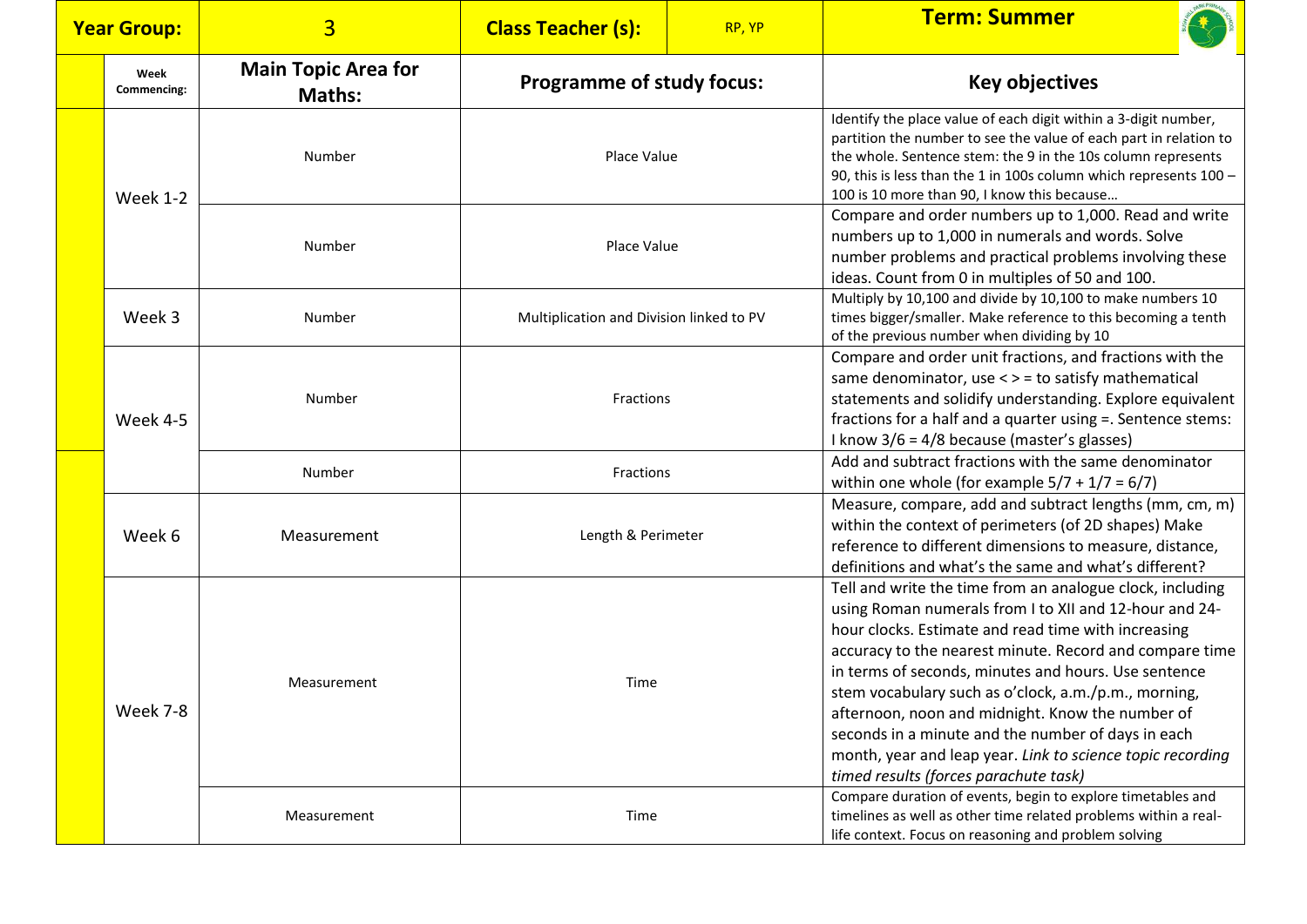|               | Number | Fractions                                                                                   | Recap counting up and down in tenths; recognise that<br>tenths arise from dividing an object into 10 equal parts<br>and in dividing one-digit numbers or quantities by 10                                                                                                                                                                                   |
|---------------|--------|---------------------------------------------------------------------------------------------|-------------------------------------------------------------------------------------------------------------------------------------------------------------------------------------------------------------------------------------------------------------------------------------------------------------------------------------------------------------|
| Week 9-<br>10 | Number | Fractions                                                                                   | Recap and consolidate knowledge and application of ordering,<br>comparing fractions with the same denominator. Order<br>fractions (within missing parts on the number line) and focus on<br>sentence stems for reasoning; I know that/I can explain that, I<br>can justify why  Compare equivalent fractions - half,<br>quarter, three-quarters (to extend) |
| Week 11       | Number | Addition and Subtraction                                                                    | Solve problems involving adding and subtracting, applying<br>mental and formal written methods to a range of contexts<br>covered over the year (time, mass & capacity, length &<br>perimeter)                                                                                                                                                               |
| Week 12       |        | Consolidation of concepts taught/ gaps addressed<br>from assessment in readiness for Year 4 |                                                                                                                                                                                                                                                                                                                                                             |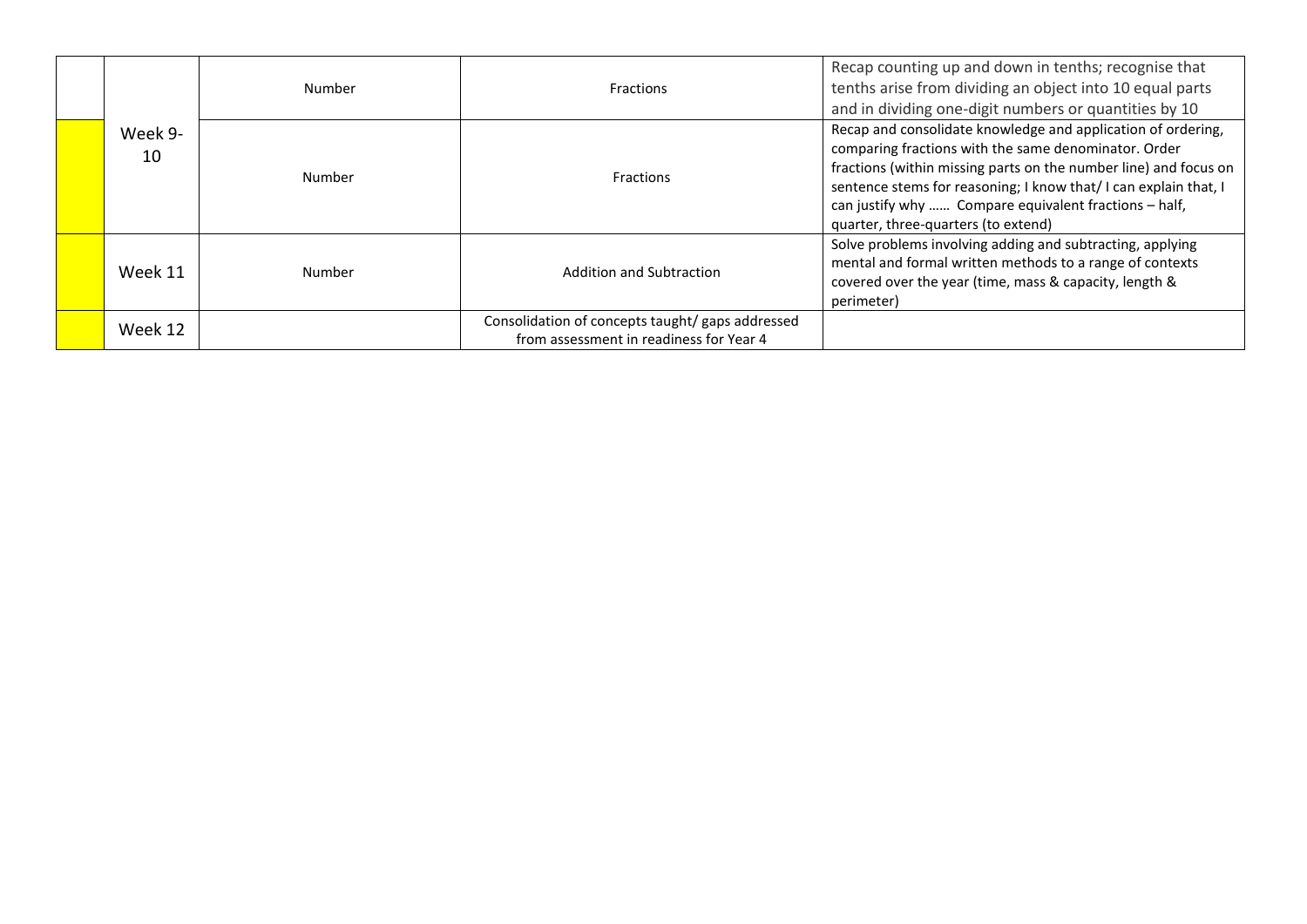

| <b>Year Group:</b> |                     | 4                                           | <b>Class Teacher (s):</b>        | TP, SH | <b>Term: Autumn</b>                                                                                                                                                                                                                                                                                                                                         |
|--------------------|---------------------|---------------------------------------------|----------------------------------|--------|-------------------------------------------------------------------------------------------------------------------------------------------------------------------------------------------------------------------------------------------------------------------------------------------------------------------------------------------------------------|
|                    | Week<br>Commencing: | <b>Main Topic Area for</b><br><b>Maths:</b> | <b>Programme of study focus:</b> |        | Key objectives:                                                                                                                                                                                                                                                                                                                                             |
|                    | Weeks 1-3           | Number                                      | Place Value                      |        | Oracy focus: count in multiples of 6, 7, 9, 25 and 100.<br>Focus on number sequencing and justification within<br>missing number lines. Spot patterns with sequencing and<br>between the different multiple sequencing. Order and<br>compare numbers being explored. Reason the location of<br>number within 3-digits -ready to progress Y3                 |
|                    |                     | Number                                      | Place Value<br>Place Value       |        | Recognise the place value of each digit in a four-digit<br>number (1,000s, 100s, 10s and 1s). Know that 10 tens are<br>equivalent to 1 hundred, and that 100 is 10 times the size<br>of 10; apply this to identify and work out how many 10s<br>there are in other three-digit multiples of 10 (ready to<br>progress Yr3 PNV) Extend to 1000 as progression |
|                    |                     | Number                                      |                                  |        | Identify, represent and estimate numbers using different<br>representations. Round numbers up to 1000 to the<br>nearest 10,100,1000. Order and compare numbers to<br>1000, identifying 10,100,1000 less than, more than.                                                                                                                                    |
|                    |                     | Number                                      | <b>Addition and Subtraction</b>  |        | Add and subtract numbers with up to 4 digits using the<br>formal written methods of columnar addition and<br>subtraction where appropriate. Build from three-digit<br>addition/subtraction as a foundation. Secure number facts<br>that bridge 10/100 (ready to progress Y3)                                                                                |
|                    | Week 4-6            | Number                                      | <b>Addition and Subtraction</b>  |        | (Using the formal written methods of columnar addition<br>and subtraction where appropriate) Estimate and use<br>inverse operations to check answers to a calculation,<br>apply rounding skills to show efficiency with this skill.                                                                                                                         |
|                    |                     | Number                                      | <b>Addition and Subtraction</b>  |        | Solve addition and subtraction two step problems in<br>contexts, deciding which operations and methods to use<br>and why.                                                                                                                                                                                                                                   |
|                    | Week 7-8            | Measurement                                 | Length and Perimeter             |        | Measure and calculate the perimeter of a rectilinear<br>figure (including squares) in centimetres (to scale) and<br>metres (not to scale). Ascertain a formula to apply to all P                                                                                                                                                                            |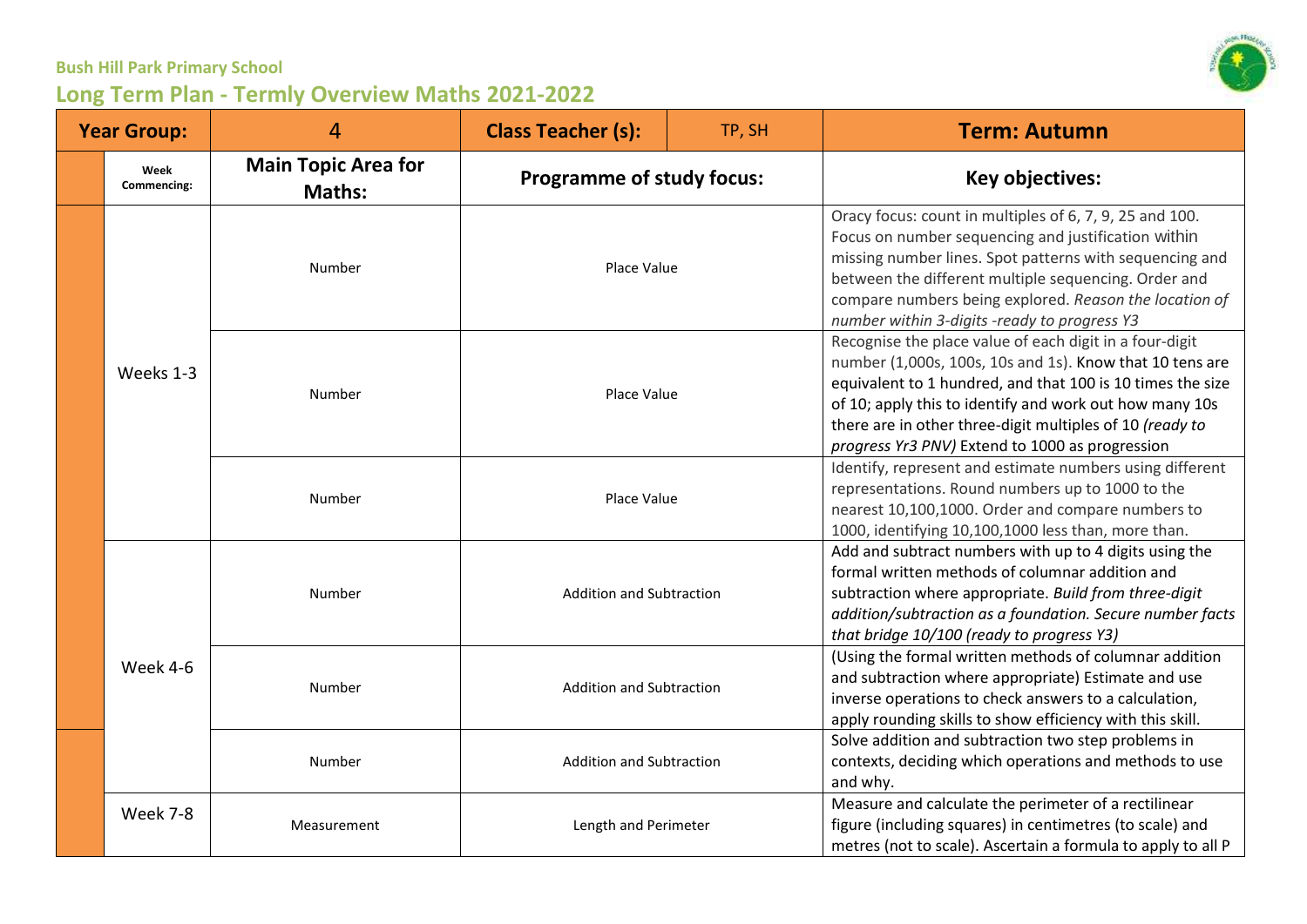|  |                       |                        |                                                       | problems and link it to repetitive methods for calculation.<br>Extend to compound shapes                                                                                                                                                                                                                                                                                                     |
|--|-----------------------|------------------------|-------------------------------------------------------|----------------------------------------------------------------------------------------------------------------------------------------------------------------------------------------------------------------------------------------------------------------------------------------------------------------------------------------------------------------------------------------------|
|  |                       | Measurement/<br>Number | Length and Perimeter &<br>Multiplication and Division | Convert between different units of measure km to m, m<br>to cm, cm to mm using multiplication and division<br>methods linked to PV. Apply knowledge to a variety of<br>perimeter and length problems. If the P is What are the<br>dimensions?                                                                                                                                                |
|  | <b>Week 9-11</b>      | Number                 | Multiplication and Division                           | Recall and use multiplication and division facts for<br>multiplication tables up to $12 \times 12$ . Make links between<br>certain tables and emphasise importance of learning<br>these in readiness for MTC. Use flashcards for oracy and<br>conceptual problems/variation of task to assist in gaining<br>a deeper understanding of multiplication (in different<br>forms/representations) |
|  |                       | Number                 | Multiplication and Division                           | Use place value, known and derived facts to multiply and<br>divide mentally, including: multiplying by 0 and 1; dividing<br>by 1; multiplying together three numbers. Use the<br>distributive law-Example: $3 \times (2 + 4) = 3 \times 2 + 3 \times 4$ to show<br>different ways to represent and calculate                                                                                 |
|  |                       | Number                 | Multiplication and Division                           | Solve division problems, with two-digit dividends and<br>one-digit divisors, that involve remainders, and interpret<br>remainders appropriately according to the context.                                                                                                                                                                                                                    |
|  |                       | Number                 | Fractions                                             | Count up and down in hundredths; recognise that<br>hundredths arise when dividing an object by one hundred<br>and dividing tenths by ten. Link to decimals equivalents                                                                                                                                                                                                                       |
|  | <b>Week 12-</b><br>14 | Number                 | Fractions                                             | Recognise and show, using diagrams, families of common<br>equivalent fractions. Reason why equivalent fraction<br>share commonality. Extend to reference factors /<br>multiples                                                                                                                                                                                                              |
|  |                       | Number                 | Fractions                                             | Solve problems involving increasingly harder fractions to<br>calculate quantities, and fractions to divide quantities,<br>including non-unit fractions where the answer is a whole<br>number.                                                                                                                                                                                                |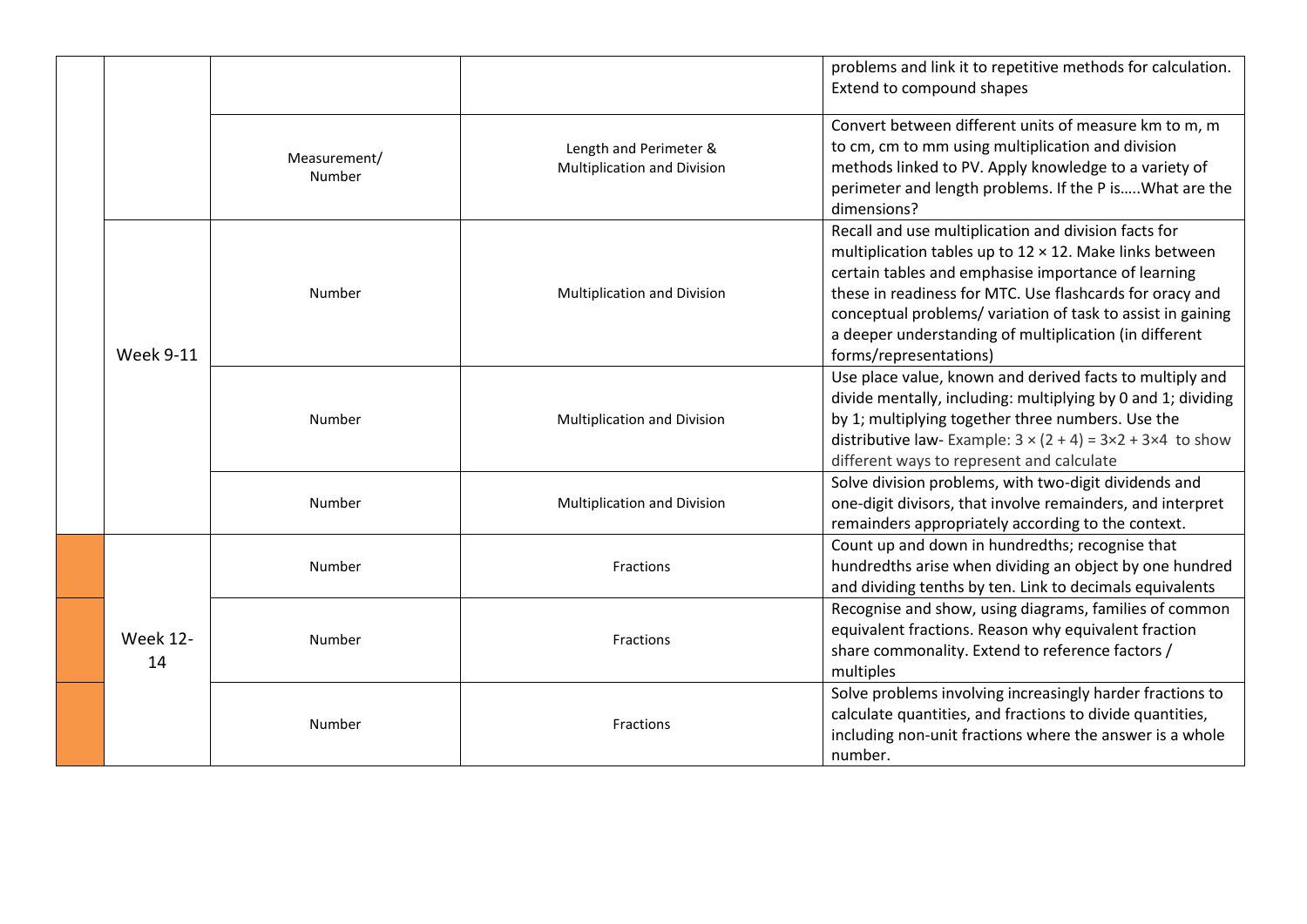

| <b>Year Group:</b> |                     | 4                                           | <b>Class Teacher (s):</b>        | TP, SH | <b>Term: Spring</b>                                                                                                                                                                                                                                                                           |
|--------------------|---------------------|---------------------------------------------|----------------------------------|--------|-----------------------------------------------------------------------------------------------------------------------------------------------------------------------------------------------------------------------------------------------------------------------------------------------|
|                    | Week<br>Commencing: | <b>Main Topic Area for</b><br><b>Maths:</b> | <b>Programme of study focus:</b> |        | <b>Key objectives</b>                                                                                                                                                                                                                                                                         |
|                    | <b>Week 1-2</b>     | Number                                      | Place Value                      |        | Order and compare numbers beyond 1000. Identify,<br>represent and estimate numbers using different<br>representations. Round numbers to nearest 10,100,1000                                                                                                                                   |
|                    |                     | Number                                      | Place Value                      |        | Count back through 0 to include negative numbers,<br>explain what is the same and different about negative and<br>positive numbers, what's the same and what's different?                                                                                                                     |
|                    | Week 3-4            | Number                                      | <b>Addition and Subtraction</b>  |        | Mental strategies for calculation, apply known number<br>facts to tackle problems where parts of sum are missing,<br>focus on fluency and arithmetic. Formal written methods<br>for addition and subtraction (adding/subtracting 3-4 digit<br>numbers) Estimate/ Check using inverse          |
|                    |                     | Number                                      | <b>Addition and Subtraction</b>  |        | Solve addition and subtraction two step problems in<br>contexts, deciding which operations and methods to use<br>and why. Focus on proving efficiency                                                                                                                                         |
|                    | Week 5-6            | Measurement                                 | Time<br>Time                     |        | Read, write and convert time between analogue and<br>digital 12- and 24-hour clocks. Introduce quarter to/past.<br>10 to, 5 to/past. Emphasise how the hour hand moves<br>when the minute hand does. Link to turn - quarter/half,<br>three quarter.                                           |
|                    |                     | Measurement                                 |                                  |        | Solve problems involving converting from hours to<br>minutes; minutes to seconds; years to months; weeks to<br>days. Explore simple timetables. Compare times - would<br>you rather? shortest time sometimes the best (races).<br>Duration between two given times -length of a<br>programme. |
|                    | Week 7-8            | Number                                      | Multiplication and Division      |        | Oracy focus; Recall and use multiplication and division<br>facts for multiplication tables up to $12 \times 12$ . Use and apply<br>if you knowthen you know.                                                                                                                                  |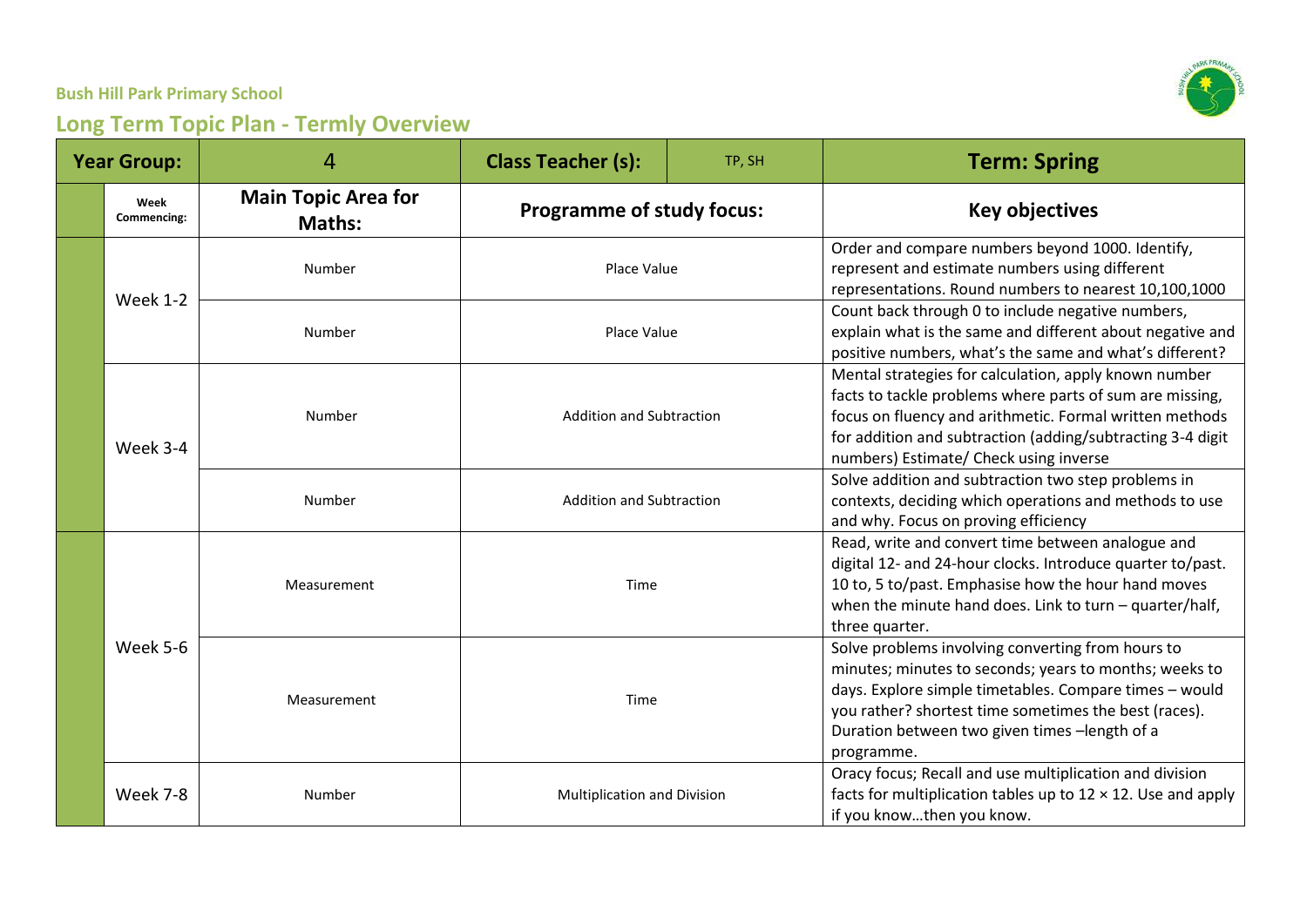|                       | Number      | Multiplication and Division     | Recognise and use factor pairs, how are they different to<br>stand-alone factors? commutativity in mental<br>calculations. How they link to products. Find pattern and<br>make connections                                                                                                                                                                                   |
|-----------------------|-------------|---------------------------------|------------------------------------------------------------------------------------------------------------------------------------------------------------------------------------------------------------------------------------------------------------------------------------------------------------------------------------------------------------------------------|
| Week 9                | Measurement | Area                            | Find the area of rectilinear shapes by counting squares.<br>(cm/m) Extend to Compare with perimeter, link to arrays<br>and commutative law and the squared nature of the unit<br>of measure. Reference factors                                                                                                                                                               |
|                       | Number      | <b>Division and Fractions</b>   | Find the effect of dividing a one or two-digit number by<br>10 or 100, identifying the value of the digits in the answer<br>as ones, tenths and hundredths. Add and subtract<br>fractions with the same denominator                                                                                                                                                          |
| <b>Week 10-</b><br>12 | Number      | <b>Fractions &amp; Decimals</b> | Recognise and write decimal equivalents of any number<br>of tenths or hundredths. Link to dienes and concrete and<br>pictorial representations. Compare & order numbers with<br>the same number of decimal places up to two decimal<br>places, use < > =. Round decimals with one decimal place<br>to the nearest whole number. Extend to 2.d.p rounding to<br>nearest tenth |
|                       | Number      | <b>Fractions &amp; Decimals</b> | Recognise and write decimal equivalents to 1/4, 1/2 and<br>3⁄4. Explore problems involving fraction of quantity – find<br>quarter, half and three-quarters of a given amount                                                                                                                                                                                                 |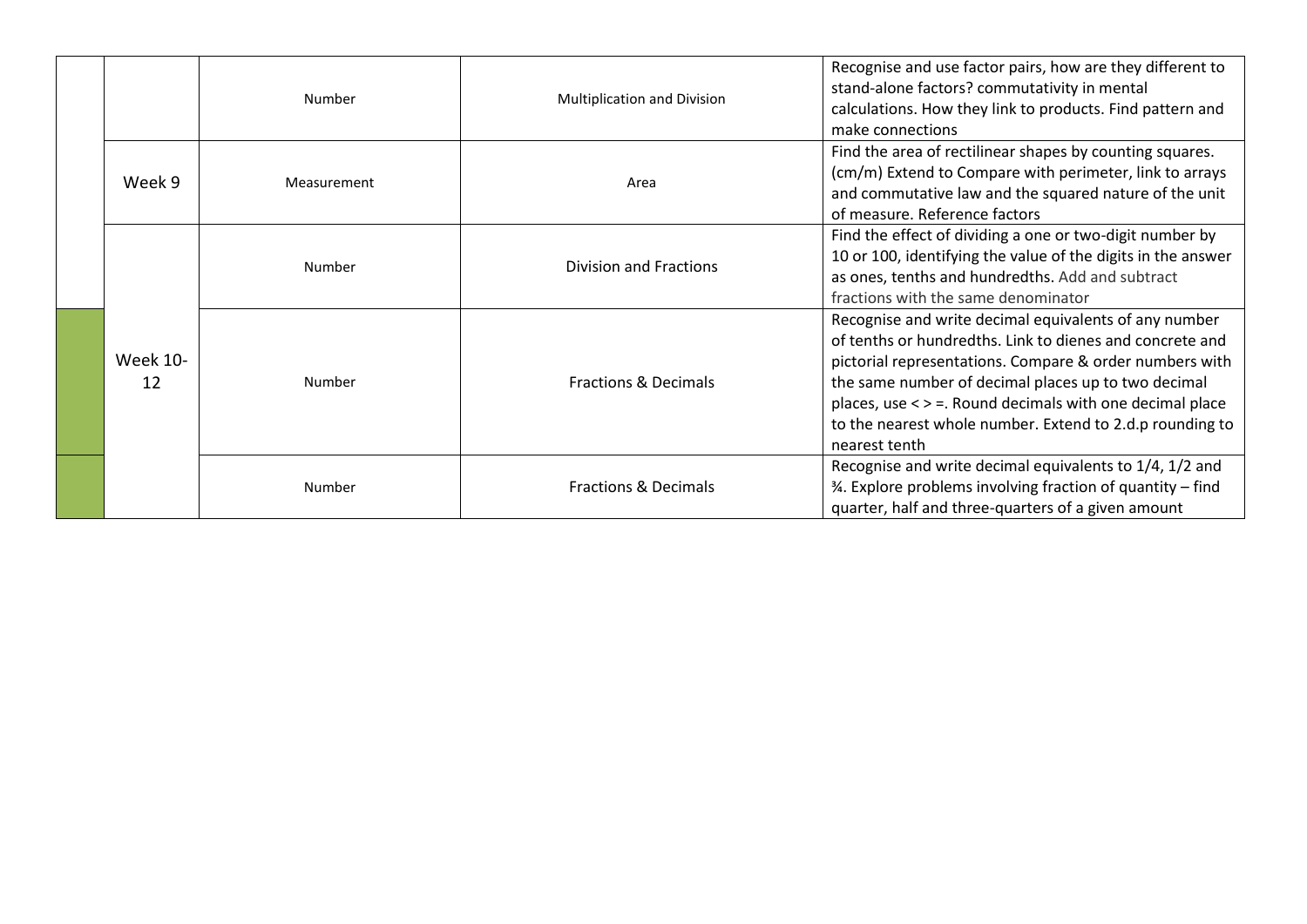|  | <b>Year Group:</b>  | $\overline{4}$                              | <b>Class Teacher (s):</b>          | TP, SH | <b>Term: Summer</b>                                                                                                                                                                                                                                  |
|--|---------------------|---------------------------------------------|------------------------------------|--------|------------------------------------------------------------------------------------------------------------------------------------------------------------------------------------------------------------------------------------------------------|
|  | Week<br>Commencing: | <b>Main Topic Area for</b><br><b>Maths:</b> | <b>Programme of study focus:</b>   |        | <b>Key objectives</b>                                                                                                                                                                                                                                |
|  | <b>Week 1-2</b>     | Number                                      | Place Value                        |        | Identify place value of each digit in a 4-digit number inc.<br>numbers that have decimals - use models and a variety of<br>representations to show depth of understanding<br>(whole/decimal)                                                         |
|  |                     | Number                                      | Place Value                        |        | Read Roman numerals to 100 (I to C) and know that over<br>time, the numeral system changed to include the concept<br>of zero and place value. Extend to calculating using<br>Roman numerals                                                          |
|  | Week 3              | Number                                      | <b>Addition and Subtraction</b>    |        | Addition and subtraction of decimal numbers up to 2.d.p. Link<br>and revisit connection with fractions - tenths and hundredths                                                                                                                       |
|  | Week 4              | Measurement                                 | Money                              |        | Estimate, compare and calculate different measures,<br>including money in pounds and pence. Solve simple<br>measure and money problems involving fractions and<br>decimals to two decimal places.                                                    |
|  | Week 5-6            | Geometry                                    | Properties of shape                |        | Identify acute and obtuse angles and compare and order<br>angles up to two right angles by size. Compare and<br>classify geometric shapes, including quadrilaterals and<br>triangles, based on their properties and sizes.                           |
|  |                     | Geometry                                    | Properties of shape                |        | Identify lines of symmetry in 2-D shapes presented in<br>different orientations. Complete a simple symmetric<br>figure with respect to a specific line of symmetry.                                                                                  |
|  | Week 7-8            | Number                                      | Multiplication and Division        |        | Oracy focus: Recall and use multiplication and division<br>facts for multiplication tables up to $12 \times 12$ (in<br>preparation for MTC) Focus on multiplication tables that<br>require further consolidation - low stakes quizzes, games<br>etc. |
|  |                     | Number                                      | <b>Multiplication and Division</b> |        | Solve problems within a range of contexts where dividing<br>by 2,4,5,10 are frequent, make connections to finding a<br>quarter, fifth, half, tenth of a given quantity. Represent in<br>a variety of forms inc. bar model.                           |
|  | Week 9              | Number                                      | Fractions                          |        | Revisit equivalent fractions and ordering, comparing and<br>adding and subtracting fractions with the same<br>denominator. Extend to comparing fractions with<br>differing denominators                                                              |
|  | Week 10             | Geometry                                    | Position and Direction             |        | Describe positions on a 2-D grid as coordinates in the first<br>quadrant. Plot specified points and draw sides to                                                                                                                                    |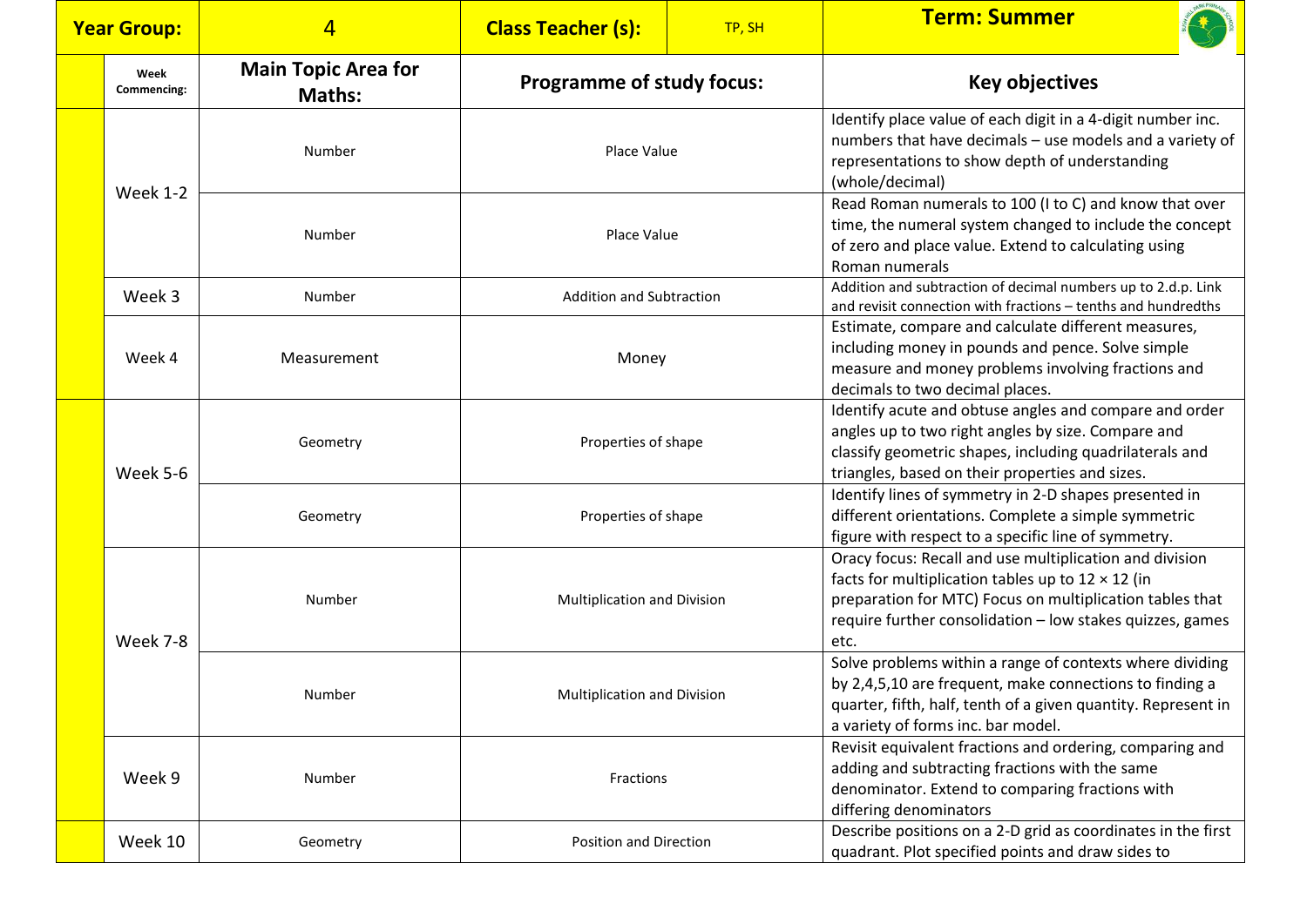|                |                   |                                                                                             | complete a given polygon. Describe movements between<br>positions as translations of a given unit to the left/ right<br>and up/ down. Justify translations and generalise rules<br>around translation and plotting using co-ordinates                                   |
|----------------|-------------------|---------------------------------------------------------------------------------------------|-------------------------------------------------------------------------------------------------------------------------------------------------------------------------------------------------------------------------------------------------------------------------|
| Week 11        | <b>Statistics</b> | Charts and graphs                                                                           | Interpret and present discrete and continuous data using<br>appropriate graphical methods, including bar charts and<br>time graphs. Solve comparison, sum and difference<br>problems using information presented in bar charts,<br>pictograms, tables and other graphs. |
| Week 12-<br>13 |                   | Consolidation of concepts taught/ gaps addressed<br>from assessment in readiness for Year 5 |                                                                                                                                                                                                                                                                         |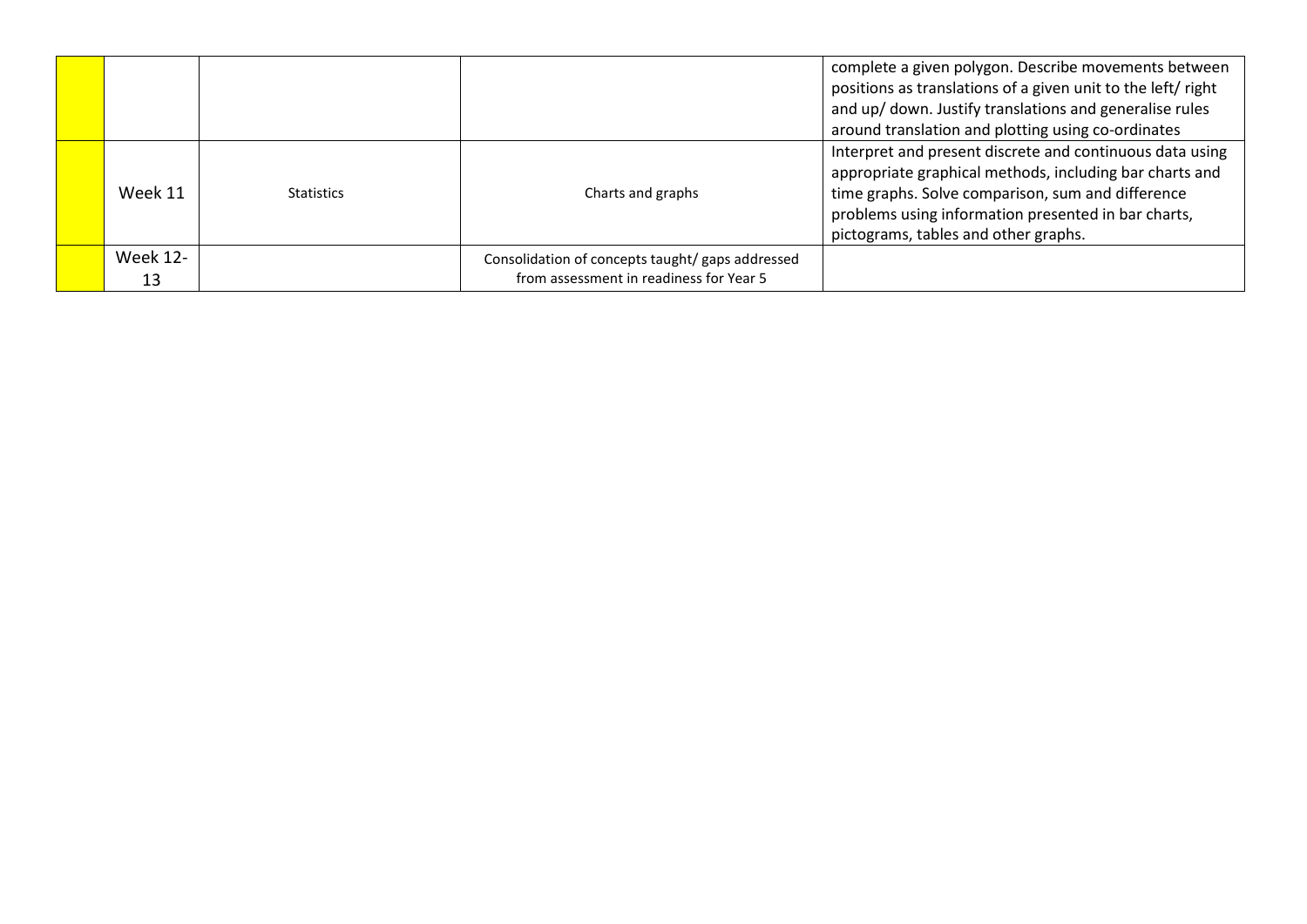| <b>Year Group:</b> |                     | 5                                           | <b>Class Teacher (s):</b>                          | MR, SA, AW, KM | <b>Term: Autumn</b>                                                                                                                                                                                                                                                                                                                                     |
|--------------------|---------------------|---------------------------------------------|----------------------------------------------------|----------------|---------------------------------------------------------------------------------------------------------------------------------------------------------------------------------------------------------------------------------------------------------------------------------------------------------------------------------------------------------|
|                    | Week<br>Commencing: | <b>Main Topic Area for</b><br><b>Maths:</b> | <b>Programme of study focus:</b>                   |                | <b>Key objectives:</b>                                                                                                                                                                                                                                                                                                                                  |
|                    |                     | Number                                      | Place Value                                        |                | Recognise value of each digit within 5 & 6-digit numbers<br>to evaluate understanding of PV. Use partitioning to show<br>value and parts of whole numbers. Find a range of values<br>for digits within a 6-digit number. Count forwards or<br>backwards in steps of powers of 10 for any given number<br>up to and inc. 100,000s.                       |
|                    | Weeks 1-3           | Number                                      | Place Value<br>Place Value                         |                | Introduce the 7 <sup>th</sup> Digit (million), indicate the value of it<br>compared to other digits Read, write, order and compare<br>numbers to at least 1000000 and determine the value of<br>each digit (based on previous week) Use <>= . Round any<br>number up to 1000000 to the nearest 10, 100, 1000,<br>10000 and 100000.                      |
|                    |                     | Number                                      |                                                    |                | Solve number problems and practical problems that<br>involve all of the above. Read Roman numerals to 1000<br>(M) and recognise years written in Roman numerals-<br>solve equations involving Roman numerals.                                                                                                                                           |
|                    | Week 4-5            | Number                                      | <b>Addition and Subtraction</b>                    |                | Add and subtract numbers mentally with increasingly<br>large numbers. Explore equations with missing numbers<br>to develop the pupils' understanding of the relationship<br>between addition and subtraction and the inverse<br>operation.                                                                                                              |
|                    |                     | Number                                      | <b>Addition and Subtraction</b>                    |                | Add and subtract whole/decimal numbers with more than<br>4 digits, including using formal written methods<br>(columnar addition and subtraction) Use rounding to<br>check answers to calculations and determine, in the<br>context of a problem, the level of accuracy. Extend to<br>application in terms of problem solving and real-life<br>contexts. |
|                    | Week 6-8            | Number                                      | Multiplication and Division (Measurement - length) |                | Multiply and divide whole numbers by 10, 100 and 1000:<br>In context, convert between different units of measure<br>km to m, m to cm, cm to mm using multiplication and                                                                                                                                                                                 |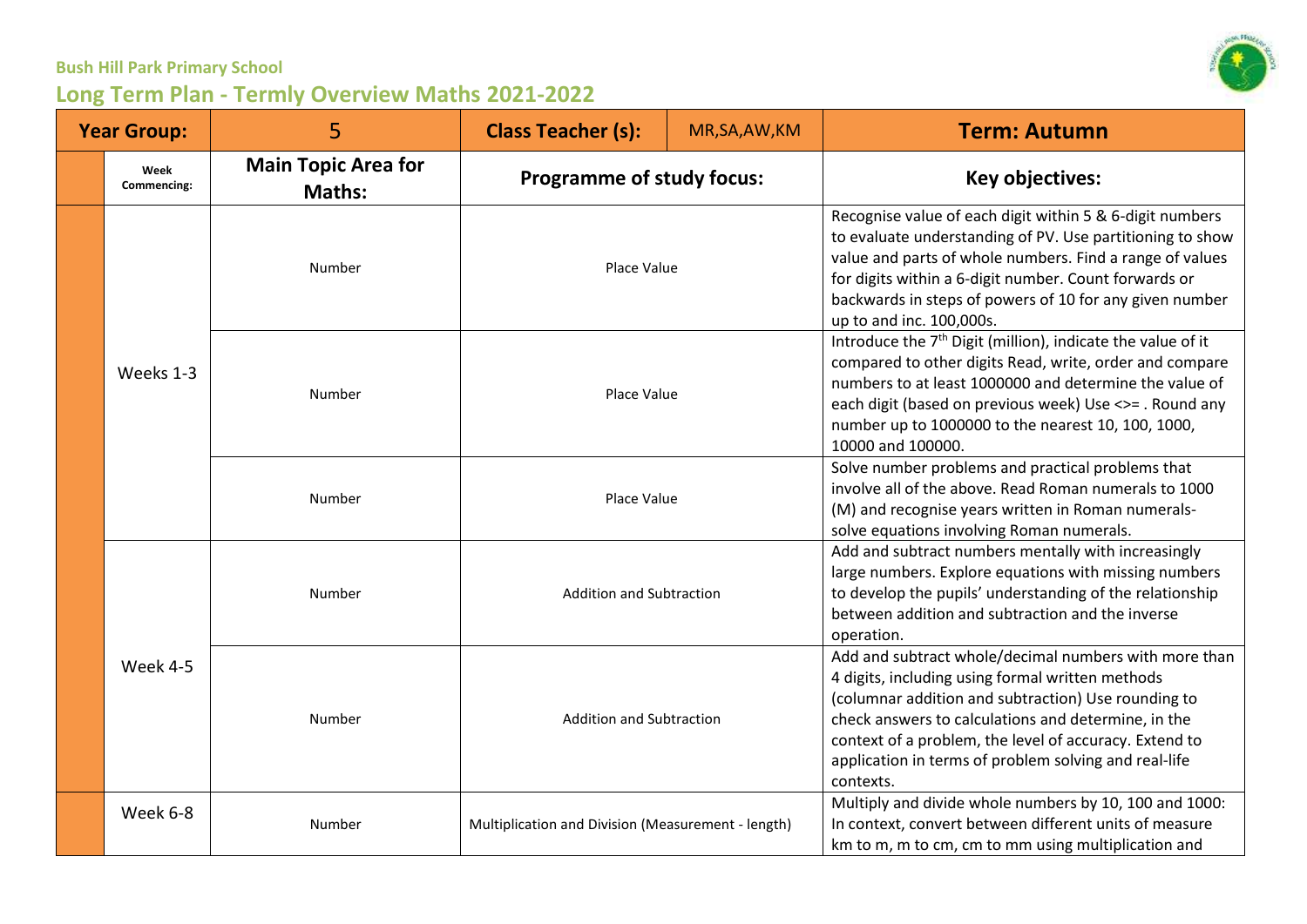|  |                       |             |                             | division methods linked to PV. Extend to word problems<br>and real-life length problems.                                                                                                                                                                                                                                                                                                                                                                                                                 |
|--|-----------------------|-------------|-----------------------------|----------------------------------------------------------------------------------------------------------------------------------------------------------------------------------------------------------------------------------------------------------------------------------------------------------------------------------------------------------------------------------------------------------------------------------------------------------------------------------------------------------|
|  |                       | Number      | Multiplication and Division | Multiply and divide numbers mentally drawing upon<br>known facts. Break down trickier calculations into simpler<br>more logical steps. Consider relationships between<br>multiplying / dividing by 2,4 and 8. Also multiplying by 10<br>to assist with multiplying by 9 and so on etc. Move on to<br>more formal written methods for multiplication and<br>division. Use mental/ number facts to support<br>calculations where formal written methods apply (long<br>multiplication / division methods). |
|  |                       | Number      | Multiplication and Division | Identify multiples and factors, including finding all factor<br>pairs of a number, and common factors of two numbers.<br>Recognise and use square numbers and cube numbers<br>and the notation for squared (2) and cubed (3). Use visual<br>and model representations to explain and explore the<br>concepts deeper. Solve problems involving multiplication<br>and division including using their knowledge of factors<br>and multiples, squares and cubes.                                             |
|  | <b>Week 9-10</b>      | Measurement | Perimeter and Area          | Measure and calculate the perimeter of composite<br>rectilinear shapes in cm and m. Review the formulae for P<br>and apply to different problems. Explore different shapes<br>- both regular and irregular (to scale and not to scale).<br>Introduce the formulae for area and demonstrate the<br>concept using surface area (inc. cm/mm squares- cm2,<br>mm2, m2) and by using shapes/diagrams not to scale.<br>Explore using regular and compound shapes.                                              |
|  |                       | Measurement | Perimeter and Area          | Dive deeper into concept to find missing dimensions,<br>given the P and A already known. Compare P and A and<br>create generalisations and reasoning to support<br>understanding. Extend to real-life problems and contexts<br>involving P and A - comparing, noticing patterns,<br>connections to squared numbers etc.                                                                                                                                                                                  |
|  | <b>Week 11-</b><br>13 | Number      | <b>Fractions</b>            | Identify, name and write equivalent fractions of a given<br>fraction, represented visually including tenths and<br>hundredths. Read and write decimal numbers as<br>fractions, for example $0.71 = 71/100$ . Count forward and                                                                                                                                                                                                                                                                           |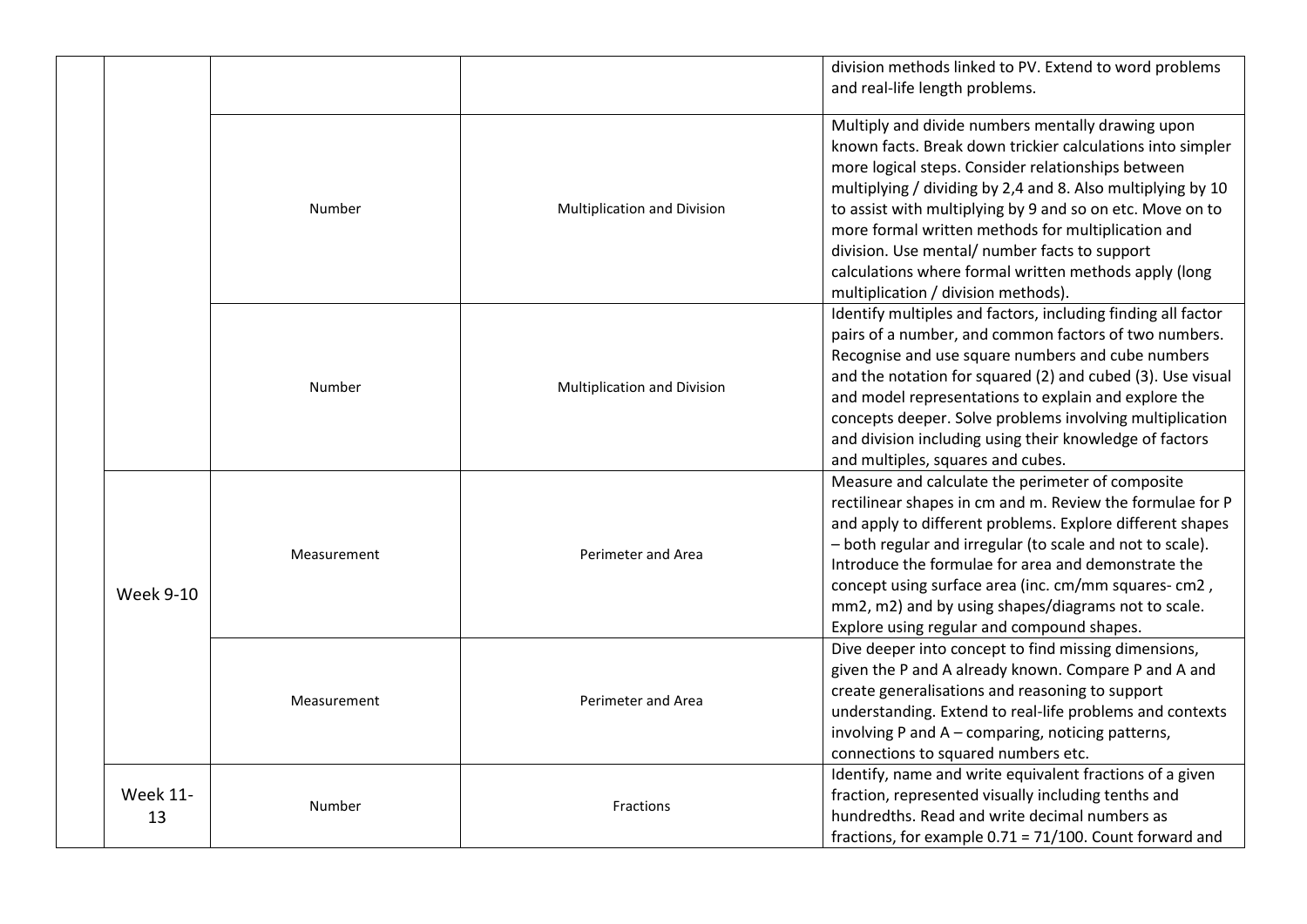|         |        |                                                                                | back in differing fraction intervals. Extend to skip                                                                                                                                                                                                                                                                     |
|---------|--------|--------------------------------------------------------------------------------|--------------------------------------------------------------------------------------------------------------------------------------------------------------------------------------------------------------------------------------------------------------------------------------------------------------------------|
|         |        |                                                                                | counting.                                                                                                                                                                                                                                                                                                                |
|         | Number | <b>Fractions</b>                                                               | Compare and order fractions whose denominators are<br>multiples of the same number. Use $\lt$ > =. Extend to<br>ordering fractions where mixed numbers are present i.e.<br>sequences greater than 1. Create generalisations and<br>make connections with the pattern and sequencing of<br>certain fraction number lines. |
|         | Number | <b>Fractions</b>                                                               | Add and subtract fractions with the same denominator<br>and denominators that are multiples of the same number.<br>Recognise mixed numbers and improper fractions and<br>convert from one form to the other and write<br>mathematical statements >1 as a mixed number [for<br>example $2/5 + 4/5 = 6/5 = 1$ and $1/5$ .  |
| Week 14 |        | Consolidation of previous learning/ gaps ascertained<br>from recent assessment |                                                                                                                                                                                                                                                                                                                          |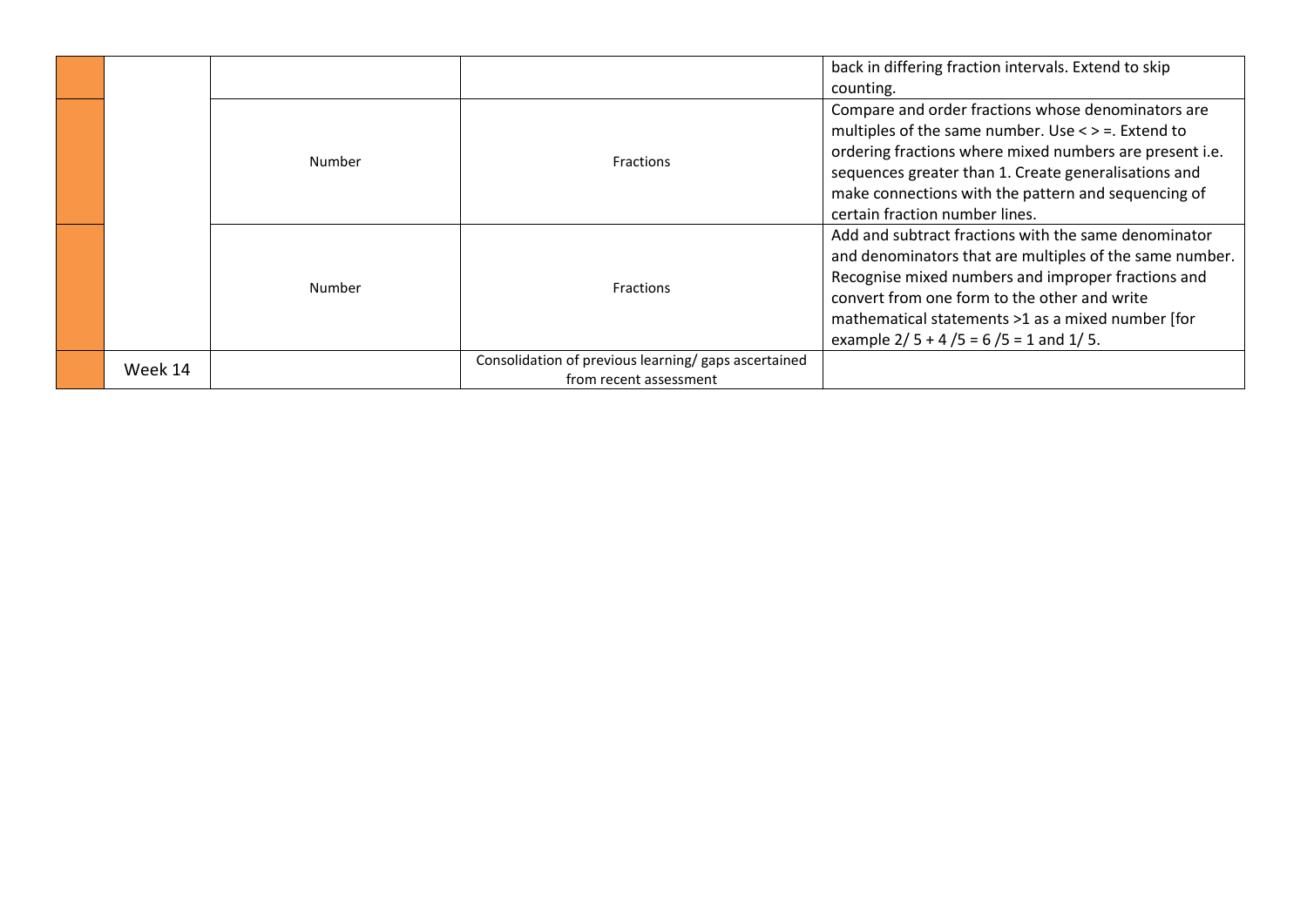| <b>Year Group:</b> |                     | 5                                           | <b>Class Teacher (s):</b>                                          | MR, SA, AW, KM | <b>Term: Spring</b>                                                                                                                                                                                                                                                                                                                            |
|--------------------|---------------------|---------------------------------------------|--------------------------------------------------------------------|----------------|------------------------------------------------------------------------------------------------------------------------------------------------------------------------------------------------------------------------------------------------------------------------------------------------------------------------------------------------|
|                    | Week<br>Commencing: | <b>Main Topic Area for</b><br><b>Maths:</b> | <b>Programme of study focus:</b>                                   |                | <b>Key objectives</b>                                                                                                                                                                                                                                                                                                                          |
|                    | <b>Week 1-2</b>     | Number                                      | Place Value                                                        |                | Read, write, order and compare numbers to at least<br>1000000 and determine the value of each digit. Count<br>forwards or backwards in steps of powers of 10 for any<br>given number up to 1000000. Interpret negative numbers<br>in context, count forwards and backwards with positive<br>and negative whole numbers including through zero. |
|                    |                     | Number                                      | Place Value                                                        |                | Round any number up to 1000000 to the nearest 10, 100,<br>1000, 10000 and 100000. Apply PV and rounding to a<br>variety of familiar and unfamiliar contexts in the form of<br>problem solving and reasoning.                                                                                                                                   |
|                    | Week 3-4            | Number                                      | <b>Addition and Subtraction</b><br><b>Addition and Subtraction</b> |                | Add and subtract whole numbers with more than 5 digits,<br>including using formal written methods (columnar<br>addition and subtraction) Use rounding to check answers<br>to calculations and determine, in the context of a<br>problem, the levels of accuracy.                                                                               |
|                    |                     | Number                                      |                                                                    |                | Solve addition and subtraction multi-step problems in<br>contexts, deciding which operations and methods to use<br>and why. Find missing numbers/mistakes within formal<br>written calculations.                                                                                                                                               |
|                    |                     | Number                                      | Multiplication and Division                                        |                | Multiply and divide numbers mentally drawing upon<br>known facts. Multiply numbers up to 4 digits by a one or<br>two-digit number using a formal written method,<br>including long multiplication for 2-digit numbers                                                                                                                          |
|                    | Week 5-7            | Number                                      | Multiplication and Division                                        |                | Divide numbers up to 4 digits by a one-digit number using<br>the formal written method of short division and interpret<br>remainders appropriately for the context - r1,1/8, ?. 125.                                                                                                                                                           |
|                    |                     | Number                                      | <b>Multiplication and Division</b>                                 |                | Explore problems involving multiplication and division,<br>apply methods practised. Reason when and why                                                                                                                                                                                                                                        |

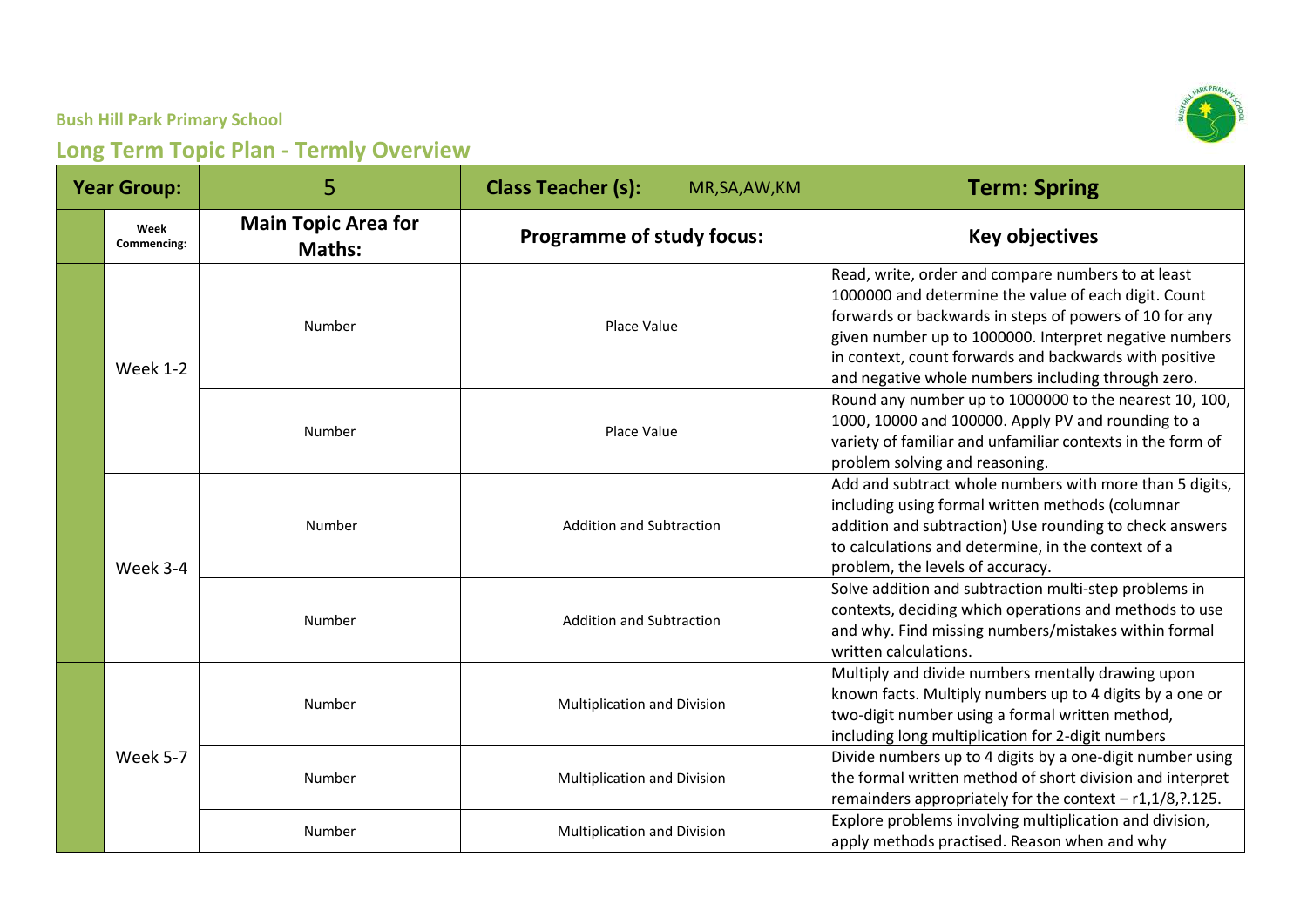|  |                       |                   |                                     | remainders are not appropriate to use (in objects that<br>cannot be divided) Reason solutions to a range of<br>situations. Ensure skills for checking accuracy are<br>correctly used and applied to strengthen competency.<br>Extend to multi-step problems involving more than one<br>operation.                                                                                                                                             |
|--|-----------------------|-------------------|-------------------------------------|-----------------------------------------------------------------------------------------------------------------------------------------------------------------------------------------------------------------------------------------------------------------------------------------------------------------------------------------------------------------------------------------------------------------------------------------------|
|  |                       | Number            | Fractions, Decimals and Percentages | Read, write, order and compare numbers with up to three<br>decimal places. Recognise and use thousandths and relate<br>them to tenths, hundredths and decimal equivalents.<br>Round decimals with two decimal places to the nearest<br>whole number and to one decimal place. Solve problems<br>up to 3.d.p. Extend by converting improper fractions into<br>decimals understanding that this will correspond to a<br>decimal greater than 1. |
|  | Week 8-<br>10         | Number            | Fractions, Decimals and Percentages | Recognise the per cent symbol (%) and understand that<br>per cent relates to 'number of parts per hundred', and<br>write percentages as a fraction with denominator 100,<br>and as a decimal. Make links between fraction, decimal<br>and percentage equivalents - how can these be<br>grouped/classified?                                                                                                                                    |
|  |                       | Number            | Fractions, Decimals and Percentages | Solve problems which require knowing percentage and<br>decimal equivalents of 1/2, 1/4, 1/5, 2/5, 4/5 and those<br>fractions with a denominator of a multiple of 10 or 25.<br>Extend to finding 1,10 and 50% of a given quantity. If I<br>know how to find 10%, how can I use that to find what<br>20% would be?                                                                                                                              |
|  | <b>Week 11-</b><br>12 | <b>Statistics</b> | Interpreting data-line graphs       | Solve comparison, sum, difference and range problems<br>using information presented in a line graph (continuous<br>data). Create own line graphs focusing on scaling and<br>accuracy around plotting.                                                                                                                                                                                                                                         |
|  |                       | <b>Statistics</b> | Interpreting time tables            | Recap key rules around time; 24-hour/12-hour clock<br>(am/pm) mins in an hour etc. Complete, read and<br>interpret information in tables including timetables. Apply<br>addition / subtraction skills to understanding train/bus<br>time tables and problems in context.                                                                                                                                                                      |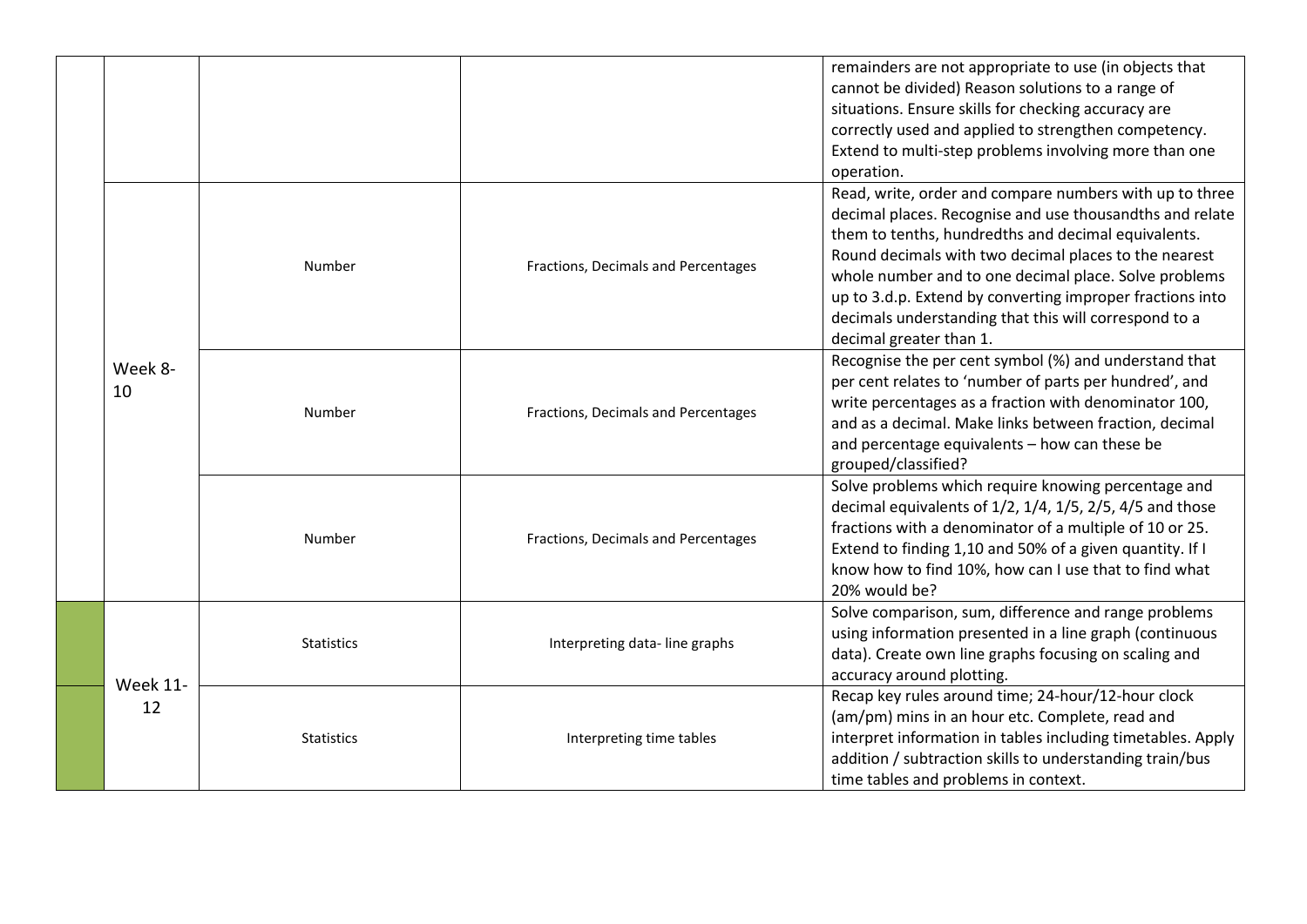| <b>Year Group:</b> |                     | $5\phantom{1}$                              | <b>Class Teacher (s):</b>        | MR, SA, AW, KM                                                                                                     | <b>Term: Summer</b>                                                                                                                                                                                                                                                                                                                                                                                                                                                      |
|--------------------|---------------------|---------------------------------------------|----------------------------------|--------------------------------------------------------------------------------------------------------------------|--------------------------------------------------------------------------------------------------------------------------------------------------------------------------------------------------------------------------------------------------------------------------------------------------------------------------------------------------------------------------------------------------------------------------------------------------------------------------|
|                    | Week<br>Commencing: | <b>Main Topic Area for</b><br><b>Maths:</b> | <b>Programme of study focus:</b> |                                                                                                                    | <b>Key objectives</b>                                                                                                                                                                                                                                                                                                                                                                                                                                                    |
|                    | <b>Week 1-2</b>     | Number<br>Place Value - powers of 10        |                                  | Review PV up to 1000000. Multiply and divide whole<br>numbers and those involving decimals by 10, 100 and<br>1000. |                                                                                                                                                                                                                                                                                                                                                                                                                                                                          |
|                    |                     | Number                                      | Decimals - all four operations   |                                                                                                                    | Use all four operations to solve decimal number problems<br>within the contexts of measure: money, volume, length,<br>mass, capacity and time.                                                                                                                                                                                                                                                                                                                           |
|                    |                     | Geometry                                    | Properties of shape              |                                                                                                                    | Identify 3D shapes, including cubes and other cuboids,<br>from 2D representations. Distinguish between regular and<br>irregular polygons based on reasoning about equal sides,<br>angles and other known properties. Use the properties of<br>rectangles to deduce related facts and find missing<br>lengths and angles. Reinforce vocabulary associated with<br>different lines - perpendicular, parallel, adjacent etc                                                 |
|                    | Week 3-4            | Geometry                                    | Properties of shape - Angles     |                                                                                                                    | Know angles are measured in degrees: estimate and<br>compare acute, obtuse and reflex angles and draw upon<br>known facts to distinguish. Draw given angles, and<br>measure them in degrees (o) using protractors<br>accurately. Identify: angles at a point and one whole turn<br>(total 360o), angles at a point on a straight line and 1/2 a<br>turn (total 180o) other multiples of 90o. Calculate<br>missing angles from given information on<br>diagrams/polygons. |
|                    | Week 5              | Number                                      | Fractions<br>Converting units    |                                                                                                                    | Multiply proper fractions and mixed numbers by whole<br>numbers, convert mixed numbers into improper fractions<br>and vice versa. Explain concept and enable understanding<br>by using concrete materials and diagrams/models. Apply<br>to different contexts inc. measure (mass, capacity).                                                                                                                                                                             |
|                    | Week 6              | Measurement                                 |                                  |                                                                                                                    | Convert between different units of metric measure, for<br>example, km and m; cm and m; cm and mm; g and kg; I<br>and ml. Use decimals to show equivalencies for e.g. 10cm<br>= 0.1m. To understand and use approximate equivalences<br>between metric units and common imperial units such as<br>inches, pounds and pints.                                                                                                                                               |
|                    | Week 7-8            | Measurement                                 | Volume                           |                                                                                                                    | Estimate volume for example using 1cm3 blocks to build<br>cuboids (including cubes) and capacity for example, using<br>water. Introduce the 3 <sup>rd</sup> dimension of height (volume).                                                                                                                                                                                                                                                                                |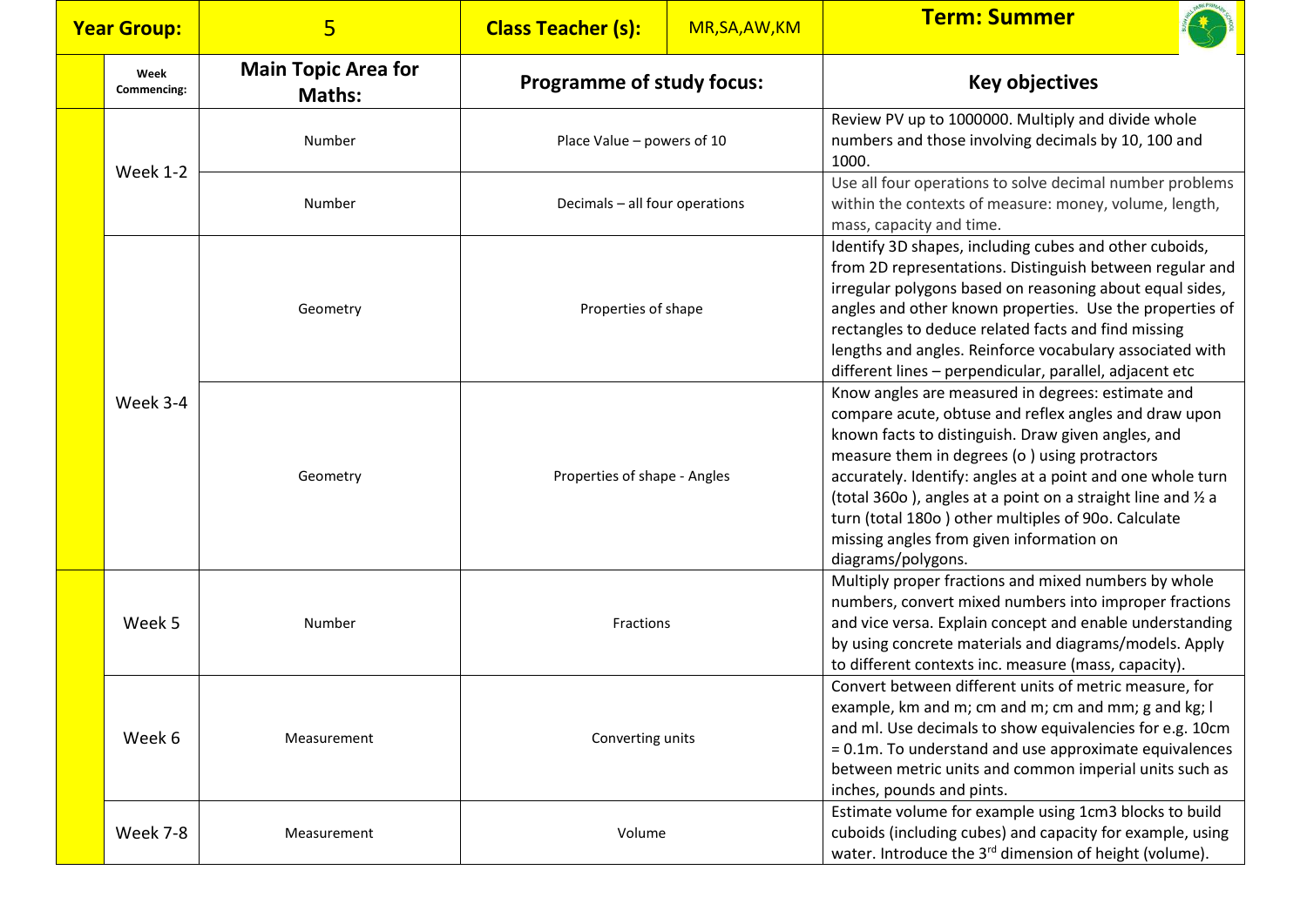|                 |             |                                                                                             | Refer to cubed numbers and begin to solve equations<br>involving cubed numbers.                                                                                                                                                                                                                                                                                                                                                                                                                                   |
|-----------------|-------------|---------------------------------------------------------------------------------------------|-------------------------------------------------------------------------------------------------------------------------------------------------------------------------------------------------------------------------------------------------------------------------------------------------------------------------------------------------------------------------------------------------------------------------------------------------------------------------------------------------------------------|
|                 | Measurement | Volume                                                                                      | Use all four operations to solve problems involving cubed<br>numbers in a variety of contexts. Explore Problem solving<br>and reasoning skills to investigate problems involving<br>volume and capacity.                                                                                                                                                                                                                                                                                                          |
| Week 9-<br>10   | Geometry    | <b>Position and Direction</b>                                                               | Recap the key features of working in all 4 quadrants.<br>Label axis and revisit co-ordinates and rules around co-<br>ordinates. Model heavily and allow chn to Identify,<br>describe and represent the position of a shape following a<br>reflection or translation, using the appropriate language<br>and tools, furthermore to know that the shape has not<br>changed. Focus on accuracy and model carefully how to<br>reflect a shape using mirror lines at various angles<br>(vertical, horizontal, diagonal) |
|                 | Geometry    | <b>Position and Direction</b>                                                               | Solve problems and practise reflecting and translating<br>with and without co-ordinates as a given. Focus on<br>direction and instructions for accurate translation where<br>co-ordinates are not applied.                                                                                                                                                                                                                                                                                                        |
| <b>Week 11-</b> |             | Consolidation of concepts taught/ gaps addressed<br>from assessment in readiness for Year 6 |                                                                                                                                                                                                                                                                                                                                                                                                                                                                                                                   |
| 12              |             | Consolidation of concepts taught/ gaps addressed<br>from assessment in readiness for Year 6 |                                                                                                                                                                                                                                                                                                                                                                                                                                                                                                                   |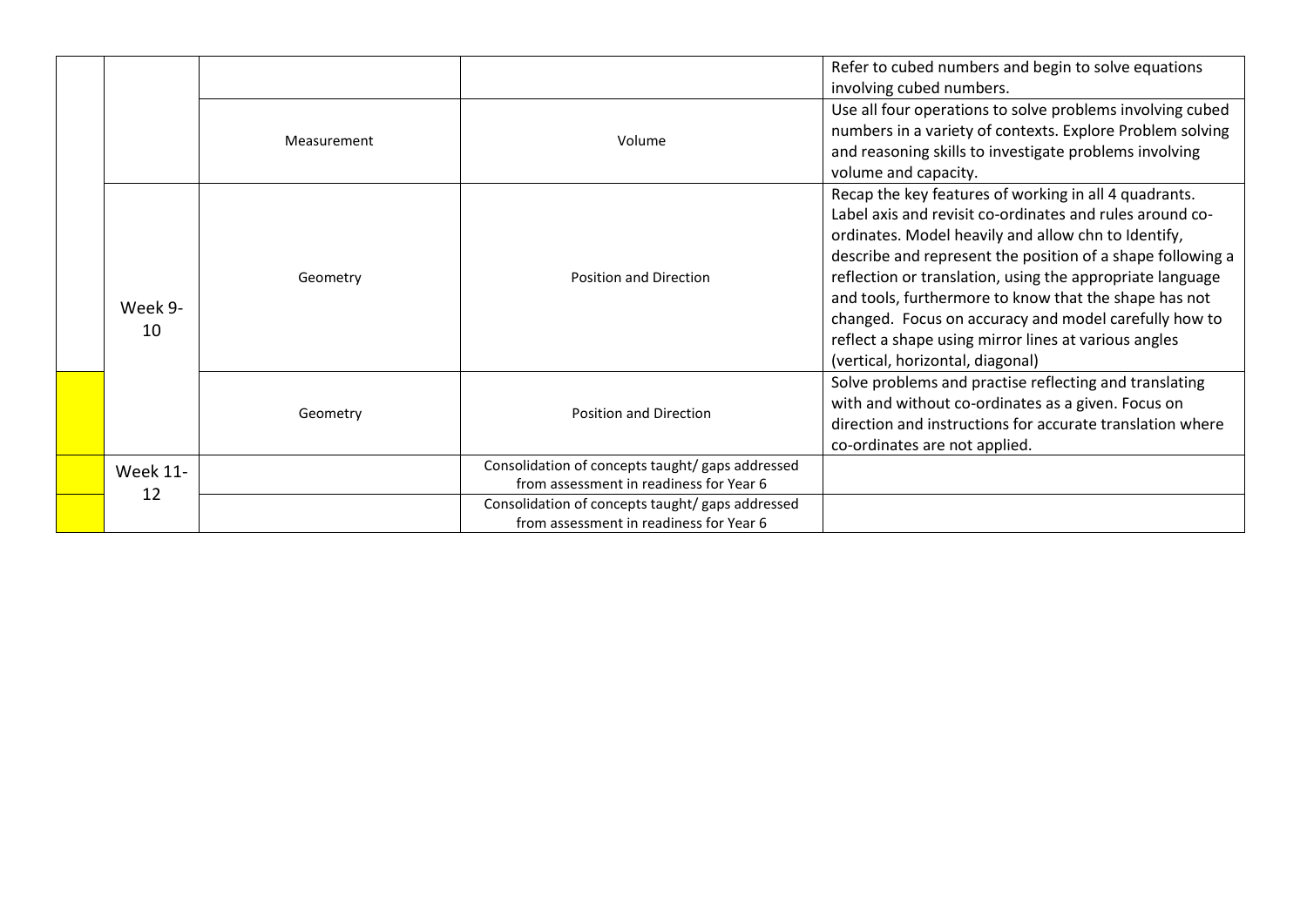

*Autumn term: Ratio and proportion to be taught/consolidated during maths meetings and during soft-start. Solve problems involving the relative sizes of two quantities where missing values can be found by using integer multiplication and division facts. Solve problems involving similar shapes where the scale factor is known or can be found. Solve problems involving unequal sharing and grouping using knowledge of fractions and multiples.*

#### **Bush Hill Park Primary School**

| <b>Year Group:</b> |                     | 6                                           | <b>Class Teacher (s):</b>               | KO, AB, TC | <b>Term: Autumn</b>                                                                                                                                                                                                                                                                                                                                                                  |
|--------------------|---------------------|---------------------------------------------|-----------------------------------------|------------|--------------------------------------------------------------------------------------------------------------------------------------------------------------------------------------------------------------------------------------------------------------------------------------------------------------------------------------------------------------------------------------|
|                    | Week<br>Commencing: | <b>Main Topic Area for</b><br><b>Maths:</b> | <b>Programme of study focus:</b>        |            | Key objectives:                                                                                                                                                                                                                                                                                                                                                                      |
|                    |                     | Number                                      | Place Value                             |            | Read and Reason the location and justify the value of any<br>digit within numbers up to and including 6-digits. Extend<br>to 7-digit numbers. Order numbers up to 7-digits                                                                                                                                                                                                           |
|                    |                     | Number                                      | Place Value                             |            | Read, write, compare numbers up to 1,000,000 and<br>determine the value of each digit. Extend to 10,000,000,<br>1000 more/less, 100,000 more/ less than a given number.                                                                                                                                                                                                              |
|                    | Weeks 1-4           | Number                                      | Place Value                             |            | Divide powers of 10, from 1 hundredth to 10 million.<br>Know that 10 tenths are equivalent to 1 one, and that 1 is<br>10 times the size of 0.1. Know that 100 hundredths are<br>equivalent to 1 one, and that 1 is 100 times the size of<br>0.01. Know that 10 hundredths are equivalent to 1 tenth,<br>and that 0.1 is 10 times the size of 0.01. (ready to<br>$progress - Y5 NPV)$ |
|                    |                     | Number                                      | Place Value                             |            | Round any whole and decimal number (3.d.p) to a<br>required degree of accuracy. Focus on rounding to a<br>variety of different powers of 10 within a range of<br>different numbers up to 10,000,000                                                                                                                                                                                  |
|                    | Week 5-6            | Number                                      | Number facts & Addition and Subtraction |            | Secure understanding of counting forwards and<br>backwards from any given number up to 7-digits (vary<br>intervals). Perform mental calculations, using known facts<br>and prior knowledge. If I knowthen I knowIntroduce<br>BODMAS and the order to calculate equations with a<br>variety of operations.                                                                            |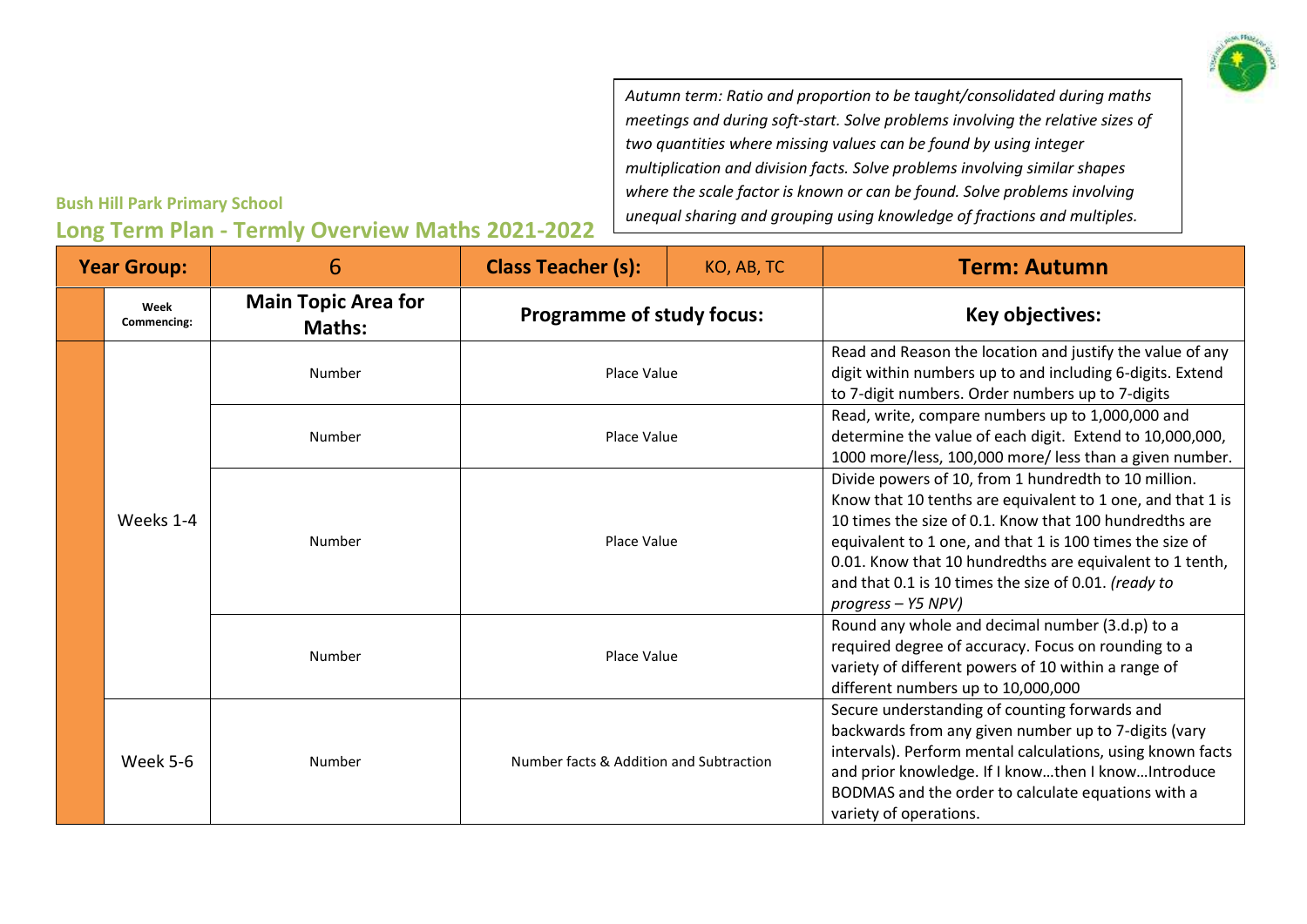|                       | Number | <b>Addition and Subtraction</b>     | Formal written methods for Addition and Subtraction.<br>Use practical problems in context as stimulus for selecting<br>the appropriate methods, acknowledging efficiency and<br>accuracy. Estimate and check calculations using inverse.<br>Extend to multi-step problems in a variety of contexts.<br>Provide model/frames for different representations of<br>sum/calculation and proof. |
|-----------------------|--------|-------------------------------------|--------------------------------------------------------------------------------------------------------------------------------------------------------------------------------------------------------------------------------------------------------------------------------------------------------------------------------------------------------------------------------------------|
|                       | Number | Multiplication and Division         | Multiplication facts up to 12 x 12. Consolidate<br>understanding of all the times tables and relevant number<br>facts associated if I know 9 x 12, then I know 90 x 12.<br>Deepen understanding of square and cubed and prime<br>numbers.                                                                                                                                                  |
| <b>Week 7-10</b>      | Number | Multiplication and Division         | Multiply multi-digit number up to 4 digits by a 2-digit<br>number using the formal written method of long<br>multiplication. Ensure correct terminology of multiplying<br>by 10, not add a zero. Similarly, use correct place value<br>term when dealing with digits in the<br>tens/hundreds/thousands column.                                                                             |
|                       | Number | Multiplication and Division         | Divide numbers up to 4 digits by a 2-digit whole number<br>using the formal written method of LONG division, and<br>interpret remainders as whole number remainders,<br>fractions, or by rounding as appropriate for the context.<br>Build on knowledge from Y5.                                                                                                                           |
|                       | Number | Multiplication and Division         | Divide numbers up to 4 digits by a 2-digit whole number<br>using the formal written method of SHORT division, and<br>interpret remainders as whole number remainders,<br>fractions, or by rounding as appropriate for the context                                                                                                                                                          |
|                       | Number | Fractions, Decimals and Percentages | Recall and use equivalences between simple fractions,<br>decimals and percentages, including in different contexts.                                                                                                                                                                                                                                                                        |
|                       | Number | Fractions, Decimals and Percentages | Compare and order fractions, including fractions greater<br>than 1 (mixed numbers/improper fractions) Generate and<br>describe linear number sequences (with fractions)                                                                                                                                                                                                                    |
| <b>Week 11-</b><br>14 | Number | Fractions, Decimals and Percentages | Use common factors to simplify fractions; use common<br>multiples to express fractions in the same denomination.<br>Focus on factor pairs to support with simplification of<br>fractions                                                                                                                                                                                                   |
|                       | Number | Fractions, Decimals and Percentages | Associate a fraction with division and calculate decimal<br>fraction equivalents for example; 0.375 is 3/8. Associate                                                                                                                                                                                                                                                                      |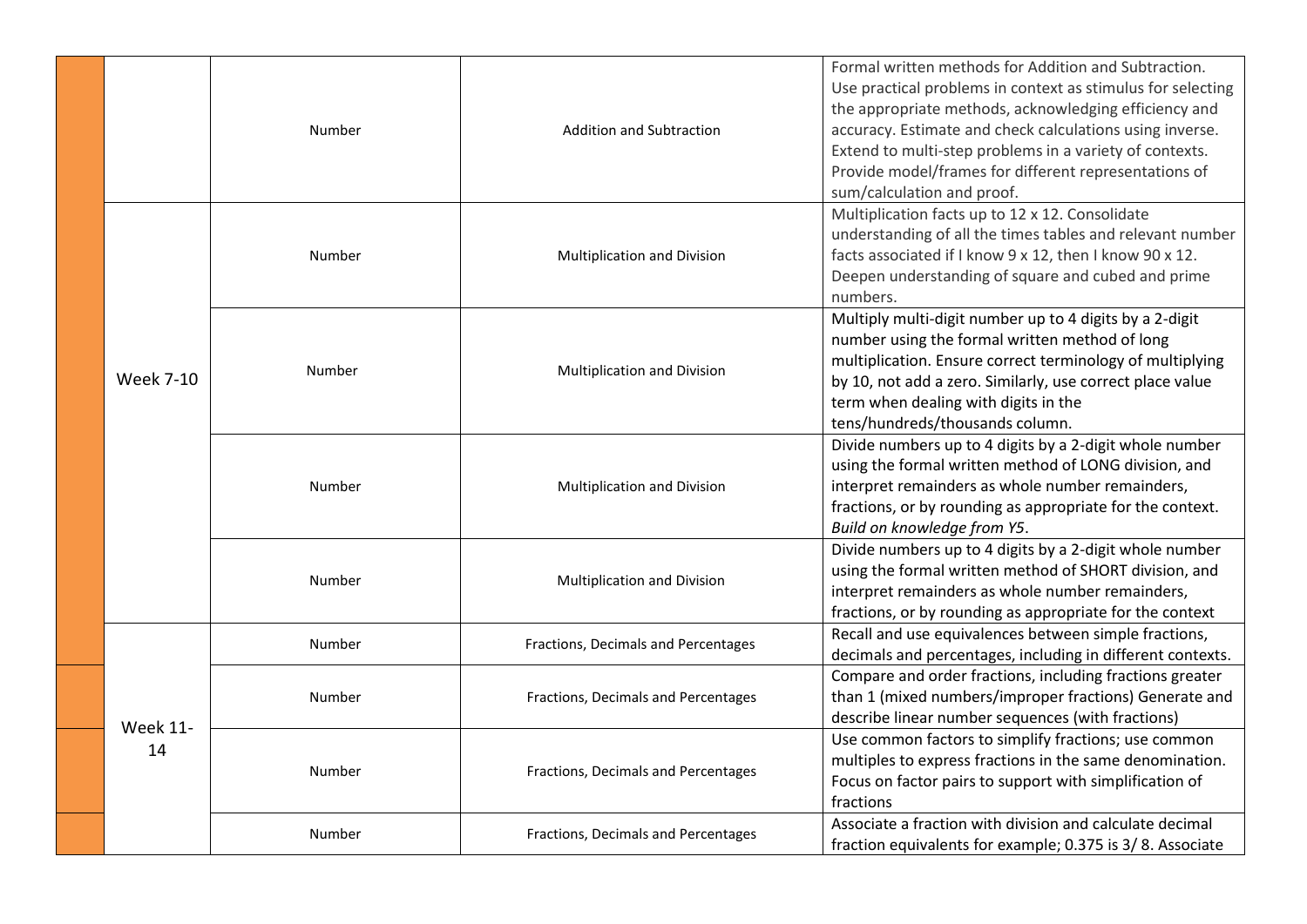|  | fractions and decimals with percentages and highlight   |
|--|---------------------------------------------------------|
|  | connections between all three in tandem. Focus on using |
|  | a variety of models and manipulatives to show the       |
|  | concepts being represented and investigated.            |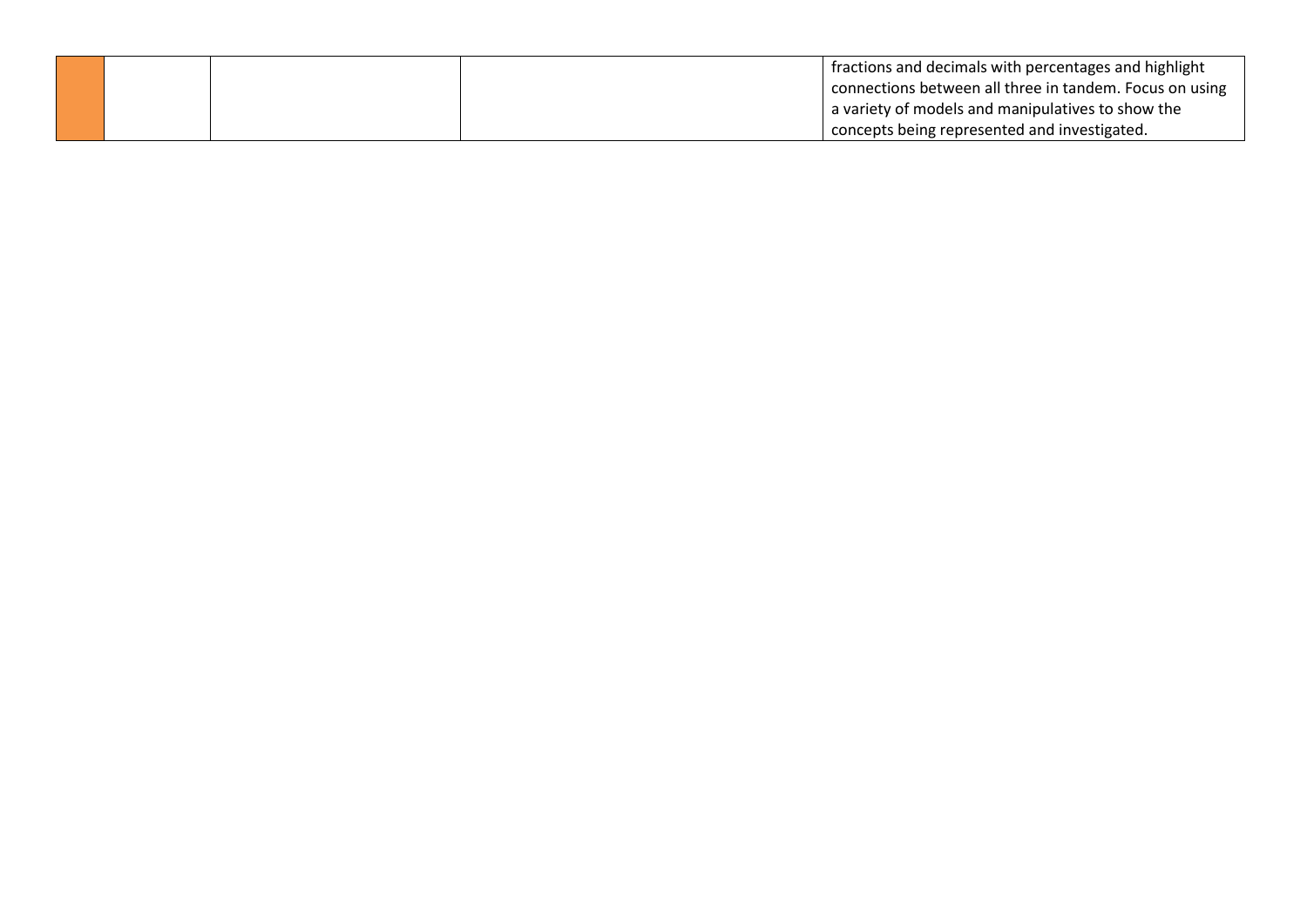*Spring Term: Knowledge and application of Roman numerals to be consolidated during pm maths meetings and or during soft-start time.*

*Spring Term: Illustrate and name parts of circles, including radius, diameter and circumference and know that the diameter is twice the radius. Interpret and construct pie charts and use these to solve problems – all taught during Spring term during maths meetings and soft-start.* 



#### **Year Group:**  $\begin{array}{ccc} \blacksquare & \blacksquare & \blacksquare & \blacksquare \\ 6 & \square & \square & \square \end{array}$  Class Teacher (s):  $\begin{array}{ccc} \blacksquare & \blacksquare & \blacksquare & \blacksquare \\ \blacksquare & \blacksquare & \square & \square & \square \end{array}$  **Term:** Spring **Week Commencing: Main Topic Area for Maths: Programme of study focus:** Naths: Key objectives Week 1-2 Number and **Place Value** Revisit reasoning the location of each digit within a 7-digit number. Solve number and practical problems that involve place value up to 7-digits inc. decimal numbers. Identify the value of each digit in numbers given to 3 decimal places. Number **Number** Place Value Revisit understanding the relationship between powers of 10 from 1 hundredth to 10 million, and use this to make a given number 10, 100, 1,000, 1 tenth, 1 hundredth or 1 thousandth times the size (multiply and divide by 10, 100 and 1,000). *Ready to progress Yr6-PNV* Use negative numbers in context, and calculate intervals across zero. Reference temperature and use practical problems relating to negative numbers in real-life. Extend to investigate range Week 3 Number Number Addition and Subtraction Solve addition and subtraction multi step problems in contexts, deciding which operations and methods to use and why. Solve addition and subtraction problems involving decimals up to 3.d.p Week 4 Number Number Number Number Multiplication Revisit formal written methods for multiplication. Multiply one-digit numbers with up to 2 decimal places by whole numbers. Apply to context of money

### **Bush Hill Park Primary School**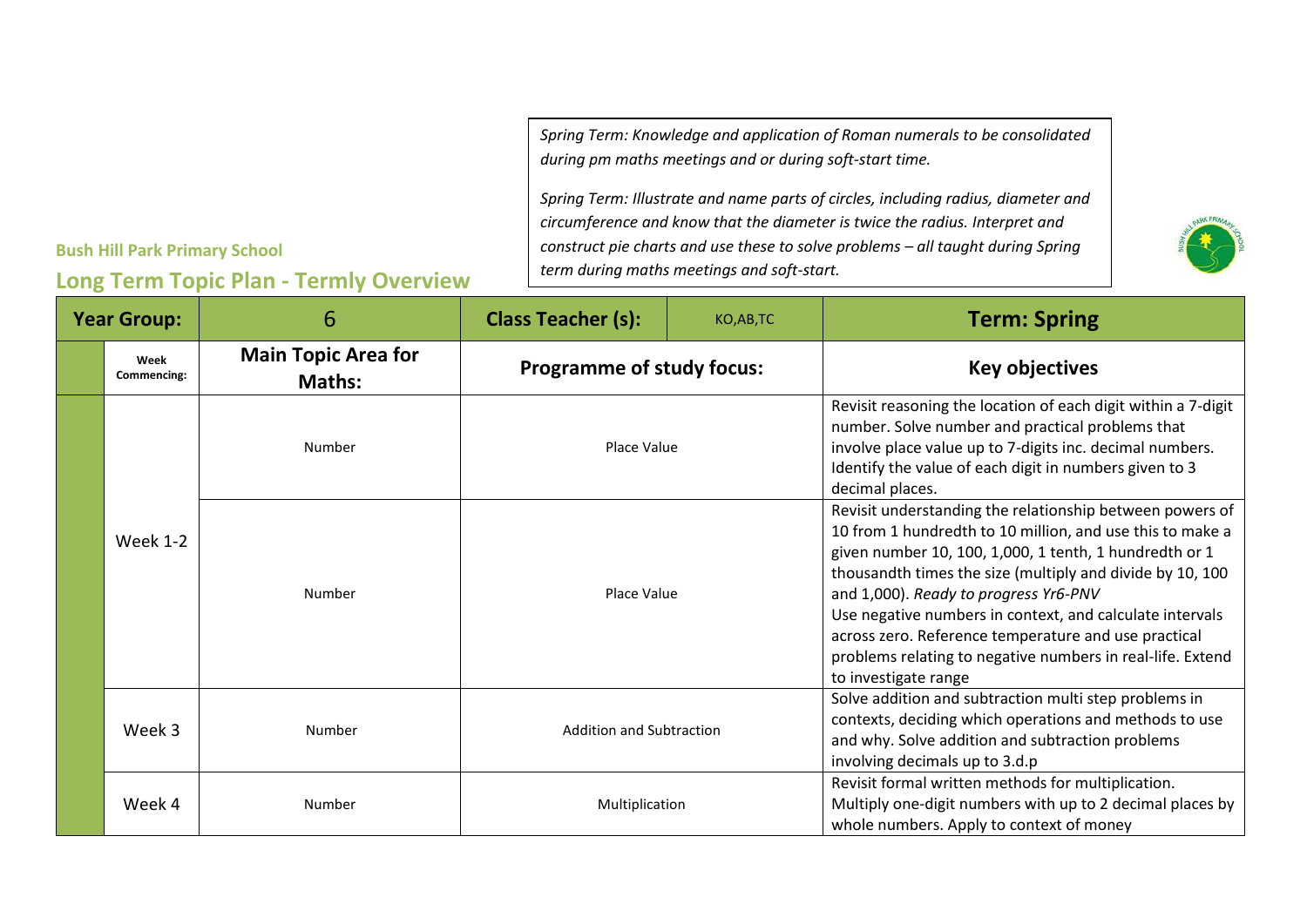| Week 5   | Number      | <b>Division</b>               | Use written division methods in cases where the answer<br>has up to 2 decimal places. Apply to real-life problem<br>examples                                                                                                                                                                                                                                                                           |
|----------|-------------|-------------------------------|--------------------------------------------------------------------------------------------------------------------------------------------------------------------------------------------------------------------------------------------------------------------------------------------------------------------------------------------------------------------------------------------------------|
| Week 6   | Number      | Percentages                   | Solve problems involving the calculation of percentages<br>for example, of measures and such as 15% of 360 and the<br>use of percentages for comparison.                                                                                                                                                                                                                                               |
| Week 7   | Measurement | <b>Converting Units</b>       | Use, read, write and convert between standard units,<br>converting measurements of length, mass, volume and<br>time from a smaller unit of measure to a larger unit, and<br>vice versa, using decimal notation to up to 3.d.p. Convert<br>between miles and kilometres.                                                                                                                                |
| Week 8-9 | Measurement | Perimeter, Area and Volume    | Revisit formula for area and perimeter (Y5). Calculate area<br>and perimeter of different polygons inc. triangles and<br>parallelograms (use appropriate formula). Extend to<br>compound shapes. Recognise that shapes with the same<br>areas can have different perimeters and vice versa.<br>Calculate lengths/widths that are unknown from known<br>perimeters and areas. Reference squared numbers |
|          | Measurement | Perimeter, Area and Volume    | Consolidate the properties of 3D cubes and cuboids.<br>Calculate the volume of 3D shapes- regular and<br>compound. Use units of measure: mm3, cm3 etc.<br>Reference cubed numbers                                                                                                                                                                                                                      |
| Week 10  | Geometry    | Properties of shape (angles)  | Name, compare and classify geometric shapes based on<br>their properties and sizes and find unknown angles in any<br>triangles, quadrilaterals and regular polygons. Recognise<br>and measure angles where they meet at a point,<br>recognise where they are on a straight line, or equal when<br>vertically opposite, also find missing angles where there<br>are known and unknown values.           |
| Week 11  | Geometry    | <b>Position and Direction</b> | Describe positions on the full coordinate grid (all four<br>quadrants). Draw and translate simple shapes on the<br>coordinate plane, and reflect them in the axes.                                                                                                                                                                                                                                     |
| Week 12  | Number      | <b>Fractions</b>              | Add and subtract fractions with different denominations<br>and mixed numbers, using the concept of equivalent<br>fractions. Convert improper fractions into mixed numbers<br>and vice versa. Multiply simple pairs of proper fractions,<br>writing the answer in its simplest form for example 1/4 x                                                                                                   |